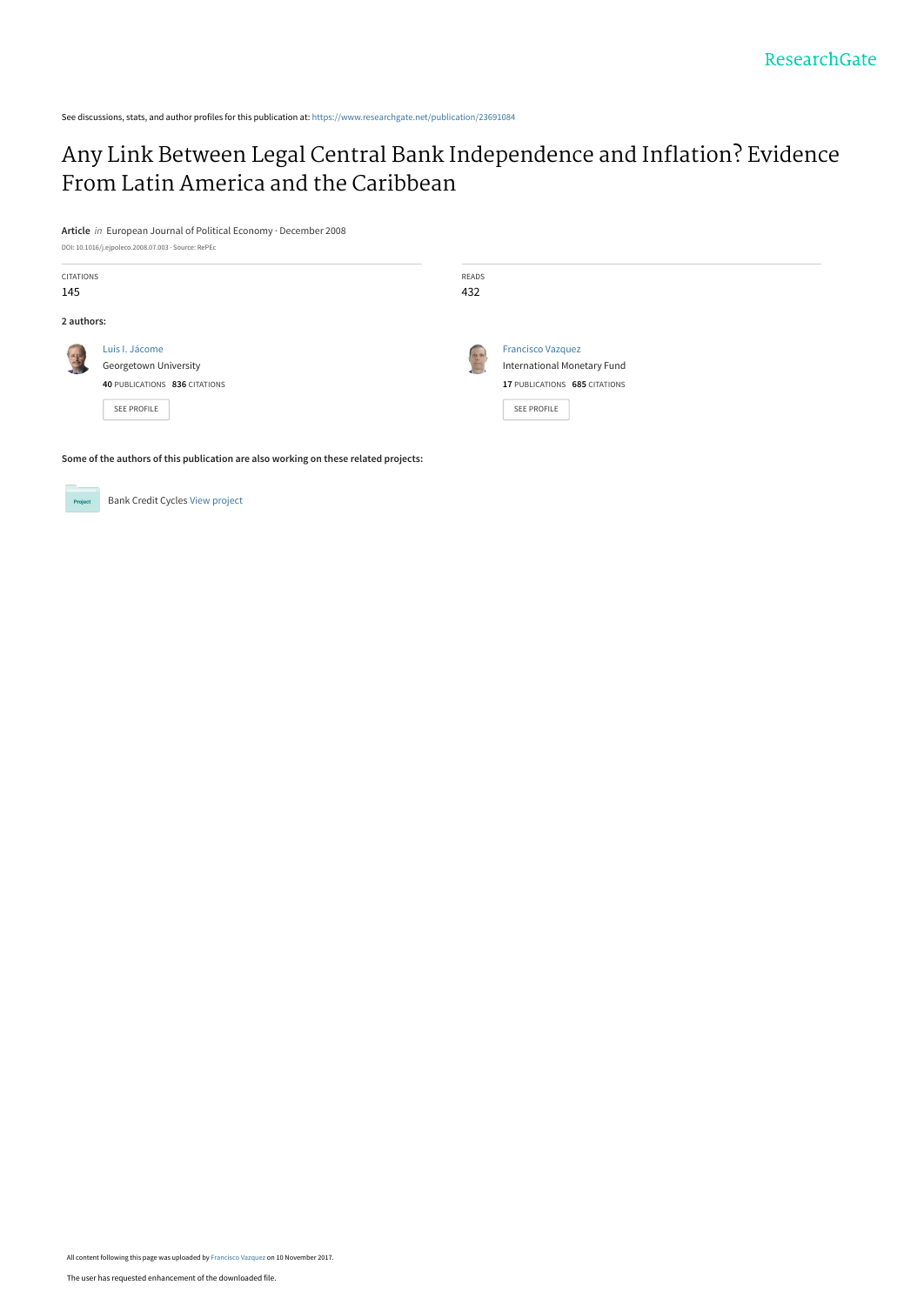

Università Commerciale Luigi Bocconi

# **"Paolo Baffi" Centre on Central Banking and Financial Regulation**

"Paolo Baffi" Centre Research Paper Series No. 2008-07

## **IS THERE ANY LINK BETWEEN LEGAL CENTRAL BANK INDEPENDENCE AND INFLATION?**

## **EVIDENCE FROM LATIN AMERICA AND THE CARIBBEAN**

Luis I. Jácome H. and Franciso Vázquez

Electronic copy available at: http://ssrn.com/abstract=1112029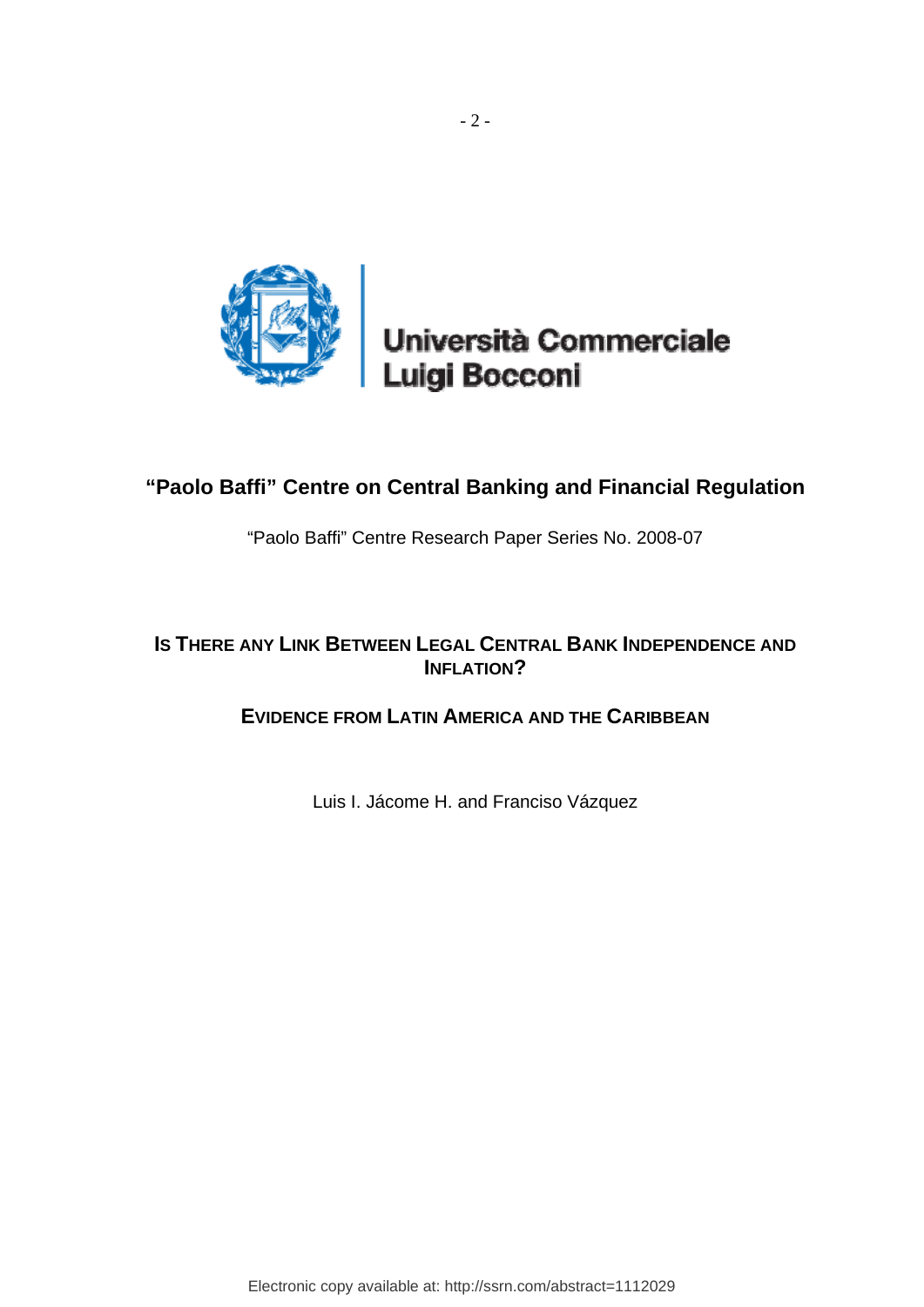### **IS THERE ANY LINK BETWEEN LEGAL CENTRAL BANK INDEPENDENCE AND INFLATION?**

### **EVIDENCE FROM LATIN AMERICA AND THE CARIBBEAN<sup>1</sup>**

Luis I. Jácome H. and Franciso Vázquez<sup>\*</sup>

Abstract

This paper reviews central bank legislation in 24 countries in Latin America and the Caribbean during the 1990s. Using panel regressions, the paper finds a negative relationship between legal central bank independence (CBI) and inflation. This result holds for three alternative measures of CBI, and after controlling for international inflation, banking crises, and exchange regimes. The result is also robust to the inclusion of a broader indicator of structural reforms that usually go along with changes in central bank legislation, illustrating the complementary nature of various aspects of economic reform. However, the paper fails to find a causal relationship running from CBI to inflation.

JEL Classification Numbers: E42, E58

Keywords: Central bank independence, inflation, structural reform, Latin America

Author's E-Mail Address: ljacome@imf.org, fvazquez@imf.org

<sup>&</sup>lt;sup>1</sup> This paper was presented at the Conference "Does Central Bank Independence Still Matter?" Bocconi University, September 2007.

<sup>∗</sup> International Monetary Fund. Luis Jácome is also Adjunct Associate Professor at Georgetown University. The views expressed in this Working Paper are those of the authors and do not necessarily represent those of the IMF or IMF policy. We thank Ari Aisen, Alain Ize, Tony Lybek, Eric Parrado, Peter Stella, Hector Torres, Kal Wajid, to seminar participants at the IMF's Monetary and Financial System Department, at the 2005 Latin America and the Caribbean Economic Association meeting, and at Bocconi University. The authors are grateful to Eduardo Lora for providing a database on structural reforms in Latin America and the Caribbean. Any errors are exclusively the authors' responsibility.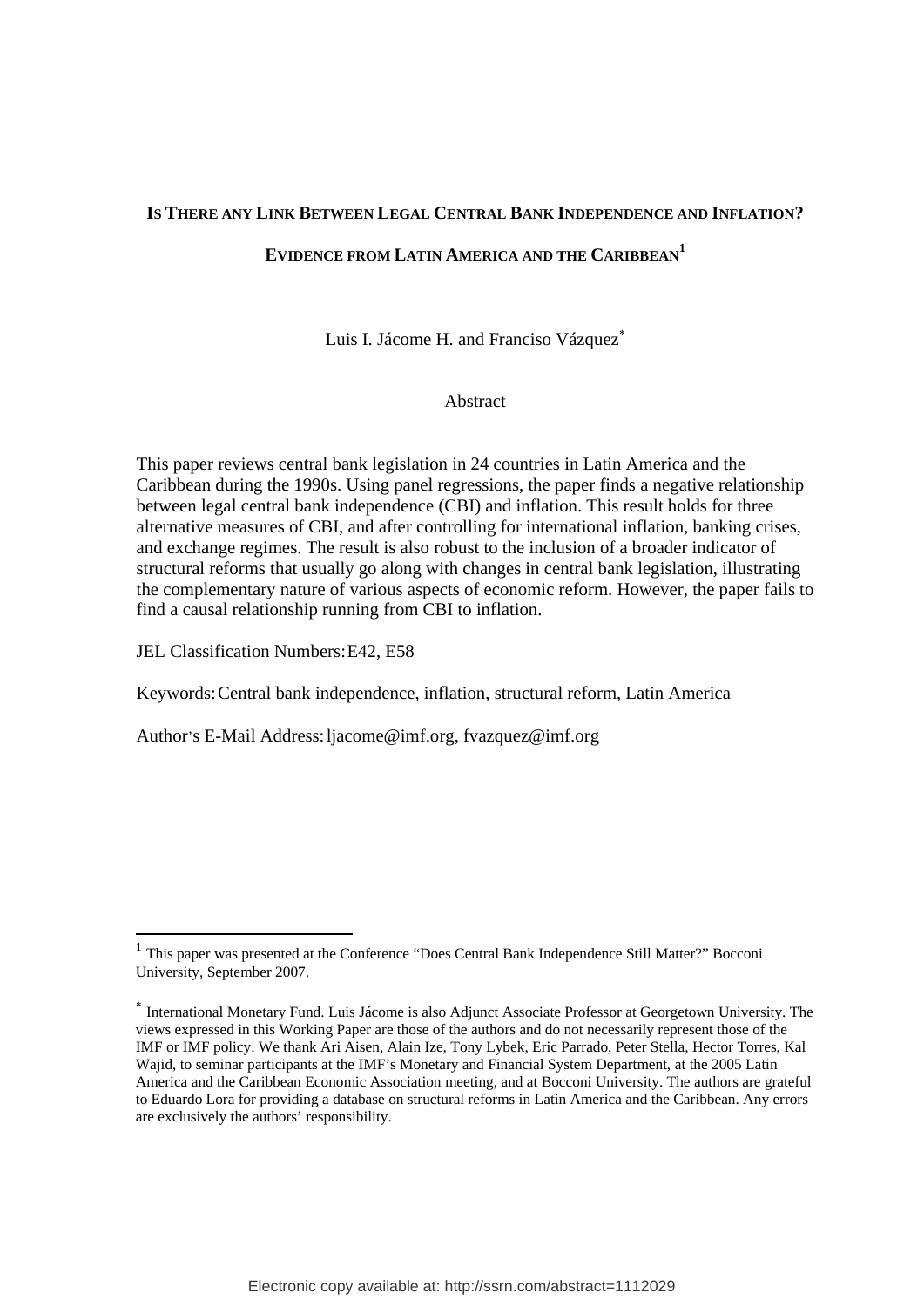| Contents<br>Page                                                                          |
|-------------------------------------------------------------------------------------------|
|                                                                                           |
|                                                                                           |
| B. A Map of Central Bank Reform in Latin America and the Caribbean  10                    |
| III. Legal Central Bank Independence and Inflation in Latin America and the Caribbean, is |
|                                                                                           |
|                                                                                           |
|                                                                                           |
|                                                                                           |
|                                                                                           |
|                                                                                           |
| <b>Tables</b>                                                                             |
|                                                                                           |
|                                                                                           |
|                                                                                           |
|                                                                                           |
| 4. Pair-wise correlations between selected variables, by Regions, 1990-2002 17            |
| 5. Correlations between Indexes of Legal Central Bank Independence, by Regions 17         |
| 6. Panel Regressions of Inflation on Contemporaneous Central Bank Independence 19         |
| 6. Panel Regressions of Inflation on Contemporaneous Central Bank Independence 21         |
|                                                                                           |
| Figures                                                                                   |
| 2. International Inflation and Inflation in Sampled Countries, 1990-2002 15               |
| Annexes                                                                                   |
|                                                                                           |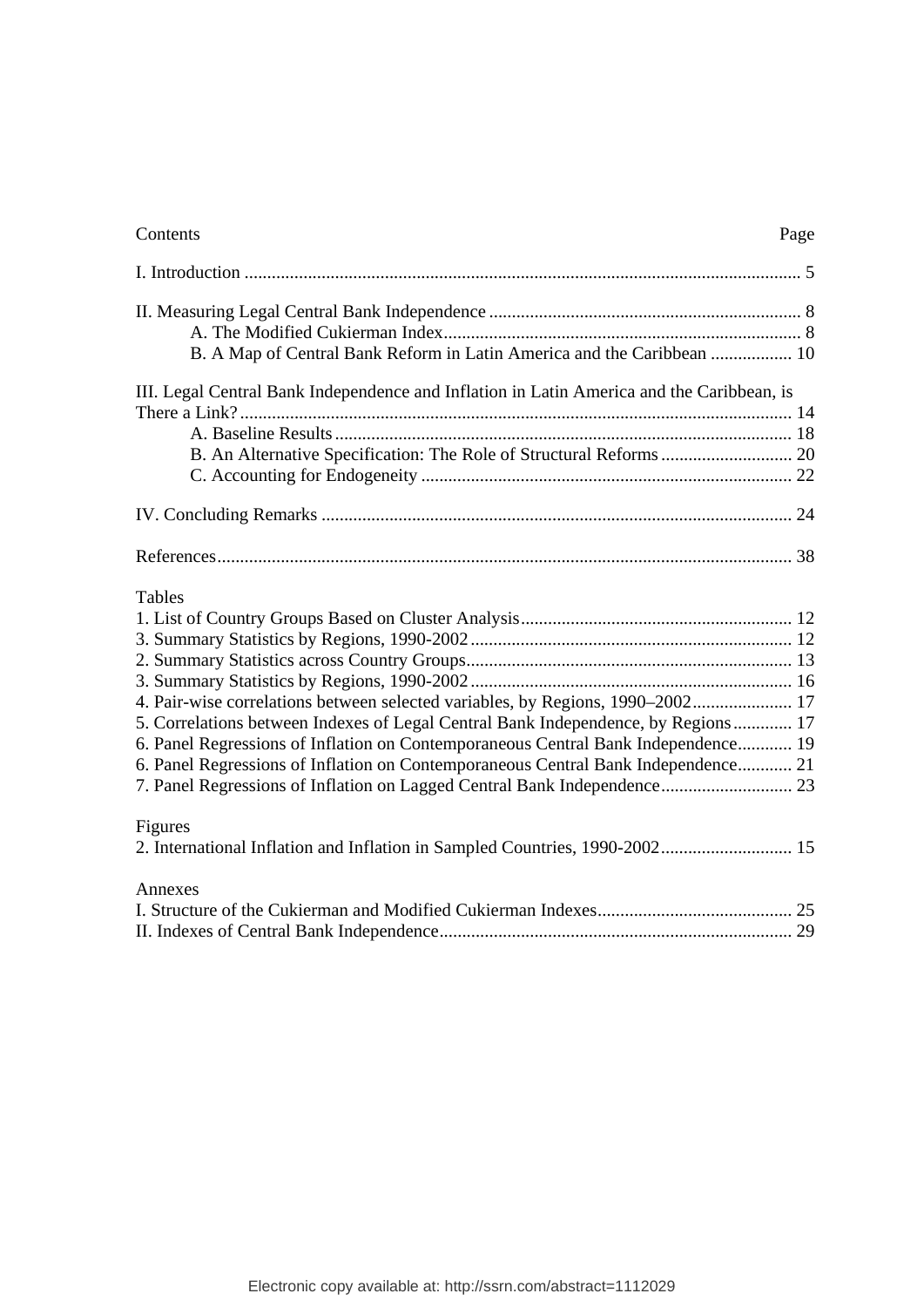#### **I. INTRODUCTION**

The 1990s was a decade of deep changes to central bank legislation worldwide. The common denominator was the increased autonomy and accountability granted to central banks in the design and execution of monetary policy, with the objective of attaining and preserving price stability.<sup>2</sup> These legal reforms were considered particularly promising in countries with a previous history of inflation and excessive government interference in monetary policy for short-term political purposes (i.e., to finance fiscal expenditure, or to stimulate economic activity).

Latin America also strengthened the institutional foundations of monetary policy. After decades of persistent inflation and macroeconomic instability, the central bank reform was extensively adopted by all Latin American countries (LAC), except Brazil, starting with Chile in 1989. In contrast, changes to central bank legislation were largely absent among the Caribbean countries (CAR). The reform of central banks was part of a far-reaching structural reform agenda that aimed at defeating inflation and laying the ground for faster economic growth.

On theoretical grounds, the central bank reform was motivated by the insights of the early time-inconsistency models of Kydland and Prescott (1977), and Barro and Gordon (1983), which showed that governments facing a trade-off between inflation and unemployment would rather choose higher-than-optimal inflation rates. Latter work pioneered by Rogoff (1985) proved that this inflationary bias could be reduced by delegating monetary policy to an independent and conservative central banker. This class of models implied that the institutional underpinnings of central banks could have important effects on inflationary outcomes, providing the basis for a subsequent wave of central banks' reform.

The notion of assigning independence to central banks with the aim of defeating inflation found empirical support, but mainly in industrial countries. Increased central bank independence (CBI), usually proxied by the provisions contained in central bank laws, or by the turnover rate of central bank governors, was found negatively associated with inflation (see a survey by Berger et al.,  $2000$ ).<sup>3</sup> But the possibility of reverse causality running from CBI to inflation has not been ruled out as recognized in the literature (Possen, 1993, 1995).

 $2<sup>2</sup>$  In this paper, the terms "autonomy" and "independence" are used interchangeably, as is usual in the literature. However, as pointed by Lybek (1998), their interpretation may be different since autonomy implies operational freedom, while independence may be interpreted as the absence of political or institutional interference.

 $3$  However, these findings have been contested on several grounds. Some authors have argued that the relationship between CBI and inflation originates from a third (latent) variable such as the "opposition to inflation" (Posen, 1995) or the national "culture" toward inequality (De Jong, 2002). More importantly, Campillo and Miron (1997) showed that the negative relationship between CBI and inflation obtained in Cukierman et al. (1992) disappeared after including additional controls, suggesting that the result was driven by an omitted variable bias. Building on this critique, a more recent study by Brumm (2000) was able to recover the negative relationship between CBI and inflation after making a correction in the estimation method, to account for the possibility of measurement error in the CBI index.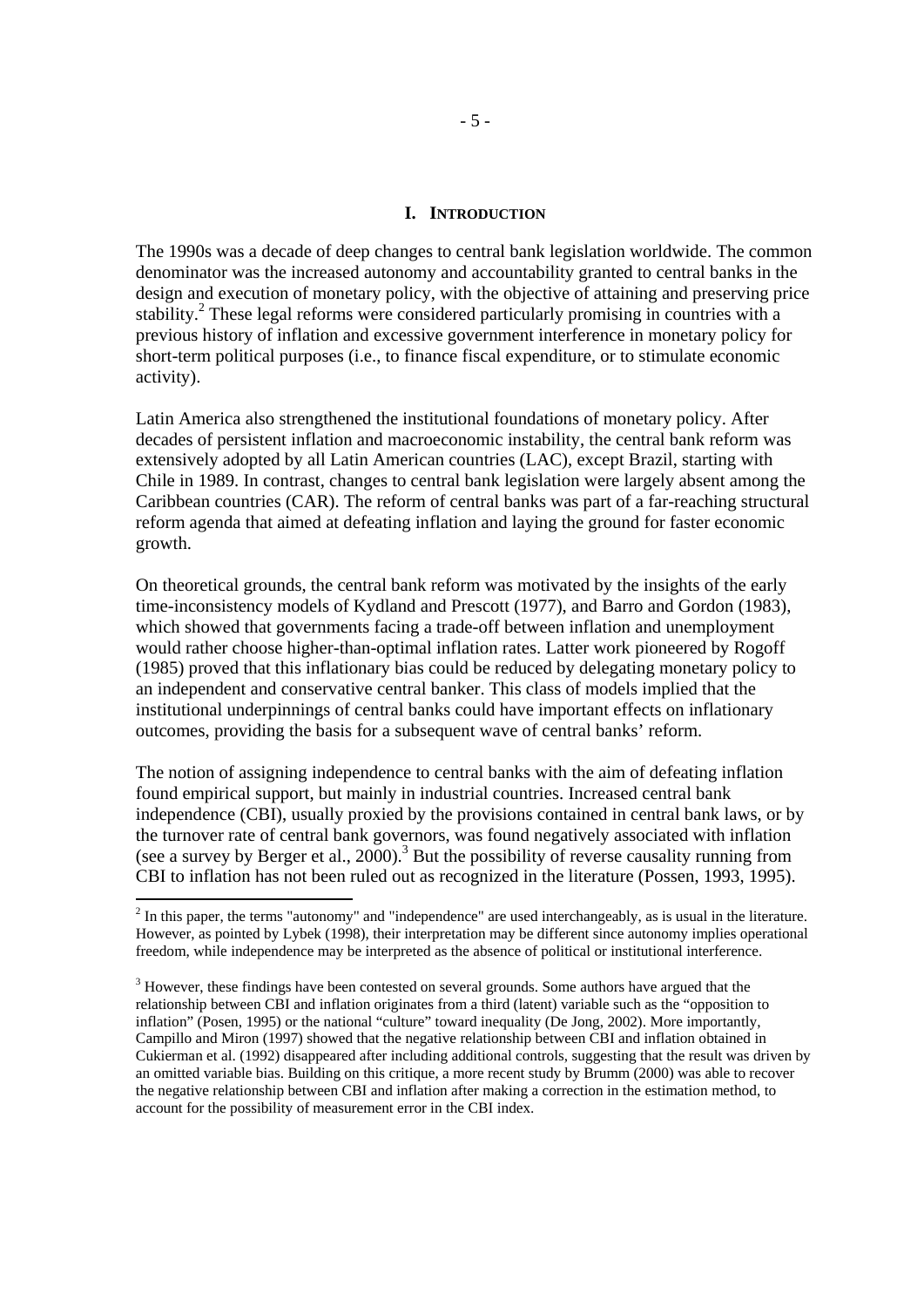The evidence from developing countries is both scarcer and less conclusive. An early study by Cukierman et al. (1992) reported a negative relationship between legal CBI and inflation for industrial countries, but failed to obtain similar results for developing countries. This asymmetry was attributed to a larger gap between legal and effective CBI in developing countries, possibly eroding the usefulness of the legal indicator as a measure of effective CBI. However, a study by De Haan and Kooi (2000), using the turnover of central bank governors as a more direct measure of effective CBI for a sample of 82 countries in the 1980s, also failed to find a robust relationship between CBI and inflation.<sup>4</sup> These two studies, however, are subject to some caveats. First, as usual in this literature, they fail to control for potential determinants of inflation, opening the possibility for an omitted variable bias. Second, the conclusions are based on a cross-country approach, and thus fail to capture the temporal dimension of central bank reform—an issue particularly relevant for the case of developing countries. Third, the results do not take into account the possible endogeneity of central bank reform. Some of these shortcomings have been addressed in other papers. The possibility of omitted variable bias was tackled by Loungani and Sheets (1997), who used a sample of transition economies and reported a negative relationship between CBI and inflation, even after controlling for other measures of economic policy such as fiscal performance and economic reforms. A step forward was taken by Cukierman et al. (2002), who extended the Cukierman (1992) index to 26 transition economies during the 1990s, keeping track of CBI both during pre-and post-reform periods. After controlling for price liberalization, they concluded that increased CBI was unable to contain the initial inflationary effects of price decontrols, but showed that higher CBI became effective against inflation after the reform process acquired momentum.

This paper is related to Cukierman et al. (2002) in two aspects. First, it measures CBI and applies it to a (regional) sample of developing countries, keeping track of CBI during the preand post-reform periods, and exploiting both the cross-sectional and the time dimensions of the data. In fact, the sample of Latin American and Caribbean countries provides a rich experiment for the hypothesis being tested, given the widespread adoption of central bank reform and the extraordinary reduction in inflation attained during during the last 15 years.<sup>5</sup> Second, it takes into account the effects of broader structural reform policies that usually go along with changes in central bank legislation. Since these typically include trade liberalization, labor market reform, privatizations, and other structural policies with potential effects on inflation, the results obtained are less vulnerable to the possibility of omitted variable bias.

<sup>&</sup>lt;sup>4</sup> In their study, the (negative) correlation between the turnover rate of central bank governors and inflation disappeared after the exclusion of a few high inflation countries from the sample.

<sup>&</sup>lt;sup>5</sup> The evidence from Latin America and the Caribbean is scant and inconclusive. Jácome (2001) failed to find a clear relationship between increased CBI and inflation for a sample of Latin American countries. Gutiérrez (2003) reported a negative correlation using a sample of Latin American and the Caribbean countries and focusing on constitutional provisions on CBI.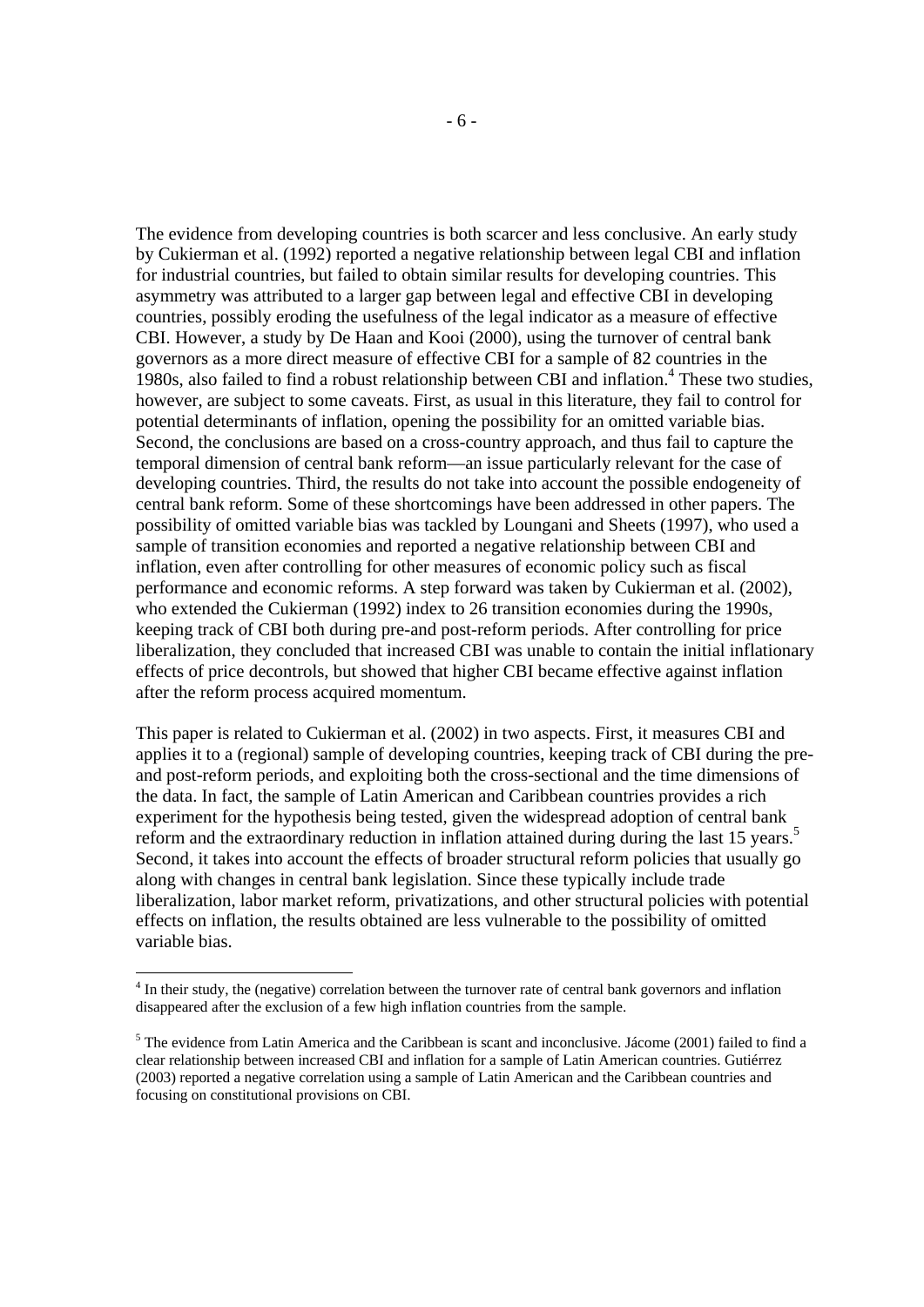At the same time, this paper departs from Cukierman et al. (2002)—and other studies—in several ways. First, it builds a new measure of central bank independence that adds several dimensions to the Cukierman index. These include the rules for the appointment and removal of central banks' board of directors (not only of central banks' governors), legal provisions governing lender-of-last-resort (LOLR) facilities, rules for central banks' financial autonomy, and legal requirements on accountability.<sup>6</sup> Second, this paper exploits both the cross-sectional and time series dimensions of the data by using panel regressions. In contrast, the paper by Cukierman et al. (2002) and most other studies work with the averaged values of the series during the pre- and post-reform periods, treating them implicitly as independent observations. Third, this paper tests for a causal relationship running from CBI to inflation by taking into account the likely endogeneity of the central bank reform.

The results obtained in this paper show a strong negative relationship between increased CBI and inflation, after controlling for international inflation, banking crises, and exchange regimes in the sampled countries. This conclusion is robust to the inclusion of an index of broader structural reforms, suggesting that the findings are not driven by an omitted variable bias. Furthermore, structural reforms are shown to have a beneficial effect on inflation, which illustrates the complementary nature of various dimensions of economic policies. The qualitative results are robust to two alternative measures of central bank independence (Cukierman, 1992 and Grilli, Masciandaro, and Tabellini, 1991). On the other hand, after taking into account the possible endogeneity of central bank reform, the paper can not establish a casual relationship running from CBI to inflation. Taken at face value, these results suggest that the extraordinary disinflation achieved in Latin America and the Caribbean during the 1990s cannot be attributed to the increased legal CBI, as the decline in inflation in some countries started before the institutional reform of monetary policy was adopted. These findings, however, are subject to an important caveat, since the legal measures of CBI used in this paper may be poor indicators of the effective central bank autonomy in the conduct of monetary policy.

The rest of the paper is as follows. Section II describes the index of CBI used in this paper and discusses the main differences between this and the Cukierman index and provides a map of the central bank reform in Latin America and the Caribbean using cluster analysis and the information contained in the indexes of CBI. Section III performs an empirical exercise to assess whether increased legal CBI is related with inflation, and explores causality. Section IV presents the main conclusions.

<sup>&</sup>lt;sup>6</sup> Lybek (1999) also develops an index of CBI—following a somewhat different approach—that incorporates some of these criteria for a group of transition countries.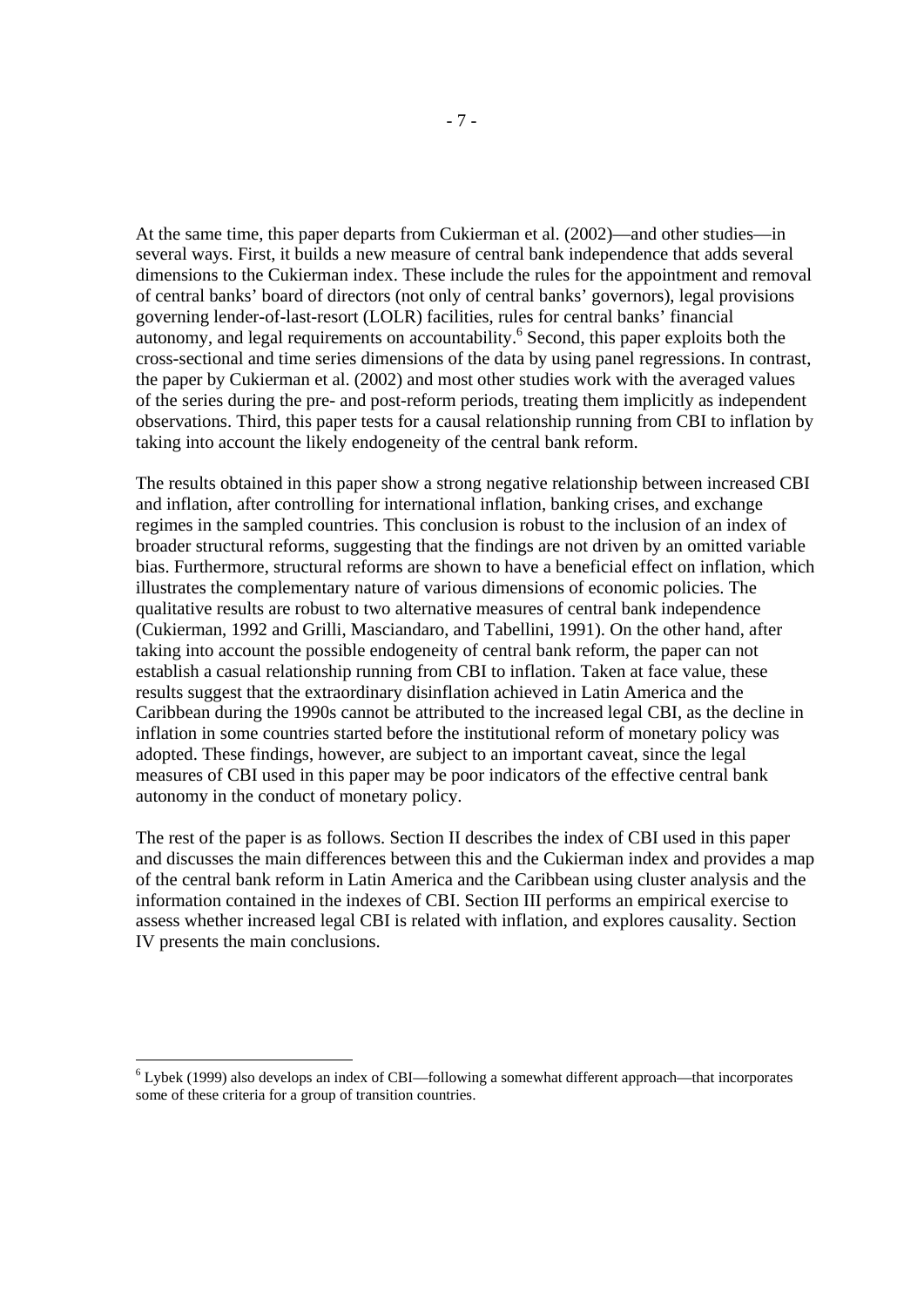### **II. MEASURING LEGAL CENTRAL BANK INDEPENDENCE**

This section describes the index of *de jure* central bank independence used in this paper. It also gives a flavor of how the institutional reform of monetary policy has been applied in the region, both across countries and overtime.

Our index is built on the structure of the Cukierman (1992) index, which is the best known and mostly widely accepted index of central bank independence. According to Cukierman's index, a central bank is considered more politically independent the longer the governor's term in office, and the less dependent from the government are the procedures for his appointment and dismissal. On the other hand, a central bank enjoys higher economic independence the more restrictive are the provisions for central bank monetization of the fiscal deficit. The index also rewards the autonomy of central banks from the government in the formulation of monetary policy, and the focus of central bank's legal mandate on price stability. The index of central bank independence used in this paper adds several dimensions to capture key features of recent central bank legislation in Latin America and elsewhere, and hence,.from now on we refer to our index as the Modified Cukierman Index (MCI).

It is worth stressing that the assessment of CBI in this paper is based exclusively on legal provisions (constitutions and central bank laws), which may not be consistent with *de facto* independence. In practice, some central banks are more independent than what is envisaged in their charter (the Caribbean countries and Brazil since the late-1990s are good examples), while others (such as Ecuador—before the dollarization in 2000—and Venezuela) are effectively less independent. The main discrepancies between *de jure* and *de facto* independence of central banks emerge in political independence, although some differences also arise in terms of operational independence and transparency.

### **A. The Modified Cukierman Index**

The MCI is not only an index of central banks' independence but also of accountability. It is based on the methodology proposed in the Cukierman's index but makes important innovations to the former by incorporating key criteria, which nowadays are considered best practices of central banks' autonomy and accountability.<sup>7</sup>

Specifically, the MCI assesses the fulfillment of a modified version of Cukierman's four criteria of central banks' independence—regarding their government structure, mandate, policy formulation, and lending provisions—plus one criterion of accountability. These five criteria are in turn broken down into 18 sub-criteria. The five criteria are assigned different weights, with the highest, 40 percent, assigned to the legal provisions on central bank lending to the government, which is considered the main source of inflation. The overall value of the

<sup>&</sup>lt;sup>7</sup> See Jácome (200x) for a summary of these policies, which have been extensively adopted in modern central bank legislation.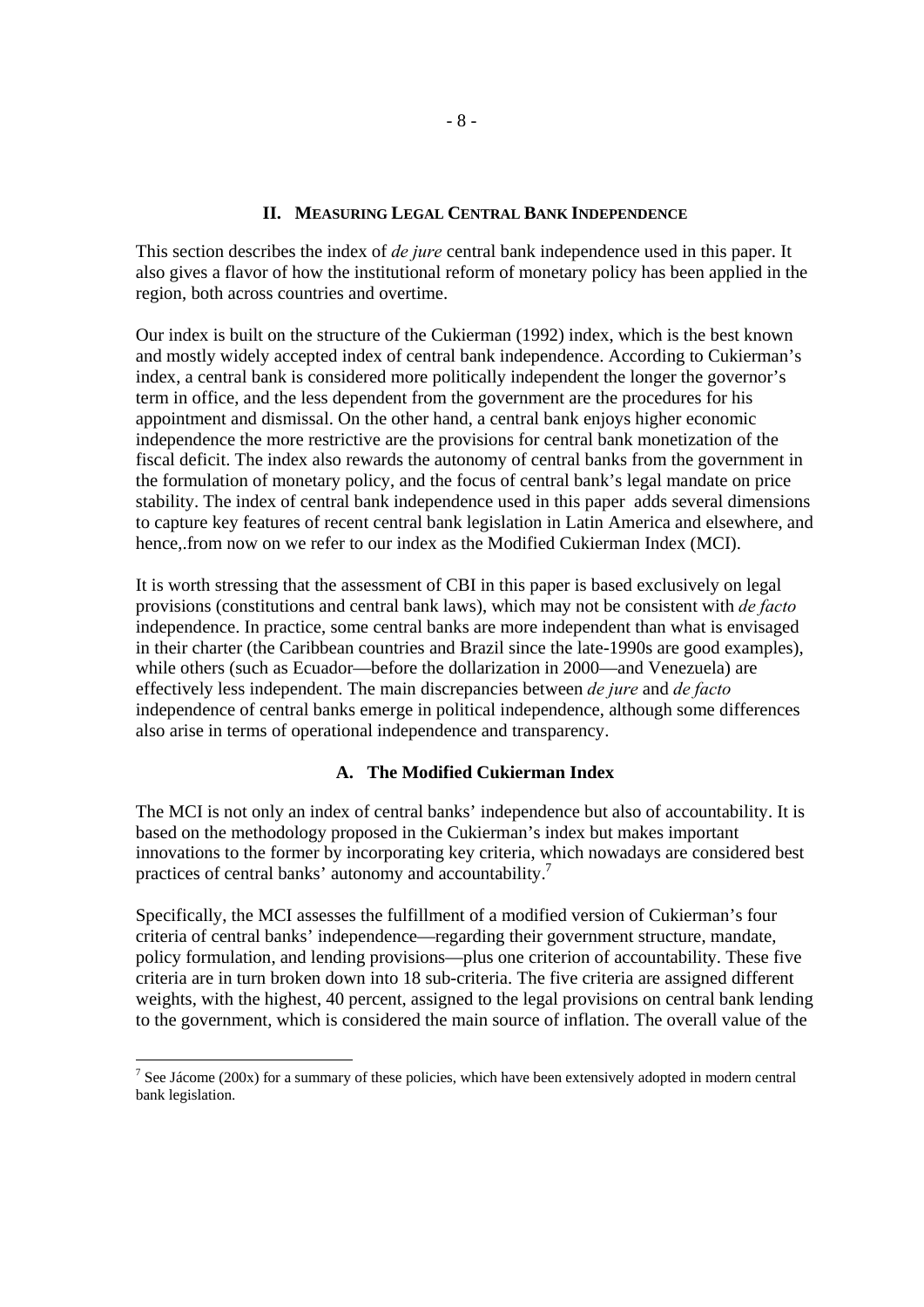index fluctuates on a continuous scale from zero to one, such that higher values indicate greater legal CBI. The exact structure and scores of the MCI are spelled out in Annex I and compared to Cukierman's index. An explanation of the rationale behind the main innovations with respect to the Cukierman index is provided below.

The first departure relates to the political autonomy of the central bank. The MCI assesses the rules for the appointment and dismissal of the entire central bank's board of directors, instead of focusing exclusively on the central bank governor—like the Cukierman index does. This innovation is relevant because the legal powers of central bank governors generally represent only a minority fraction within the central bank board. Furthermore, the legal provisions for the appointment and term of office for the central bank governor differ from those that apply to the rest of the board members in most countries in the region (see for example, Bolivia, Costa Rica, Guatemala, Uruguay, Venezuela). The criterion to evaluate the term of office of the central bank governor—and other members of the board of directors—is also different, since, unlike Cukierman's index, the MCI considers not only the absolute lengh of the central bank board appointment but its tenure relative to the presidential period. Thus, the MCI rewards those provisions that appoint members of the central bank board, either exceeding or overlapping its tenure with the presidential term as a way of stressing central banks' independence from the political cycle. An additional innovation emphasizes the restrictions on the executive branch to remove members of the board of directors—and not only the central bank governor. The criteria for the appointment and dismissal of central bank authorities also receive a different weight in the MCI index. In particular, the procedures for dismissal of the members of the central bank board, including the central bank governor, receive extra weight, since these are more critical than the appointment procedures for enhancing the political autonomy of central banks.

The MCI also features a couple of innovations referred to the legal provisions for policy formulation. First, it includes an assessment of CBI in the formulation of exchange rate policy. In particular, it penalizes the participation of the executive or the legislative in exchange rate policy formulation (like in Mexico and Venezuela, for example) as a potential limitation in the conduct of monetary policy in small open economies. In addition, Cukierman's criterion that evaluates the central bank's role in the formulation of the government's budget is shifted to consider the central banks' role in approving public sector debt. While no central bank in the region plays any role in the elaboration or approval of the government budget, a number of them are required to approve public debt issuance, which provides an additional instrument to help enforcing fiscal discipline.

The third group of departures from the Cukierman index relates to central banks' operational autonomy. The MCI simplifies the evaluation of the legal provisions on central bank lending to the government and includes two additional criteria, namely, the central bank powers as LOLR and provisions safeguarding central bank financial autonomy. The MCI rewards legal provisions that limit central banks involvement in banking crises, and those requiring the government to preserve the integrity of central bank capital. The relevance of LOLR provisions stems from the recent upsurge of banking crises in LAC, which in a number of cases involved intensive central bank participation in systemic and idiosyncratic episodes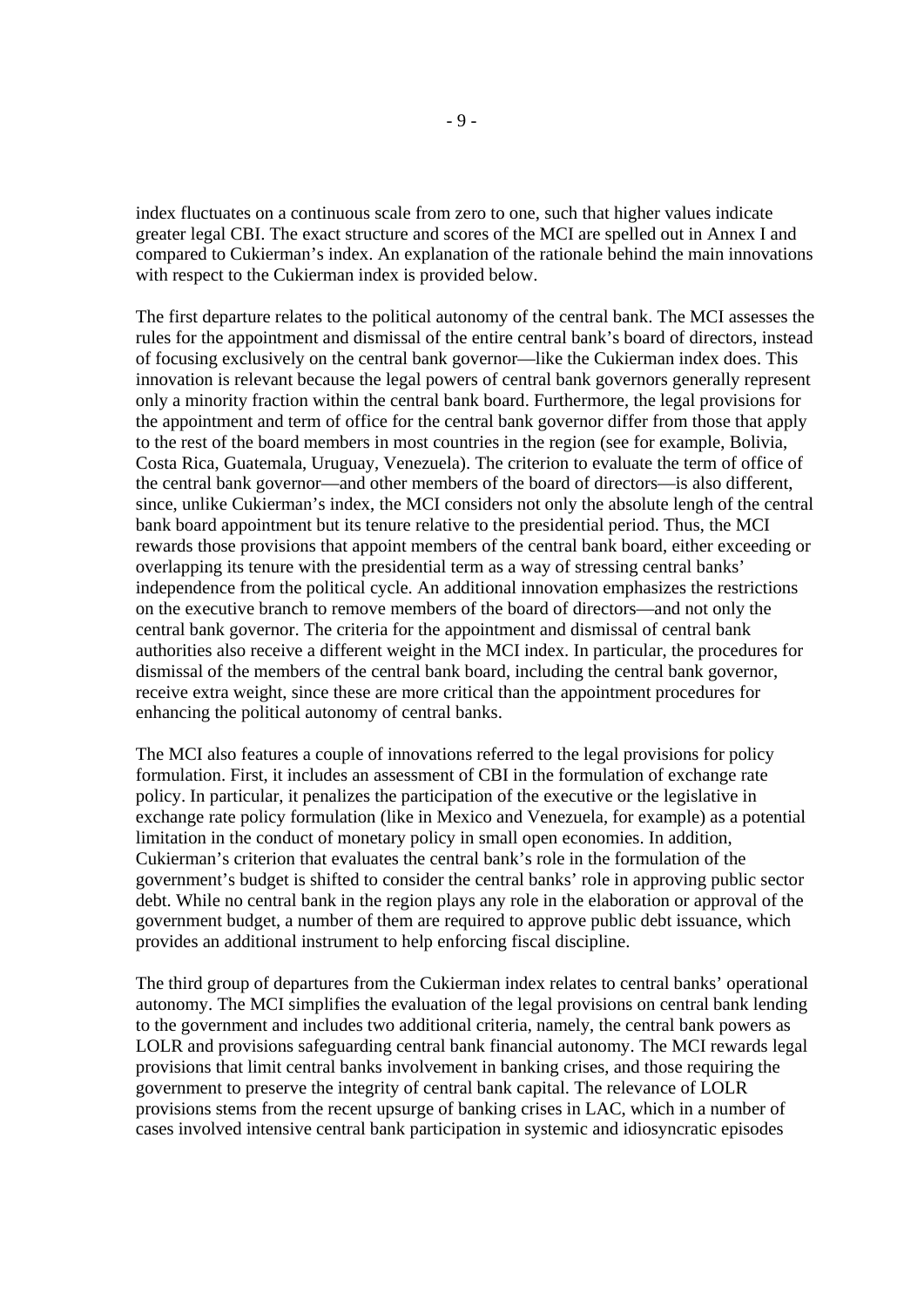alike, with adverse effects on the conduct of monetary policy and the achievement of inflation objectives (Argentina, the Dominican Republic, Ecuador, Guatemala, and Venezuela, just to mention a few).<sup>8</sup> Moreover, central banks' involvement in banking crises, beyond LOLR assistance, can be viewed as a form of government financing, since the resources for banking resolution should typically come from the fiscal side. On the other hand, legal provisions requiring governments to preserve the integrity of central bank capital are also rewarded, as they facilitate the conduct of open market operations and, in general, the management of systemic liquidity without financial restrictions.<sup>9</sup> Central bank losses, if sufficiently large and not covered with fiscal resources, may limit central bank's capacity to raise interest rates, as they become an undesirable source of monetization that requires subsequent sterilization efforts and generate additional costs—which central banks may seek to avoid. Thus, persistent large losses are, to some extent, limiting the operating independence of central banks and eventually curtailing the effectiveness of monetary policy.

The fourth innovation of the MCI is the addition of criteria for accountability, which is an integral component of central banks' independence. Holding central banks accountable strengthens institutional credibility and hence underpins monetary policy effectiveness. Thus, the MCI rewards legal provisions that require central banks to report on a regular basis on their policy targets and achievements. Since transparency is an instrumental component of accountability, the MCI also gives—a small—credit to the mandatory publication of central bank financial statements on a regular basis, following international accounting standards and certified by an independent auditor.<sup>10</sup>

### **B. A Map of Central Bank Reform in Latin America and the Caribbean**

Since the late 1980s Latin America and the Caribbean went through major structural reforms. These reforms were intended to consolidate stabilization efforts and pave the way to sustained economic growth.<sup>11</sup> As part of the policy agenda, from 1989 onward, most countries introduced changes to central bank legislation with the objective of increasing

<sup>&</sup>lt;sup>8</sup> In a number of countries in the region, central banks can potentially provide resources to troubled financial institutions in a number of ways, including extended LOLR to support solvency problems, financing bank resolution and restructuring, and financing or directly paying deposit insurance schemes and government's deposit guarantees.

<sup>&</sup>lt;sup>9</sup> For example, in most Central American countries, central bank losses exceed 1 percent of GDP every year.

 $10$  Ideally, the MCI should also include criteria that reward the timely disclosure and explanation of policy decisions adopted by central banks as a key feature of enhanced transparency. However, this is a recent practice in many central banks in the region, which, however, has not been incorporated as a provision in central bank laws.

 $11$  A number of studies have assessed the costs of inflation in terms of economic growth. Empirical evidence suggests a negative correlation between inflation and growth, which becomes stronger at higher levels of inflation. See for example Fischer (1993), Sarel (1996), and De Gregorio (1992) in relation to Latin American countries.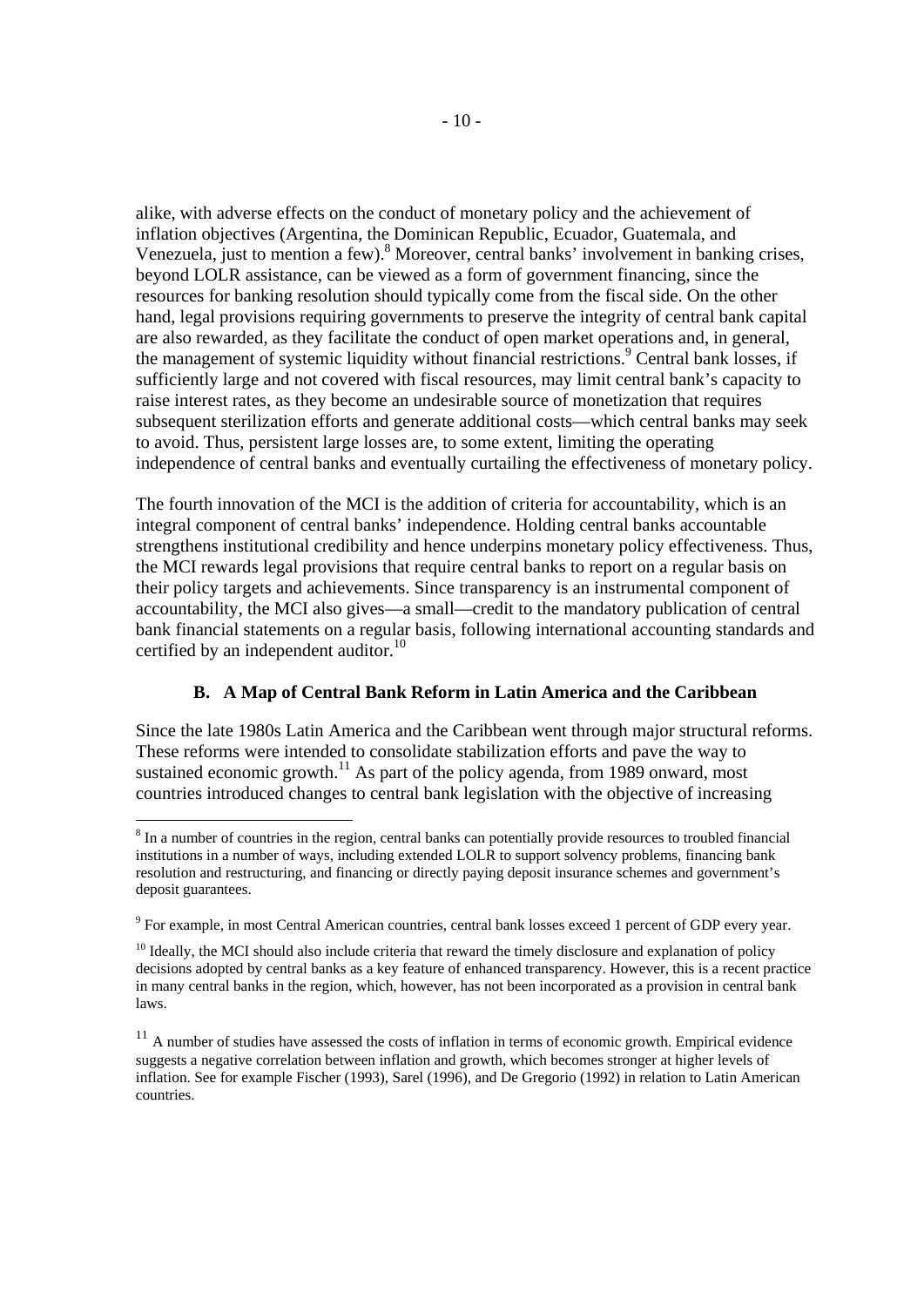CBI.12 This section briefly describes progress in CBI in the region and depicts a map of central bank autonomy using information drawn from central bank laws and constitutions as of 2002. The main features of central bank legislation are organized under the following five categories: (i) definition of the primary policy objective, (ii) political independence in the design and execution of monetary policy, (iii) economic independence, (iv) financial autonomy, and (v) accountability and transparency provisions.

Overall, central bank reform was widespread in LAC but almost absent in CAR countries, with most central banks enjoying higher independence under the new regimes. The most prominent features of central bank reform in the region comprised a more focused mandate on price stability and the formalization of restrictions on central bank lending to the government. After the reforms, central banks also enjoyed increased autonomy in the conduct of monetary policy, including interest rate policy. On the other hand, there are some dimensions where central bank reform was insufficient, and hence, CBI could be further improved. Political independence in some countries could still be enhanced by restricting government's capacity for unilaterally appointing and, in particular, removing central bank governors and directors. Operational independence could be also improved by limiting excessive central bank discretion in the LOLR function, including the size and the financial conditions of LOLR facilities and the circumstances under which LOLR is triggered.<sup>13</sup> In a number of countries, there is also room for improving central bank financial independence and transparency, including the disclosure of financial statements.<sup>14</sup>

The comparison of legal CBI across countries is relatively complex given the large number of aspects involved. A convenient approach to circumvent this complexity and to depict a map of central bank reform in the region is to use cluster analysis. This methodology creates groups of countries based on their relative similarities along various dimensions of CBI, which requires an index of central bank independence, and a metric for comparison purposes.15 Three groups of countries emerge from this analysis as shown in Table 1. Postreform countries fall together under Groups 1 and 2, while Group 3 includes pre- and nonreform countries, most of them in the CAR region. To facilitate the comparison across

 $12$  Countries with central bank reform include: Chile (1989), El Salvador (1991), Argentina (1992 and 2002), Colombia (1992), Nicaragua (1992 and 1999), Venezuela (1992 and 2001), Ecuador (1992 and 1998), Peru (1993), Mexico (1993), Bolivia (1995), Costa Rica (1995), Uruguay (1995), Paraguay (1995), Honduras (1996 and 2004), Guyana (1998), and more recently Guatemala (2001) and the Dominican Republic (2002).

<sup>&</sup>lt;sup>13</sup> While the notion of "constructive ambiguity" (see Enoch, Kamis, and Stella, 1997) is in general a valid recommendation in the design of the role of the central bank as LOLR, it may expose countries featuring institutional weaknesses—like many LAC—to undue exogenous pressures when dealing with banking crises and resolution.

<sup>&</sup>lt;sup>14</sup> Jácome (2001) provides a summary of the main features of the central bank legislation in Latin America as of end-1990s.

<sup>&</sup>lt;sup>15</sup> A detailed description of the cluster analysis is found in Jácome and Vázquez (2005)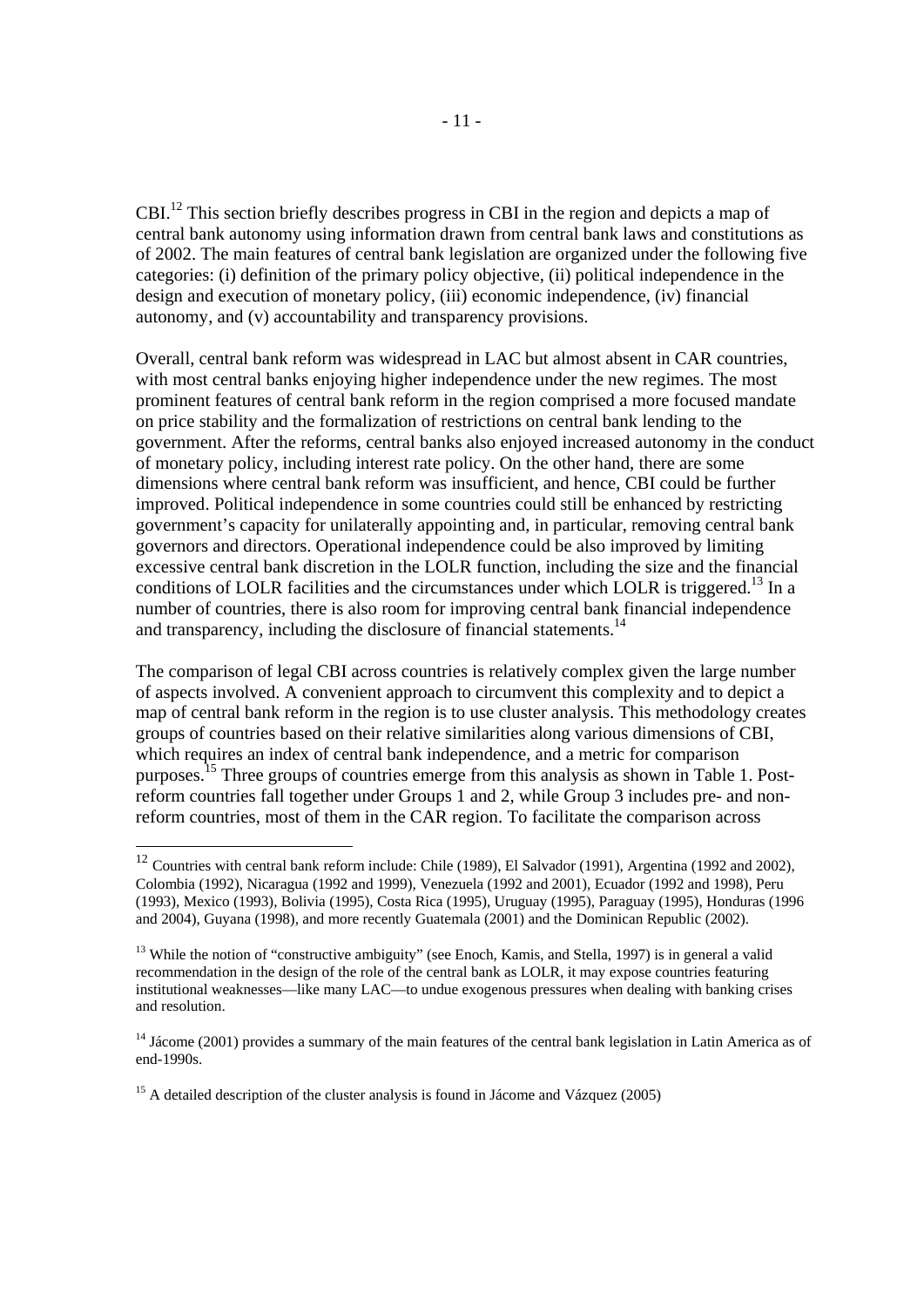groups, Table 2 presents the averages of the MCI and its subcomponents for each group, together with the averages of the fiscal deficit, inflation, and the index of structural reforms. The results indicate that the legal independence of central banks in Groups 1 and 2 is stronger along most of the dimensions considered. In particular, countries in these two groups tend to have a more focused mandate on price stability and greater economic independence. On the other hand, no differences arise between groups in the LOLR function, while Group 2 tends to display a relative low degree of political independence, comparable with pre-reform countries. Interestingly, countries in Groups 1 and 2 have lower average inflation combined with higher fiscal deficits, but they are also more advanced in the implementation of structural reforms.

| Group 1     |                |           | Group 3     |                      |           |
|-------------|----------------|-----------|-------------|----------------------|-----------|
| $Arg-1$     | Argentina      | 1993-2002 | $Arg-0$     | Argentina            | 1990-1992 |
| $Bo1-1$     | <b>Bolivia</b> | 1996-2002 | Bah         | <b>Bahamas</b>       | 1990-2002 |
| Chi         | Chile          | 1990-2002 | Bar         | <b>Barbados</b>      | 1990-2002 |
| $Col-1$     | Colombia       | 1993-2002 | <b>Bel</b>  | <b>Belize</b>        | 1990-2002 |
| $Mex-1$     | Mexico         | 1994-2002 | $BoI-0$     | <b>Bolivia</b>       | 1990-1995 |
| $Per-1$     | Peru           | 1994-2002 | <b>Bra</b>  | <b>Brazil</b>        | 1990-2002 |
|             |                |           | $Col-0$     | Colombia             | 1990-1992 |
| Group 2     |                |           | $CR-0$      | Costa Rica           | 1990-1995 |
| $CR-1$      | Costa Rica     | 1996-2002 | $Ecu-0$     | Ecuador              | 1990-1992 |
| $Ecu-1$     | Ecuador        | 1993-2002 | $ES-0$      | El Salvador          | 1990-1991 |
| $ES-1$      | El Salvador    | 1992-2002 | Gua         | Guatemala            | 1990-2002 |
| $Guy-1$     | Guyana         | 1999-2002 | $G$ uy- $0$ | Guyana               | 1990-1998 |
| $H$ on- $1$ | Honduras       | 1997-2002 | $Hon-0$     | Honduras             | 1990-1996 |
| $Nic-1$     | Nicaragua      | 2000-2002 | Jam         | Jamaica              | 1990-2002 |
| $Par-1$     | Paraguay       | 1996-2002 | $Mex-0$     | Mexico               | 1990-1993 |
| $Uru-1$     | Uruguay        | 1996-2002 | $Nic-0$     | Nicaragua            | 1990-1999 |
| $Ven-1$     | Venezuela      | 1993-2002 | $Par-0$     | Paraguay             | 1990-1995 |
|             |                |           | $Per-0$     | Peru                 | 1990-1993 |
|             |                |           | DR.         | Republica Dominicana | 1990-2002 |
|             |                |           | Sur         | Suriname             | 1990-2002 |
|             |                |           | T&T         | Trinidad y Tobago    | 1990-2002 |
|             |                |           | $Uru-0$     | Uruguay              | 1990-1995 |
|             |                |           | $Ven-0$     | Venezuela            | 1990-1992 |

Table 1. List of Country Groups Based on Cluster Analysis

This table lists the groups of countries resulting from the cluster analysis. Reform countries are indicated with a "-0" (pre-reform sub-period) or a "-1" (post-reform sub-period).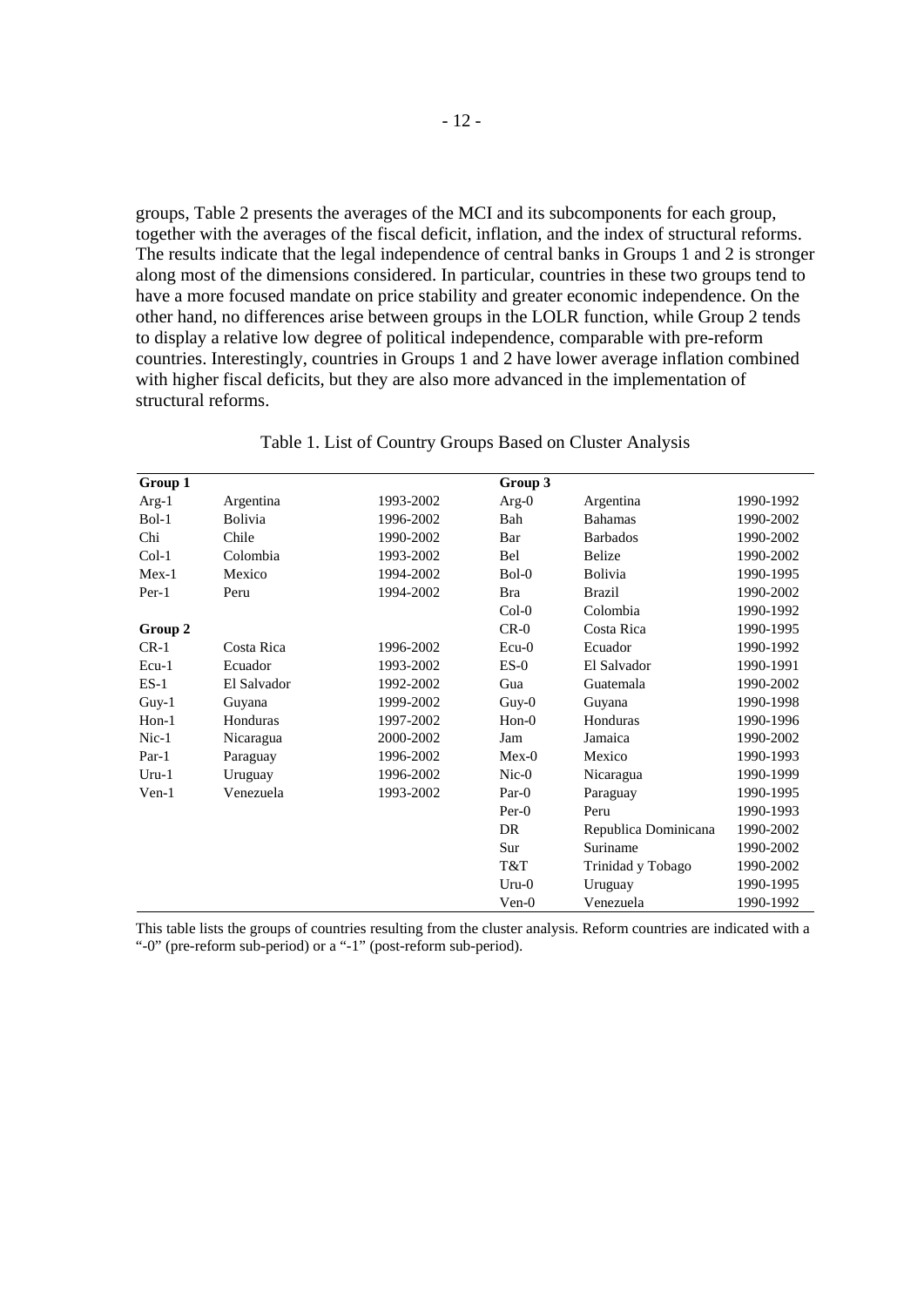|                                                  | Group 1 | Group $\overline{2}$ | Group $\overline{3}$ |
|--------------------------------------------------|---------|----------------------|----------------------|
| Modified Cukierman Index (average by group)      | 0.82    | 0.70                 | 0.43                 |
| Government of the Central Bank                   | 0.88    | 0.45                 | 0.31                 |
| Term of office Governor                          | 0.67    | 0.37                 | 0.46                 |
| Who appoints the Governor                        | 1.00    | 0.33                 | 0.17                 |
| Appointment and term of Board                    | 0.83    | 0.58                 | 0.20                 |
| Dismissal of Governor and Board                  | 0.92    | 0.33                 | 0.24                 |
| CEO Allowed to hold another office in government | 1.00    | 0.89                 | 0.70                 |
| Central Bank primary objective                   | 0.96    | 0.69                 | 0.23                 |
| Price stability                                  | 0.96    | 0.69                 | 0.23                 |
| Policy formulation                               | 0.75    | 0.81                 | 0.70                 |
| Who formulates monetary policy                   | 0.89    | 0.85                 | 0.83                 |
| Conflict resolution                              | 1.00    | 0.93                 | 0.78                 |
| Central Bank and public debt                     | 0.00    | 0.50                 | 0.28                 |
| Central Bank lending                             | 0.78    | 0.77                 | 0.45                 |
| Advances to government                           | 0.84    | 0.85                 | 0.60                 |
| Loans to government                              | 0.71    | 0.78                 | 0.41                 |
| Beneficiaries of financing                       | 1.00    | 0.86                 | 0.39                 |
| Who decides terms of lending                     | 0.93    | 0.81                 | 0.55                 |
| Interest rates                                   | 0.90    | 1.00                 | 0.45                 |
| <b>LOLR</b>                                      | 0.50    | 0.50                 | 0.50                 |
| Financial autonomy Central Bank                  | 0.72    | 0.63                 | 0.35                 |
| Accountability                                   | 0.93    | 0.73                 | 0.54                 |
| Accountability norms                             | 0.96    | 0.78                 | 0.50                 |
| Transparency                                     | 0.83    | 0.58                 | 0.66                 |
| Selected Macroeconomic Variables                 |         |                      |                      |
| <b>Fiscal Deficit</b>                            | 2.60    | 2.31                 | 1.08                 |
| Inflation                                        | 9.83    | 15.81                | 35.65                |
| <b>Structural Reform Index</b>                   | 0.60    | 0.53                 | 0.49                 |
| Number of countries 1/                           | 6       | 9                    | 23                   |

Table 2. Summary Statistics across Country Groups

This table presents average values for the components of Modified Cukierman Index, using the groups of countries produced by the cluster analysis exercise. Countries with central bank reform are split in two subperiods (pre- and post-reform).

1/ Countries with central bank reform are treated as two cases, corresponding to the pre- and post-reform periods.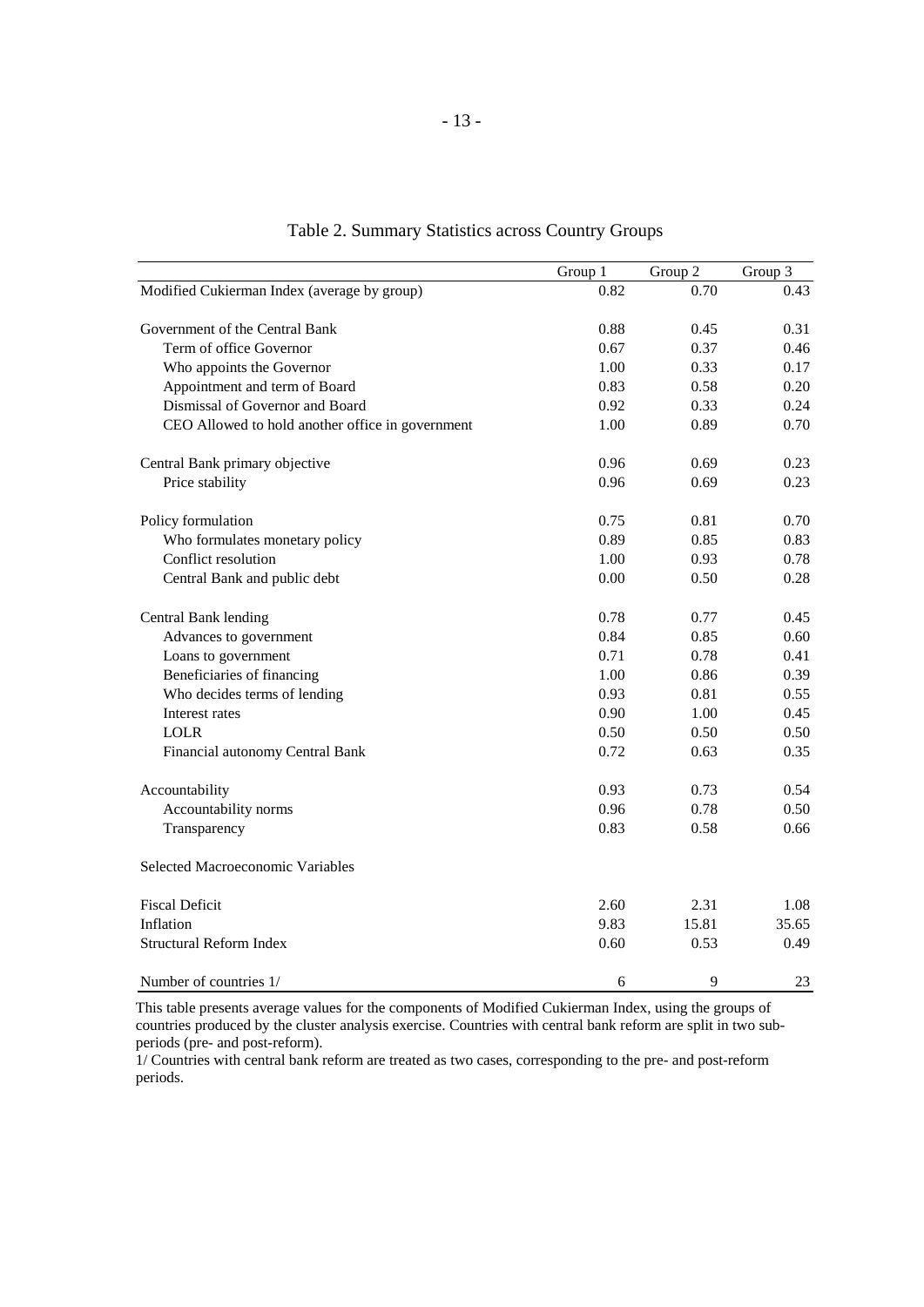### **III. LEGAL CENTRAL BANK INDEPENDENCE AND INFLATION IN LATIN AMERICA AND THE CARIBBEAN, IS THERE A LINK?**

During the 1990s, the decline of inflation in Latin America and the Caribbean was remarkable, from an average of about 500 percent at the beginning of the decade to 7 percent in 2002. Interestingly, disinflation in the region was coincident with—and probably supported by—a general trend worldwide (Figure 2). The magnitude of disinflation achieved in Latin America and the Caribbean, however, suggests that its main driving forces are attributable to the economic policies and institutional reform implemented by individual countries. This section tests for a negative relationship between increasing CBI and inflation.<sup>16</sup>

To provide a first look at the data used in the regressions, Table 3 presents summary statistics for selected variables and Table 4 their pair-wise correlations together with the significance levels for the null of zero correlation. The sample was split into two groups, separating LAC countries (lower triangle) from CAR countries (upper triangle). Several regularities emerge. First and foremost, inflation is negatively correlated with the indexes of legal CBI in both sub-samples. Second, there is a high positive correlation between the index of structural reforms and the indexes of legal CBI, especially in the LAC sub-sample, which implies that changes to central bank legislation were coincident with a broader agenda of structural reforms. Third, there is weak evidence that lower fiscal deficits are associated with higher central bank independence. Fourth, as expected, the three indexes of legal CBI are highly correlated in both sub-samples. In fact, the information content of the three indexes and their main components (i.e., economic and political independence) is similar, especially for the LAC sub-sample, as apparent from their correlations (Table 5).

<sup>&</sup>lt;sup>16</sup> Despite the dramatic reduction in inflation achieved in Latin America and the Caribbean, opposition to increased CBI has gained some ground in recent years, as new legislation has been passed undermining previous improvements in central bank autonomy. Examples include changes to the central bank charter in Argentina to allow central bank financing of the fiscal deficit in 2002, the decision by the Colombian Constitutional Court in 1999 to cap mortgage interest rates, and the reform of the central bank charter in Venezuela in 2001 to validate the previous transfer of exchange rate devaluation gains to the government. It is also relevant to mention the approval of laws in Honduras and Paraguay, requiring central banks to transfer money—rather than providing credit—to finance government expenditure.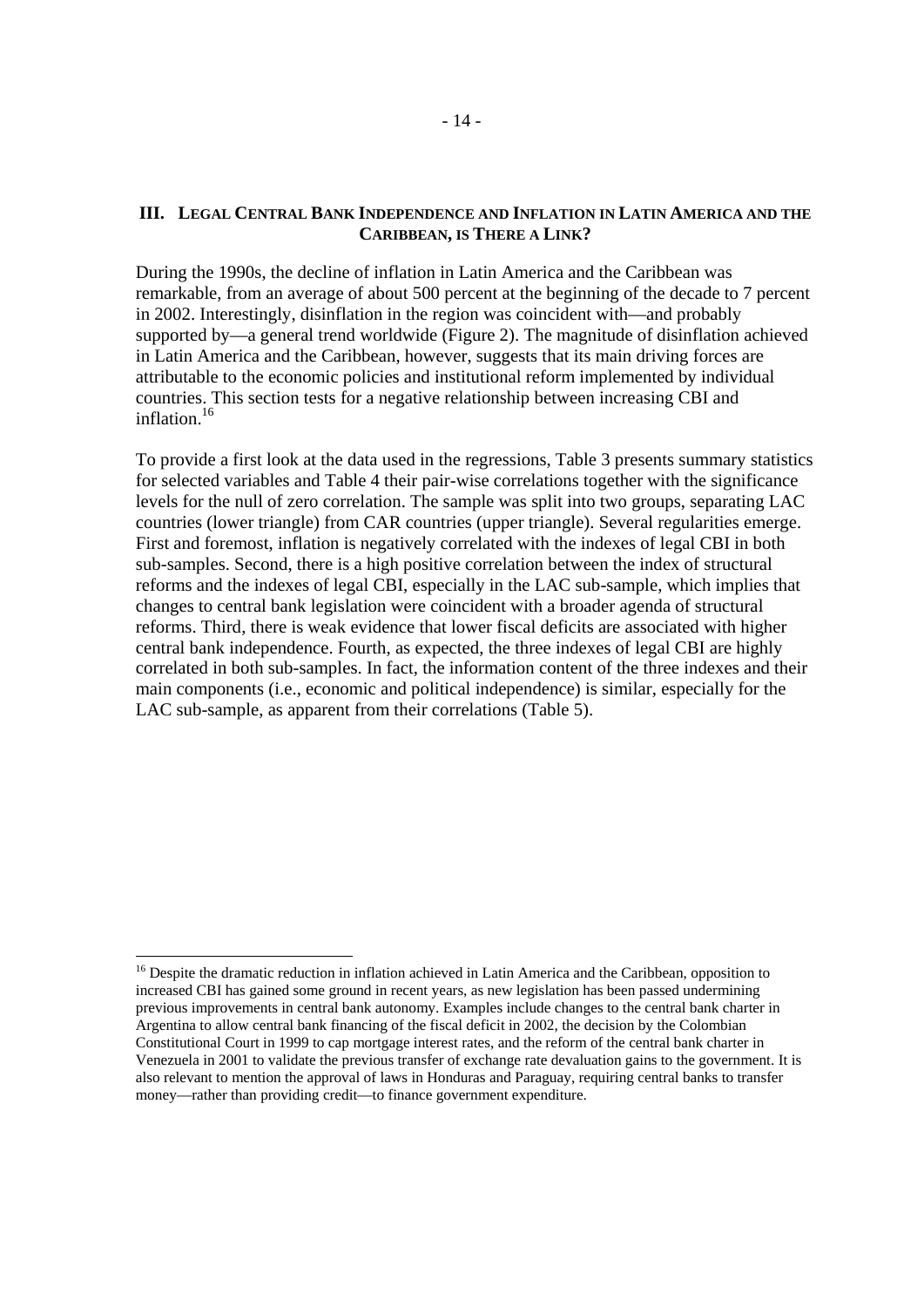

This figure compares the evolution of inflation in the sampled countries with international inflation, measured by the average of industrial countries.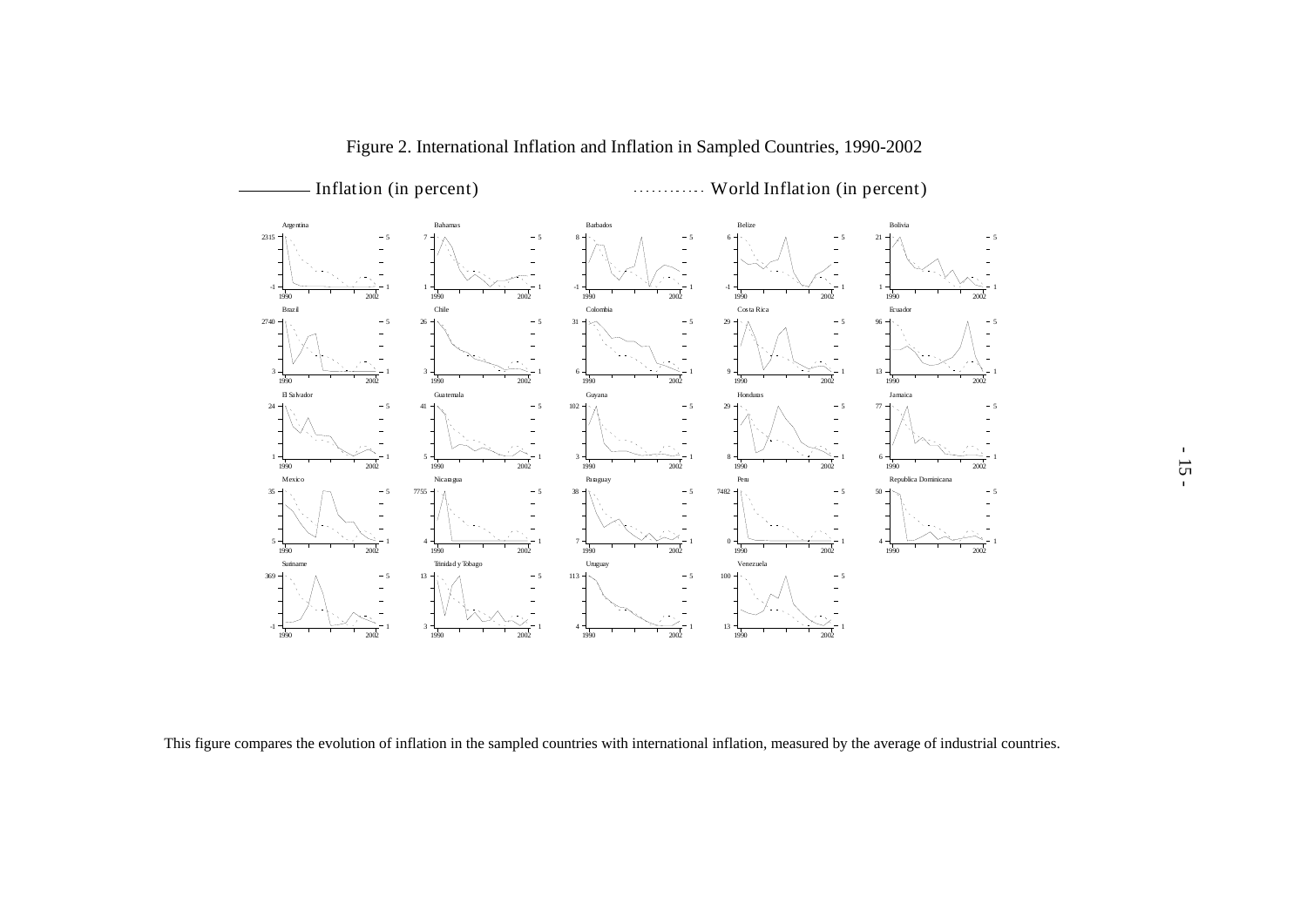|                                |                   | Mean    | Std. Dev. | Min      | Max    | Observations |               |
|--------------------------------|-------------------|---------|-----------|----------|--------|--------------|---------------|
| Caribbean countries            |                   |         |           |          |        |              |               |
| Inflation                      |                   |         |           |          |        |              |               |
|                                | overall           | 18.84   | 50.17     | $-1.30$  | 368.50 | $N =$        | 88.00         |
|                                | between           |         | 29.15     | 1.84     | 82.83  | $n =$        | 7.00          |
|                                | within            |         | 41.90     | $-64.69$ | 304.51 | $T$ -bar $=$ | 12.57         |
| <b>Fiscal Deficit</b>          |                   |         |           |          |        |              |               |
|                                | overall           | $-3.19$ | 6.53      | $-23.52$ | 11.10  | $N =$        | 70.00         |
|                                | between           |         | 5.07      | $-10.49$ | 4.39   | $n =$        | 6.00          |
|                                | within            |         | 4.75      | $-16.22$ | 6.81   | $T-bar =$    | 11.67         |
| Structural Reform Index        |                   |         |           |          |        |              |               |
|                                | overall           | 0.60    | 0.05      | 0.54     | 0.67   | $N =$        | 19.00         |
|                                | between           |         | 0.00      | 0.59     | 0.60   | $n =$        | 2.00          |
|                                | within            |         | 0.05      | 0.54     | 0.67   | $T$ -bar $=$ | 9.50          |
| <b>GMT</b> total               |                   |         |           |          |        |              |               |
|                                | overall           | 7.23    | 0.89      | 6.00     | 9.00   | $N =$        | 88.00         |
|                                | between           |         | 0.95      | 6.00     | 8.31   | $n =$        | 7.00          |
|                                | within            |         | 0.18      | 6.92     | 7.92   | $T-bar =$    | 12.57         |
| Cukierman                      |                   |         |           |          |        |              |               |
|                                | overall           | 0.50    | 0.06      | 0.41     | 0.69   | $N =$        | 88.00         |
|                                | between           |         | 0.06      | 0.41     | 0.58   | $n =$        | 7.00          |
|                                | within            |         | 0.03      | 0.45     | 0.61   | $T-bar =$    | 12.57         |
| Modified Cukierman             |                   |         |           |          |        |              |               |
|                                | overall           | 0.50    | 0.06      | 0.38     | 0.63   | $N =$        | 88.00<br>7.00 |
|                                | between<br>within |         | 0.06      | 0.38     | 0.55   | $n =$        |               |
|                                |                   |         |           |          |        |              |               |
| Latin American countries       |                   |         |           |          |        |              |               |
| Inflation                      | overall           | 19.43   | 33.36     | $-1.20$  | 413.30 | $N =$        | 198.00        |
|                                | between           |         | 15.21     | 4.15     | 59.14  | $n =$        | 17.00         |
|                                | within            |         | 30.35     | $-36.51$ | 373.59 | $T$ -bar $=$ | 11.65         |
|                                |                   |         |           |          |        |              |               |
| <b>Fiscal Deficit</b>          | overall           | 2.88    | 4.26      | $-10.73$ | 23.26  | $N =$        | 193.00        |
|                                | between           |         | 2.93      | $-0.30$  | 11.65  | $n =$        | 17.00         |
|                                | within            |         | 3.23      | $-18.76$ | 18.09  | $T-bar =$    | 11.35         |
|                                |                   |         |           |          |        |              |               |
| <b>Structural Reform Index</b> | overall           | 0.53    | 0.07      | 0.37     | 0.71   | $N =$        | 168.00        |
|                                | between           |         | 0.05      | 0.44     | 0.62   | $n =$        | 17.00         |
|                                | within            |         | 0.05      | 0.40     | 0.66   | $T-bar =$    | 9.88          |
|                                |                   |         |           |          |        |              |               |
| <b>GMT</b> total               | overall           | 10.20   | 2.23      | 6.00     | 14.00  | $N =$        | 198.00        |
|                                | between           |         | 1.69      | 8.00     | 14.00  | $n =$        | 17.00         |
|                                | within            |         | 1.48      | 3.90     | 12.97  | $T-bar =$    | 11.65         |
|                                |                   |         |           |          |        |              |               |
| Cukierman                      | overall           | 0.66    | 0.16      | 0.36     | 0.86   | $N =$        | 198.00        |
|                                | between           |         | 0.13      | 0.43     | 0.84   | $n =$        | 17.00         |
|                                | within            |         | 0.10      | 0.31     | 0.82   | $T-bar =$    | 11.65         |
|                                |                   |         |           |          |        |              |               |
| Modified Cukierman             | overall           | 0.64    | 0.17      | 0.29     | 0.86   | $N =$        | 198.00        |
|                                | between           |         | 0.12      | 0.43     | 0.85   | $n =$        | 17.00         |
|                                | within            |         | 0.13      | 0.15     | 0.87   | $T$ -bar $=$ | 11.65         |

Table 3. Summary Statistics by Regions, 1990-2002

The sample excludes eight years with inflationary episodes above 1,000 percent per year.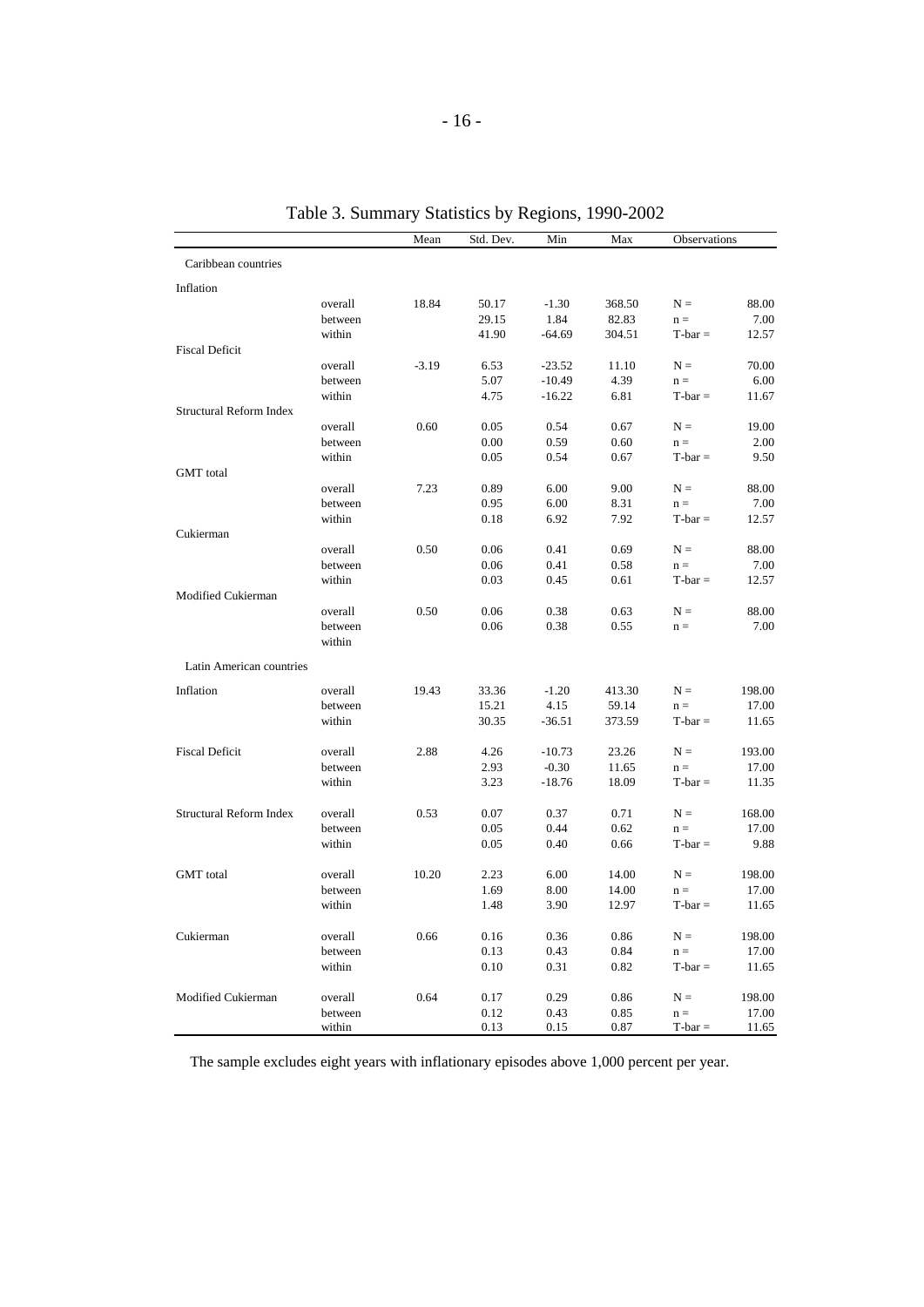|                          |           |          | Structural |            |           |           |
|--------------------------|-----------|----------|------------|------------|-----------|-----------|
|                          |           | Fiscal   | Reforms    | <b>GMT</b> |           | Modified  |
|                          | Inflation | Deficit  | Index      | Total      | Cukierman | Cukierman |
| Inflation                |           | $-0.037$ | $-0.688$   | $-0.308$   | $-0.314$  | $-0.462$  |
|                          |           |          |            |            |           |           |
|                          |           | (0.761)  | (0.001)    | (0.004)    | (0.003)   | (0.000)   |
| <b>Fiscal Deficit</b>    | 0.228     |          | 0.410      | $-0.262$   | $-0.342$  | $-0.077$  |
|                          | (0.001)   |          | (0.081)    | (0.028)    | (0.004)   | (0.527)   |
| Structural Reforms Index | $-0.360$  | $-0.052$ |            | 0.075      | 0.075     | 0.075     |
|                          | (0.000)   | (0.510)  |            | (0.761)    | (0.761)   | (0.761)   |
| <b>GMT</b> Total         | $-0.137$  | $-0.046$ | 0.561      |            | 0.820     | 0.863     |
|                          |           |          |            |            |           |           |
|                          | (0.055)   | (0.524)  | (0.000)    |            | (0.000)   | (0.000)   |
| Cukierman                | $-0.167$  | $-0.130$ | 0.441      | 0.819      |           | 0.849     |
|                          | (0.019)   | (0.072)  | (0.000)    | (0.000)    |           | (0.000)   |
| Modified Cukierman       | $-0.205$  | 0.003    | 0.557      | 0.892      | 0.903     |           |
|                          |           |          |            |            |           |           |
|                          | (0.004)   | (0.962)  | (0.000)    | (0.000)    | (0.000)   |           |

#### Table 4. Pair-wise correlations between selected variables, by Regions, 1990–2002

This table presents pair-wise correlations between selected variables. *Correlations in the upper triangle correspond to Caribbean countries*. Correlations in the lower triangle are for Latin American countries. Significance levels for the null of zero correlation are in parenthesis.

#### Table 5. Correlations between Indexes of Legal Central Bank Independence, by Regions

|                               | Economic<br>Independence | Political<br>Independence |       |
|-------------------------------|--------------------------|---------------------------|-------|
| Latin American countries      |                          |                           |       |
| GMT, Cukierman                | 0.730                    | 0.615                     | 0.811 |
| GMT, Modified Cukierman       | 0.761                    | 0.796                     | 0.891 |
| Cukierman, Modified Cukierman | 0.929                    | 0.869                     | 0.896 |
| Caribbean countries           |                          |                           |       |
| GMT, Cukierman                | 0.295                    | 0.550                     | 0.830 |
| GMT, Modified Cukierman       | 0.434                    | 0.312                     | 0.859 |
| Cukierman, Modified Cukierman | 0.782                    | 0.452                     | 0.845 |

This table presents the pair-wise correlations between the three indexes of legal central bank independence and their main sub-components, by regions. All coefficients are statistically significant at the 5 percent level. The sub-indexes of economic and political independence of the Modified Cukierman index do not include accountability (which is, however, included in the total Modified Cukierman). Political independence covers the rules for appointment and dismissal of the Central Bank governor and board, as well as the Central Bank objectives (see Annex I). In turn, economic independence covers the characteristics of policy formulation and various restrictions on central bank lending.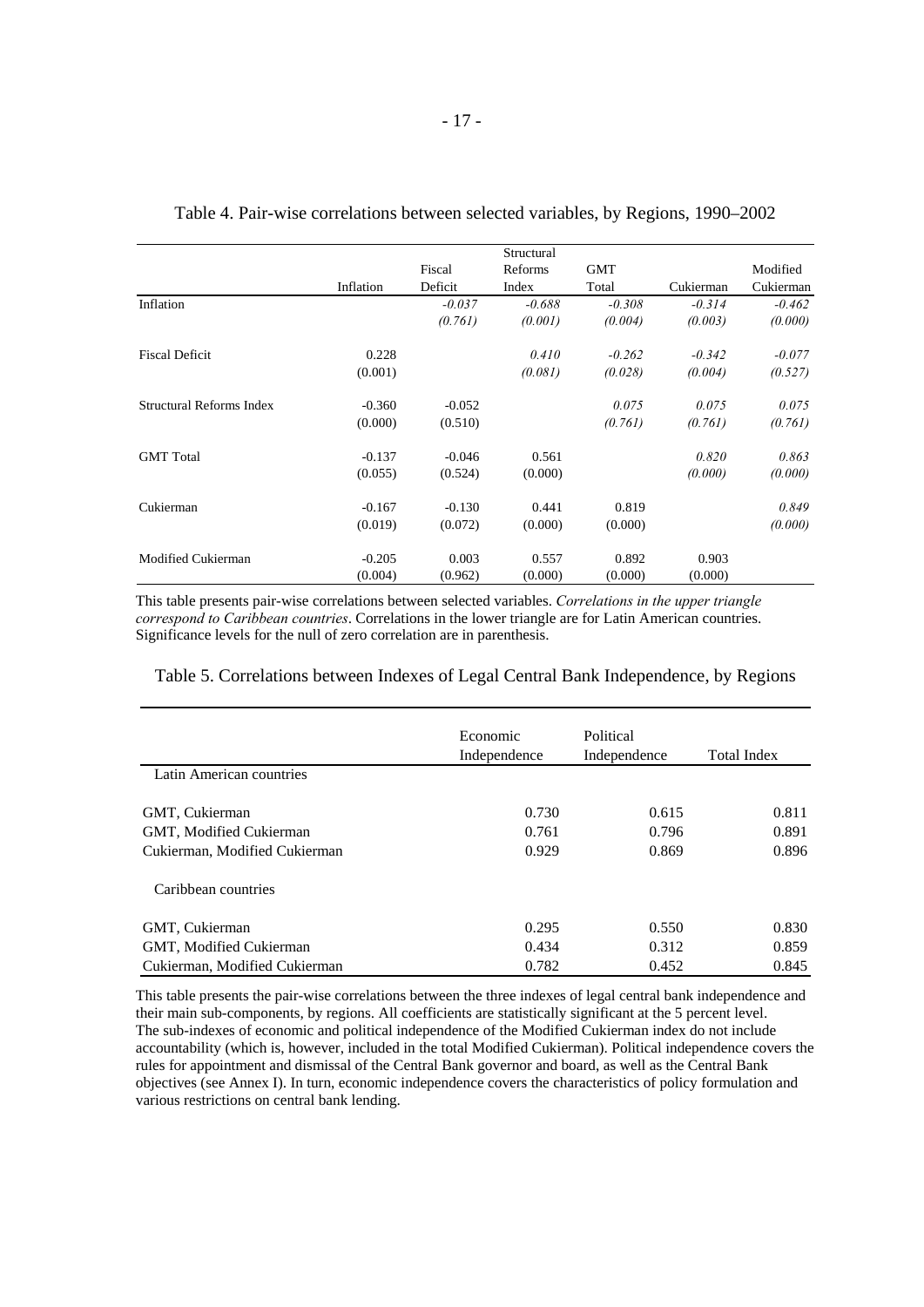#### **A. Baseline Results**

Baseline results on the relationship between legal CBI and inflation were computed using a set of bivariate regressions of *Inflation* on the three indexes of legal *CBI* (one at a time to avoid multicollinearity). The regressions covered the whole sample, with the exception of a few observations corresponding to countries adopting official dollarization (Ecuador 2000– 2002 and El Salvador 2002), and years with hyperinflation.<sup>17</sup> Following the literature (Cukierman et al., 1992, De Haan and Kooi, 2000), *Inflation* was computed as the yearly change in the average consumer price index taken from IFS (series 64), and rescaled using  $\pi/(1+\pi)$  to ameliorate potential heteroscedasticity. However, since this treatment has the undesirable effect of bounding the dependent variable in the interval [0, 1], affecting the normality assumption, an alternative measure,  $log(1+\pi)$  was also applied, with similar results. The regressions were computed using OLS with fixed effects at the country level and robust standard errors (White, 1980). In all cases, the results (not reported) showed a strong negative relationship between increased legal CBI and inflation, with significant coefficients at the one-percent level.

A somewhat more rigorous test was conducted adding several control variables. As before, *Inflation* was treated as endogenous, with the target variables being the three indexes of C*entral Bank Independence*, taken one at a time. The set of control variables included the following: a *Banking Crisis Dummy*, to isolate the inflationary effects associated with systemic banking problems, a *Fixed Exchange Regime Dummy* to account for the effects of exchange rate anchoring on inflation, and *International Inflation*, to control for the contribution of the external disinflation trend . The inclusion of the *Banking Crises Dummy* is important, since banking crises were more common after central bank reform, with 7 episodes against 1 in the pre-reform period.<sup>18</sup> Therefore, ignoring this effect would introduce a bias against the hypothesis tested. The inclusion of the *Exchange Regime Dummy* follows previous studies (Cukierman et al., 2002, De Haan and Kooi, 2000). It was constructed from the IMF database on *de facto* exchange regimes, using a one for regimes classified as: "another currency as legal tender", "currency board", or "conventional peg against a single currency", and zero otherwise. The first year after the introduction of a fixed regime, and the last year before switching to a floating regime, were also given a value of zero to account for lags in the effects of exchange rate anchoring on prices, and the fact that the abandonment of

 $17$  A filter was applied, excluding eight cases with yearly inflation above 1,000 percent per year: Argentina 1990 (2,315 percent); Brazil 1990 (2,740 percent); Brazil 1992 (1,023 percent); Brazil 1993 (1,927 percent); Brazil 1994 (2,076 percent); Nicaragua 1990 (3,128 percent); Nicaragua 1991 (7,755 percent); Peru 1990 (7,482 percent). Applying more restrictive filters (i.e. filtering out cases below the 1,000 threshold) would produce no significant changes in the sample. The next high inflation episode is Brazil 1991 (413 percent), and there are four additional cases with inflation between 150 and 400 percent per year.

<sup>&</sup>lt;sup>18</sup> The list of systemic banking crises in the sampled countries is: Argentina (2002), Colombia (1998), Colombia (1999), Republica Dominicana (2002-2003), Ecuador (1998-1999), México (1995), Nicaragua (2000- 2001), Uruguay (2002), Venezuela (1994-1995).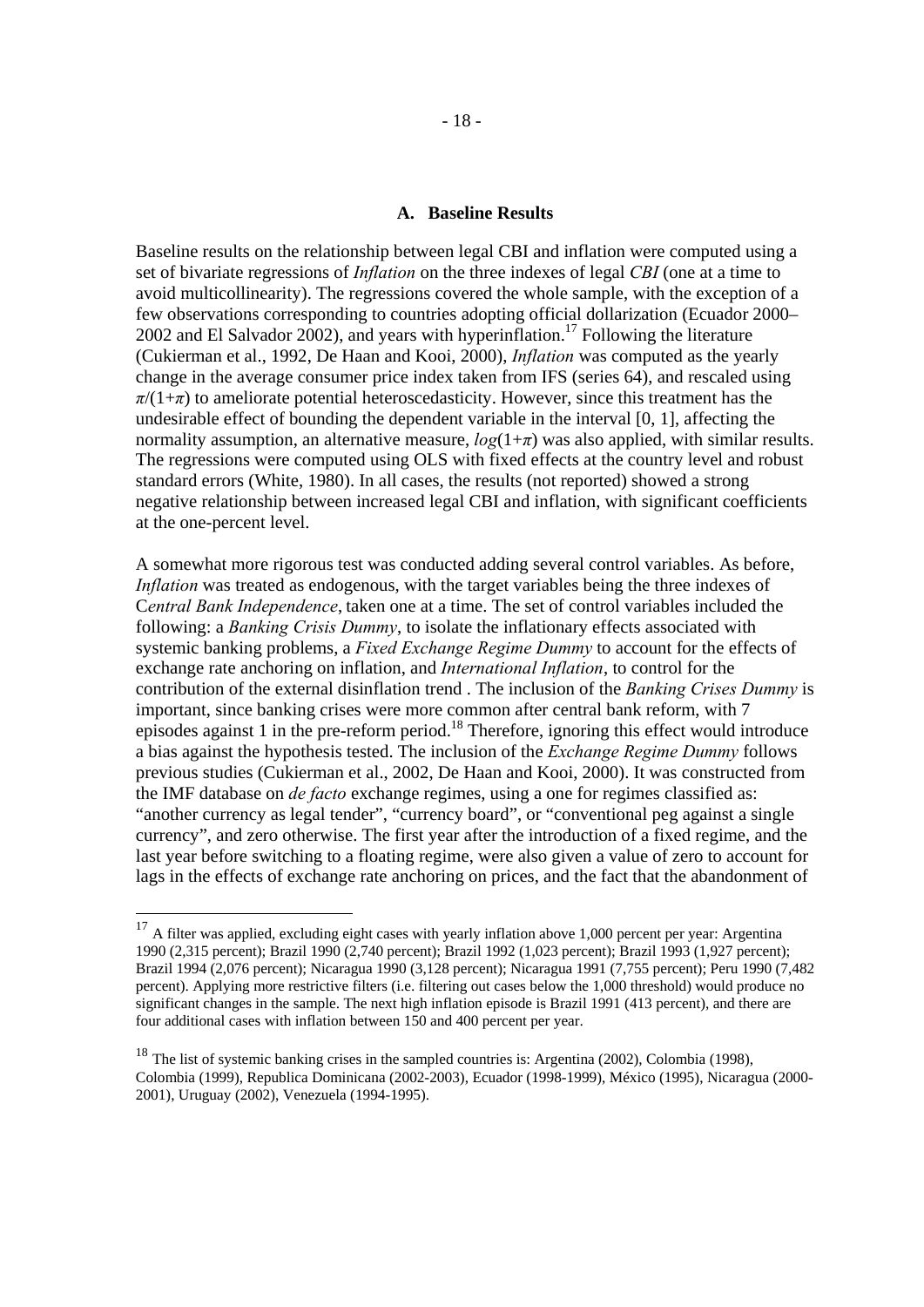a hard peg tends to coincide with rising inflationary pressures. The *International Inflation* was proxied by the average inflation rate of industrial countries, computed from IFS (series 110).

An initial estimation was performed using OLS and with fixed effects at the country level. However, taking into account both the cross-sectional and a time-series dimensions of the data, the errors were checked for heteroscedasticity across panels (countries) and for autocorrelation. As for heteroscedasticity, a likelihood-ratio test was implemented comparing the results of the unrestricted model (i.e., allowing for a heteroscedastic error structure) with those obtained from the restricted (homoscedastic) model. The test supported the presence of heteroscedasticity across panels. As for autocorrelation, a test in panel-data models proposed by Wooldridge (2002) also indicated the presence of serial correlation. Based on these results, the estimation was computed again using Feasible Generalized Least Squares (FGLS), allowing for heteroscedasticity across countries and a common AR(1) error process.

|                                 | $\lceil 1 \rceil$ | $\lceil 2 \rceil$ | $\lceil 3 \rceil$ | [4]         | $[5]$       | [6]         |
|---------------------------------|-------------------|-------------------|-------------------|-------------|-------------|-------------|
|                                 | <b>FGLS</b>       | <b>FGLS</b>       | <b>FGLS</b>       | <b>FGLS</b> | <b>FGLS</b> | <b>FGLS</b> |
| Dummy Banking Crises            | 0.023             | 0.023             | $0.026*$          | $0.036**$   | $0.037**$   | $0.038**$   |
|                                 | [0.016]           | [0.015]           | [0.016]           | [0.015]     | [0.015]     | [0.015]     |
| Dummy Exch. Regime              | $-0.082***$       | $-0.080***$       | $-0.081***$       | $-0.079***$ | $-0.079***$ | $-0.076***$ |
|                                 | [0.012]           | [0.013]           | [0.012]           | [0.012]     | [0.012]     | [0.012]     |
| World Inflation (in percent)    |                   |                   |                   | $0.035***$  | $0.035***$  | $0.033***$  |
|                                 |                   |                   |                   | [0.004]     | [0.004]     | [0.004]     |
| <b>GMT</b> Total                | $-0.009***$       |                   |                   | $-0.005**$  |             |             |
|                                 | [0.002]           |                   |                   | [0.002]     |             |             |
| Cukierman Weighted              |                   | $-0.129***$       |                   |             | $-0.066**$  |             |
|                                 |                   | [0.031]           |                   |             | [0.030]     |             |
| <b>Total Modified Cukierman</b> |                   |                   | $-0.137***$       |             |             | $-0.079***$ |
|                                 |                   |                   | [0.026]           |             |             | [0.025]     |
| <b>Observations</b>             | 297               | 297               | 297               | 297         | 297         | 297         |
| Number of countries             | 24                | 24                | 24                | 24          | 24          | 24          |
| Rho                             | 0.74              | 0.74              | 0.72              | 0.67        | 0.66        | 0.67        |

Table 6. Panel Regressions of Inflation on Contemporaneous Central Bank Independence

Standard errors in brackets

\* significant at 10%; \*\* significant at 5%; \*\*\* significant at 1%

This table presents the results of panel regressions for the whole sample of countries during 1990-2002, excluding (eight) hyperinflation episodes. The dependent variable is inflation (*π*), scaled as *π*/(1+*π*). The coefficients were estimated using Feasible Generalized Least Squares (FGLS), allowing for heteroscedasticity across countries and an AR(1) autocorrelation structure within countries, with a (Rho) coefficient common to all countries. The target variables are the three indexes of legal CBI. Control variables include a Dummy Banking Crises, which equals one during years with banking crises and zero elsewhere, A Dummy Regime, which equals one during periods of fixed exchange regimes and zero elsewhere, and World Inflation, measured by the average inflation of industrial countries.

The results are presented in Table 6. Columns [1]-[3] indicate that, after controlling for banking crises and the degree of exchange rate rigidity, higher central bank independence, as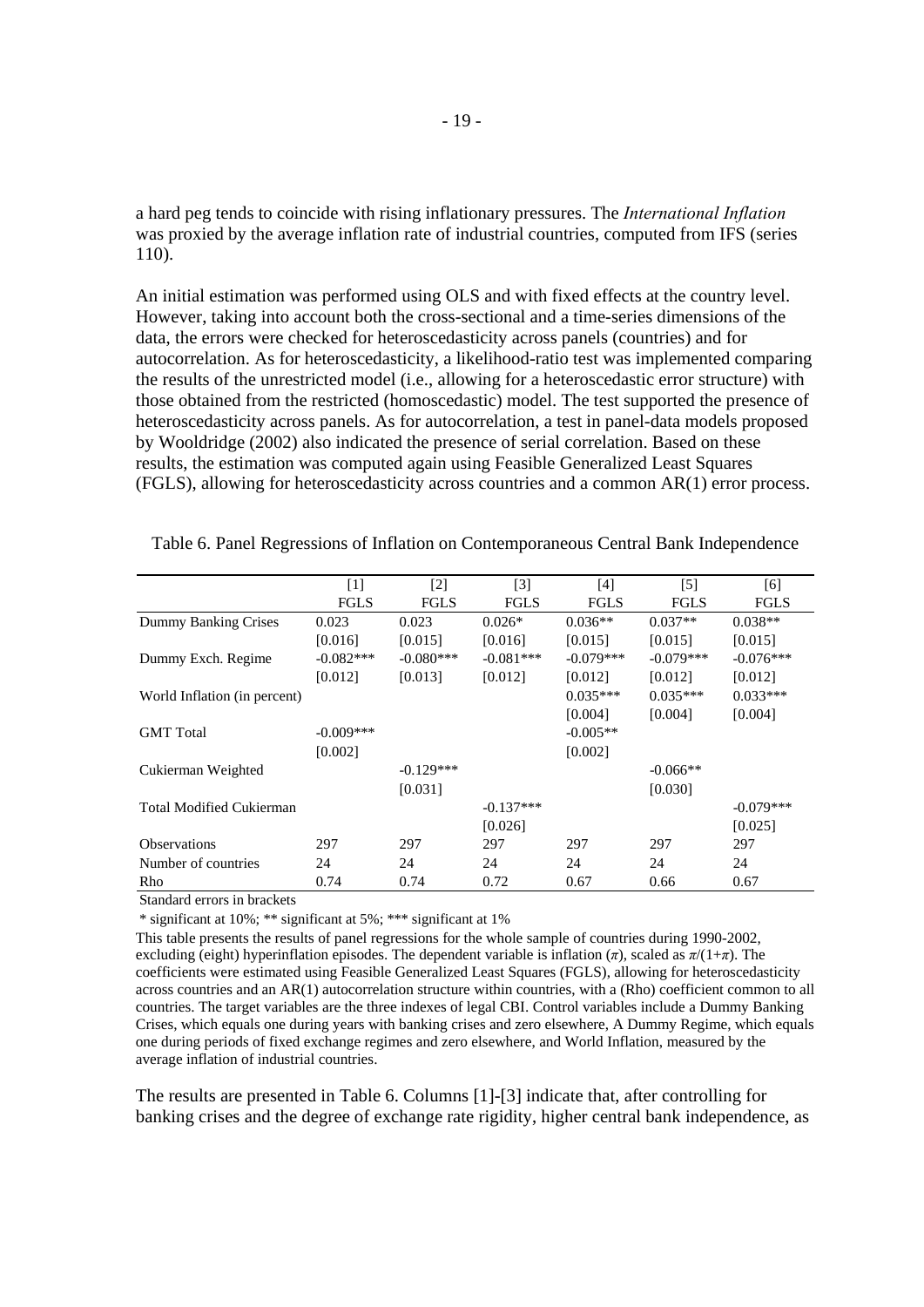measured by any of the three indexes, is related to lower inflation. The coefficient associated with the Cukierman index is comparable in magnitude to the MCI, reflecting the close relationship between the two series. As expected, fixed exchange regimes are associated with lower inflation rates. These results are qualitatively robust to the addition of world inflation, as indicated by the regressions presented in columns [4]-[6]. The new variable enters positively and significantly at conventional levels, in line with the observed co-movement described earlier. As an alternative specification, the regressions were computed again, after adding the *Fiscal Deficit* in percent of GDP to control for underlying inflationary causes, with similar results.<sup>19</sup> This specification, however, was rejected since the *Fiscal Deficit* entered not significantly in the regressions, which is in line with previous work (see for example Click, 1998, and Fisher et al., 2002), although a recent study suggests otherwise (Catao and Terrones, 2003).

### **B. An Alternative Specification: The Role of Structural Reforms**

While suggestive, these results are subject to two main challenges. First, they may be influenced by an omitted variable bias, since central bank reforms are usually part of broader policy packages that include privatizations, trade reform, and other structural policies that affect macroeconomic performance, including inflation. Equally important, broader economic reforms may entail changes in the behavior of market participants, affecting money demand, the direction of capital flows, and the alternatives to finance a given fiscal position, all of which may also have an effect on inflation. A second caveat is the possibility of reverse causality. The argument here is that the decision of implementing central bank reform may depend itself on inflation. For example, central bank reform may be easier to implement and actually implemented—in the wake of a disinflation period.

To take into account a possible omitted variable bias, the regressions were computed again after adding an index of *Structural Reforms* as an additional control. This index, constructed by the Inter-American Development Bank, captures the evolution of economic reform in several sectors, including labor markets, financial markets, tax, trade, and privatizations. Besides, as the index does not incorporate changes in central bank legislation, it is a good complement to the indexes of CBI considered here.

The inclusion of the additional control rendered the coefficients of legal CBI statistically non-significant in all regressions (columns [1]-[3] in Table 7). On the other hand, the coefficients of the *Structural Reforms* entered negative and statistically significant at the onepercent level. It is worth noticing the change in the sample size after the inclusion of the new variable, which is mainly due to lack of data on structural reforms for years 2001-2002, as well as for some Caribbean countries (Bahamas, Barbados, Belize, Guyana and Suriname). However, the results are not attributable to differences in the samples, since they remained

<sup>&</sup>lt;sup>19</sup> This variable was measured by the nominal deficit of the central government on a cash basis, as reported in the IFS (series 80), and scaled by nominal GDP, also taken from IFS (series 99b).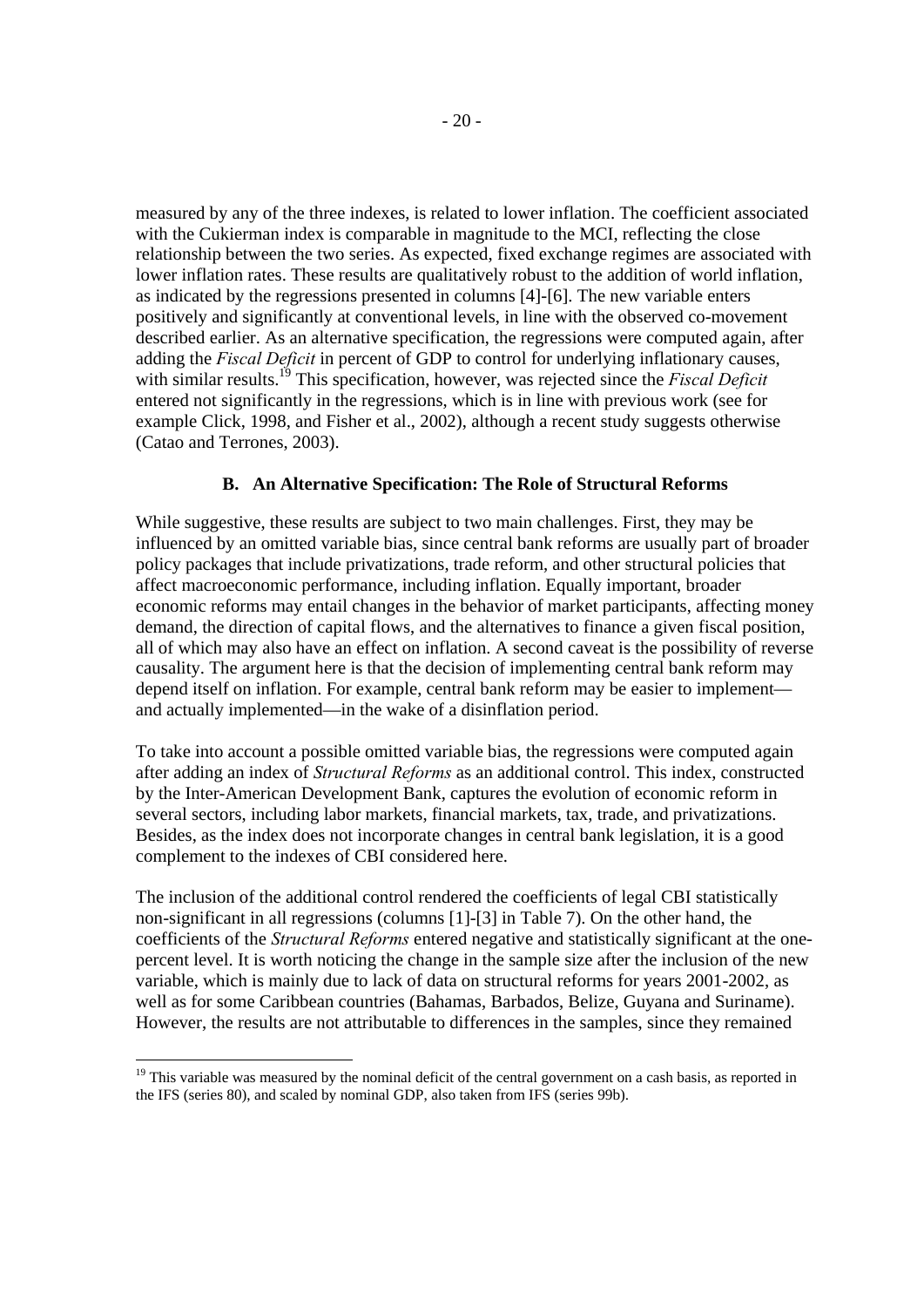after the samples were matched. At first glance, this outcome suggests that the effects of central bank reform on inflation can be better understood in the context of broader economic reform packages, and that the negative relationship between legal CBI and inflation reported previously may be driven by an omitted variable bias. However, this conclusion merits further check. In particular, the effects of central bank reform on inflation may not be immediate, since the implementation of a new institutional environment usually requires the enactment of more specific regulations, and the build-up of central bank reputation, which is the main factor from the perspective of market participants.

|                                 | $[1]$       | $\lceil 2 \rceil$ | [3]         | [4]         | $\lceil 5 \rceil$ | [6]                   |
|---------------------------------|-------------|-------------------|-------------|-------------|-------------------|-----------------------|
|                                 |             |                   |             | <b>FGLS</b> | <b>FGLS</b>       | <b>FGLS</b>           |
|                                 | <b>FGLS</b> | <b>FGLS</b>       | <b>FGLS</b> | Lagged CBI  |                   | Lagged CBI Lagged CBI |
| <b>Dummy Banking Crises</b>     | $0.044**$   | $0.045**$         | $0.045**$   | $0.044**$   | $0.048**$         | $0.048**$             |
|                                 | [0.019]     | [0.019]           | [0.019]     | [0.020]     | [0.020]           | [0.020]               |
| Dummy Exch. Regime              | $-0.043***$ | $-0.042***$       | $-0.042***$ | $-0.053***$ | $-0.050***$       | $-0.051***$           |
|                                 | [0.016]     | [0.016]           | [0.016]     | [0.010]     | [0.010]           | [0.009]               |
| World Inflation (in percent)    | $0.030***$  | $0.030***$        | $0.030***$  | $0.022***$  | $0.022***$        | $0.021***$            |
|                                 | [0.005]     | [0.005]           | [0.005]     | [0.008]     | [0.008]           | [0.007]               |
| <b>Index Structural Reform</b>  | $-0.421***$ | $-0.428***$       | $-0.412***$ | $-0.399***$ | $-0.416***$       | $-0.408$ ***          |
|                                 | [0.105]     | [0.100]           | [0.102]     | [0.090]     | [0.090]           | [0.087]               |
| <b>GMT</b> Total                | $-0.002$    |                   |             | $-0.005***$ |                   |                       |
|                                 | [0.002]     |                   |             | [0.002]     |                   |                       |
| Cukierman Weighted              |             | $-0.039$          |             |             | $-0.068***$       |                       |
|                                 |             | [0.033]           |             |             | [0.023]           |                       |
| <b>Total Modified Cukierman</b> |             |                   | $-0.043$    |             |                   | $-0.071***$           |
|                                 |             |                   | [0.029]     |             |                   | [0.021]               |
| <b>Observations</b>             | 198         | 198               | 198         | 149         | 149               | 149                   |
| Number of countries             | 19          | 19                | 19          | 19          | 19                | 19                    |
| Rho                             | 0.6         | 0.6               | 0.6         | 0.44        | 0.44              | 0.44                  |

Table 7. Panel Regressions of Inflation on CBI (Including Structural Reforms)

Standard errors in brackets

\* significant at 10%; \*\* significant at 5%; \*\*\* significant at 1%

This table presents the results of panel regressions for the whole sample of countries during 1990-2002, excluding (eight) hyperinflation episodes. The dependent variable is inflation (*π*), scaled as *π*/(1+*π*). The coefficients were estimated using Feasible Generalized Least Squares, allowing for heteroscedasticity across countries and an AR(1) autocorrelation structure within countries, with a (Rho) coefficient common to all countries. The target variables are the three indexes of CBI. Columns [1] to [3] use the contemporaneous indexes of CBI. Columns [4] to [6] use the (three-lag) indexes of CBI. Control variables include a Dummy Banking Crises, which equals one during years with banking crises and zero elsewhere, A Dummy Regime, which equals one during periods of fixed exchange regimes and zero elsewhere, World Inflation, measured by the average inflation of industrial countries, and an Index of Structural Reforms which varies in the interval [0, 1] with higher values indicating deeper economic reforms.

To check for the possibility of lagged effects associated with changes in central bank legislation, the regressions were computed again exploring various combinations, with one to four lags for the indexes of CBI. The use of lagged values may also contribute to reduce the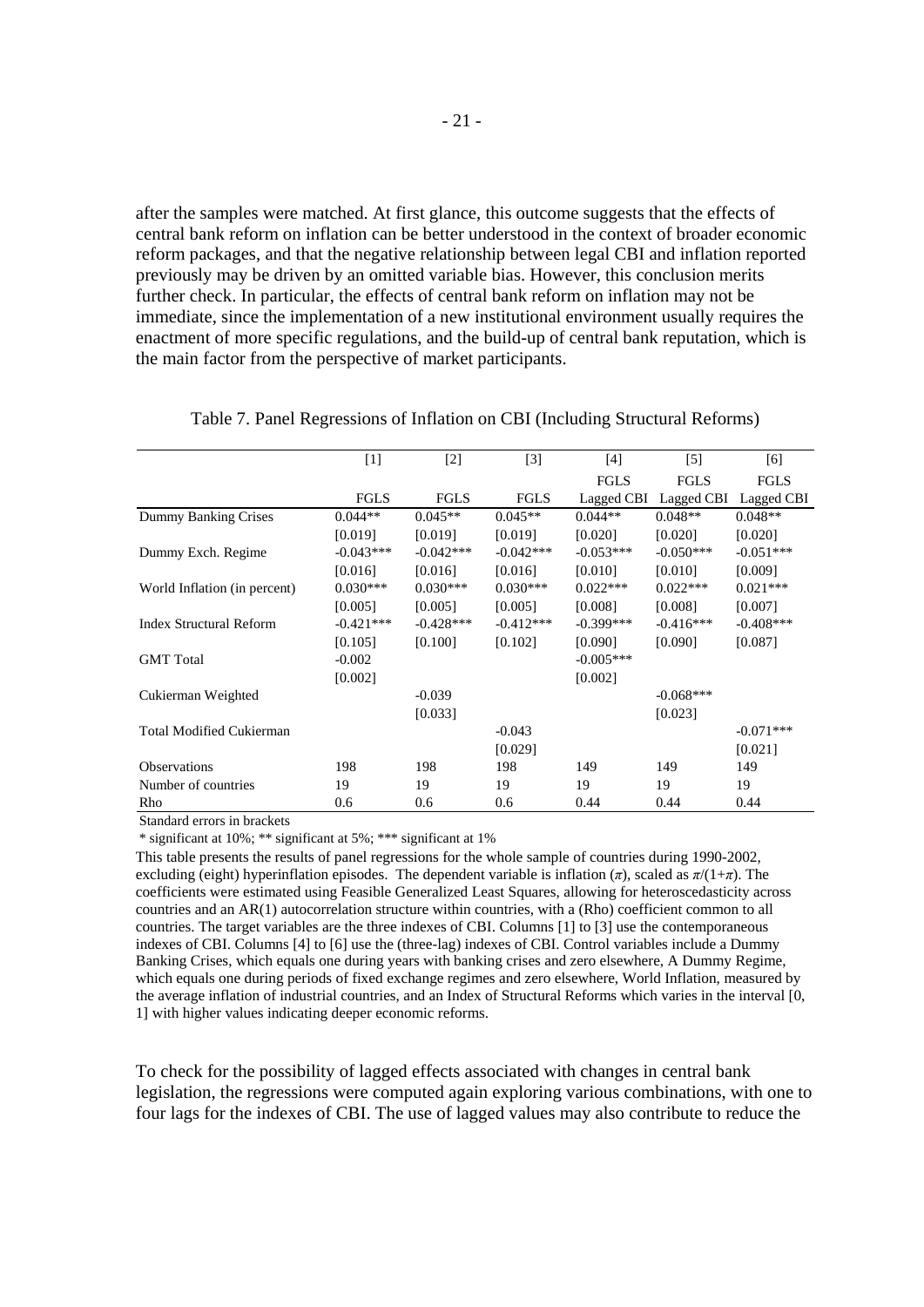possibility of reverse causality mentioned previously. With this treatment, the coefficients of legal CBI became statistically significant again for three- and four-lag specifications (columns [4]-[6] in Table 7). As a robustness check, parallel regressions were computed using one to four lags for both the indexes of legal CBI and structural reforms, with similar results. An alternative specification, including an interactions term between the legal CBI indexes and the structural reform index, produced non-significant coefficients possibly due to multicollinearity, and was rejected.<sup>20</sup> All these conclusions hold when the sample is restricted to the LAC sub-sample, which includes most of the reform countries.

Overall, these results point to the complementary nature of various aspects of economic reform, and are consistent with the hypothesis that both structural reform and increased legal CBI played a role in disinflation in the sampled countries during the 1990s. However, a causal relationship running from central bank reform to inflation performance cannot be established from these exercises, due to the possibility of reverse causality. In fact, the use of lagged CBI may not be sufficient to correct the potential endogeneity of central bank reform, especially since inflation tends to display inertia.

### **C. Accounting for Endogeneity**

A more appropriate treatment to account for the possible endogeneity of central bank reform requires the use of instrumental variables. This section uses two alternative methods: Generalized Two Stage Least Squares (G2SLS) developed by Balestra and Varadharajan-Krishnakumar (1987) and Error Correction Two-Stage Least Squares (EC2LSL) described in Balgati and Chang (2000). In both cases, lagged values of the MCI were used as instruments for CBI. The results of the first stages, not reported, suggested that the instrument was appropriate, with the associated coefficient significant at the one-percent level in all cases.

The regressions are presented in Table 8. Those in columns [1] and [2] treat CBI as endogenous and apply the Swamy and Arora (1972) estimators of the variance components, which include a small-sample correction. The use of a random-effects estimator requires accepting that the idiosyncratic error term is uncorrelated with the set of explanatory variables, which is a strong assumption given the nature of the data. However, the Hausman (1978) specification test was unable to reject the null of coefficient equality between the random- and the fixed-effects models in all cases, as indicated by the p-values reported at the bottom of the table. As before, the results indicate that inflation in the sampled countries is positively correlated with world inflation, higher during banking crises, and negatively correlated with structural reforms. However, the coefficient of CBI became not significant.

While the case of reverse causality from inflation to structural reforms is less likely, parallel regressions are presented in columns [3] and [4], treating as endogenous both CBI and

 $20$  The correlation between the indexes of central bank independence and the interaction term exceeded 0.92 in all cases.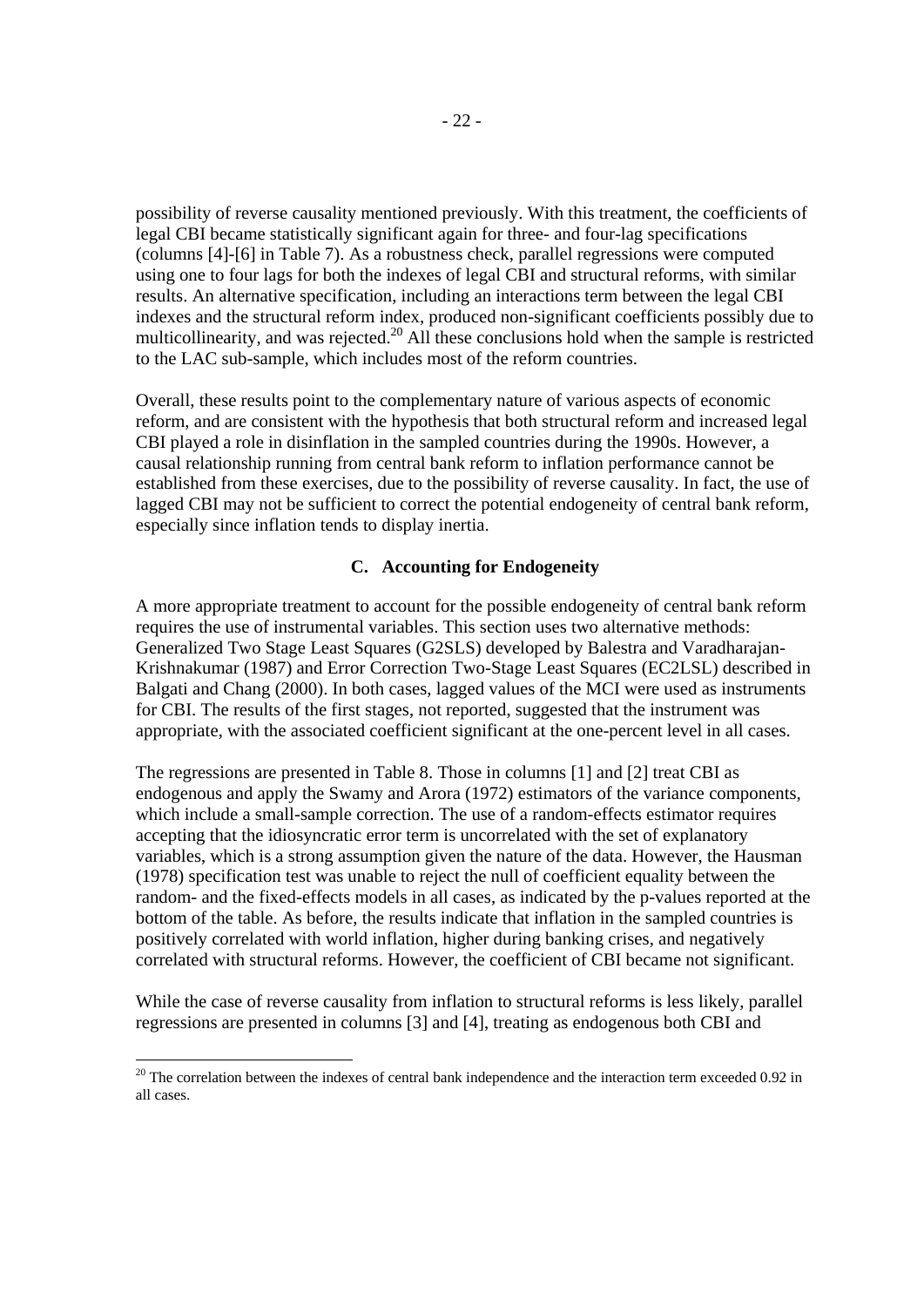structural reforms (the latter also instrumented by its lagged values). The regressions reported in columns [5] and [6], use the Balgati and Chang (2000) consistent estimator of the variance components. In both cases, the results are qualitatively similar to those discussed previously. Summing up, these regressions fail to show a significant causal relation running from legal CBI to inflation in all cases, and indicate that the negative coefficients of legal CBI reported in the previous section are biased downwards, due to the possible endogenous nature of central bank reform. Similar conclusions were obtained using the other two indexes of legal CBI (not reported). At face value, these results suggest that the extraordinary reduction in inflation achieved in Latin America and the Caribean during the nineties is probably attributable to a broad range of economic policies, with a negligible role to the legal central bank reform. A remaining caveat, however, is the validity of these indexes to account for the evolution of effective CBI.

|                                 | $[1]$        | $\lceil 2 \rceil$ | $\lceil 3 \rceil$ | [4]           | $\lceil 5 \rceil$ | [6]           |
|---------------------------------|--------------|-------------------|-------------------|---------------|-------------------|---------------|
|                                 | G2SLS instr. | EC2SLS            | $G2SLS$ intr.:    | EC2SLS        | $G2SLS$ intr.:    | EC2SLS        |
|                                 | mct          | intr.: mct        | sr mct            | intr.: sr mct | sr mct            | intr.: sr mct |
| Dummy Banking Crises            | $0.117***$   | $0.102***$        | $0.112***$        | $0.097***$    | $0.124***$        | $0.108***$    |
|                                 | [0.028]      | [0.026]           | [0.028]           | [0.026]       | [0.029]           | [0.027]       |
| Dummy Exch. Regime              | $-0.056**$   | $-0.073***$       | $-0.054**$        | $-0.070***$   | $-0.060***$       | $-0.074***$   |
|                                 | [0.024]      | [0.021]           | [0.024]           | [0.022]       | [0.022]           | [0.020]       |
| World Inflation (in percent)    | $0.030**$    | $0.037***$        | $0.028**$         | $0.032***$    | $0.029**$         | $0.033***$    |
|                                 | [0.013]      | [0.012]           | [0.013]           | [0.012]       | [0.013]           | [0.012]       |
| <b>Index Structural Reform</b>  | $-0.444***$  | $-0.547***$       | $-0.483***$       | $-0.643***$   | $-0.524***$       | $-0.643***$   |
|                                 | [0.129]      | [0.114]           | [0.158]           | [0.131]       | [0.137]           | [0.119]       |
| <b>Total Modified Cukierman</b> | $-0.100$     | 0.070             | $-0.109$          | 0.068         | $-0.073$          | 0.072         |
|                                 | [0.109]      | [0.062]           | [0.117]           | [0.063]       | [0.096]           | [0.057]       |
| <b>Observations</b>             | 149          | 149               | 149               | 149           | 149               | 149           |
| Number of countries             | 19           | 19                | 19                | 19            | 19                | 19            |
| R-Sq. within                    | 0.25         | 0.25              | 0.25              | 0.24          | 0.25              | 0.24          |
| R-Sq. between                   | 0.49         | 0.60              | 0.47              | 0.59          | 0.53              | 0.60          |
| R-Sq. overall                   | 0.36         | 0.41              | 0.35              | 0.41          | 0.38              | 0.41          |
| Estimator of variance           | $S-A$        | $S-A$             | $S-A$             | $S-A$         | $B-C$             | B-C           |
| Ho: Difference in coef. not     |              |                   |                   |               |                   |               |
| systematic (p-values)           | 0.433        |                   | 0.509             |               | 0.286             |               |

Table 8. Panel Regressions of Inflation on MCI using Instrumental Variables

This table presents the results of panel regressions for the whole sample of countries during 1990-2002, excluding (eight) hyperinflation episodes. The dependent variable is inflation ( $\pi$ ), scaled as  $\pi/(1+\pi)$ . The regressions were computed using instrumental variables, to account for the possible endogeneity of Central Bank Independence and Structural Reforms. Two estimation methods were used: Generalized Two-Stage least Squares (G2SLS) and Error Correction Two-Stage least Squares (EC2SLS), each combined with two different estimators of the variance components: the Swamy and Arora (1972, S-A), which contains a small sample correction, and the consistent estimators proposed by Balgati and Chang (2000, B-C). In columns [1] and [2] CBI was instrumented by the lagged values of the MCI, while columns [3] to [6] further instrument structural reforms by its lagged values. Control variables include a Dummy Banking Crises, which equals one during years with banking crises and zero elsewhere, A Dummy Regime, which equals one during periods of fixed exchange regimes and zero elsewhere, and World Inflation, measured by the average inflation of industrial countries.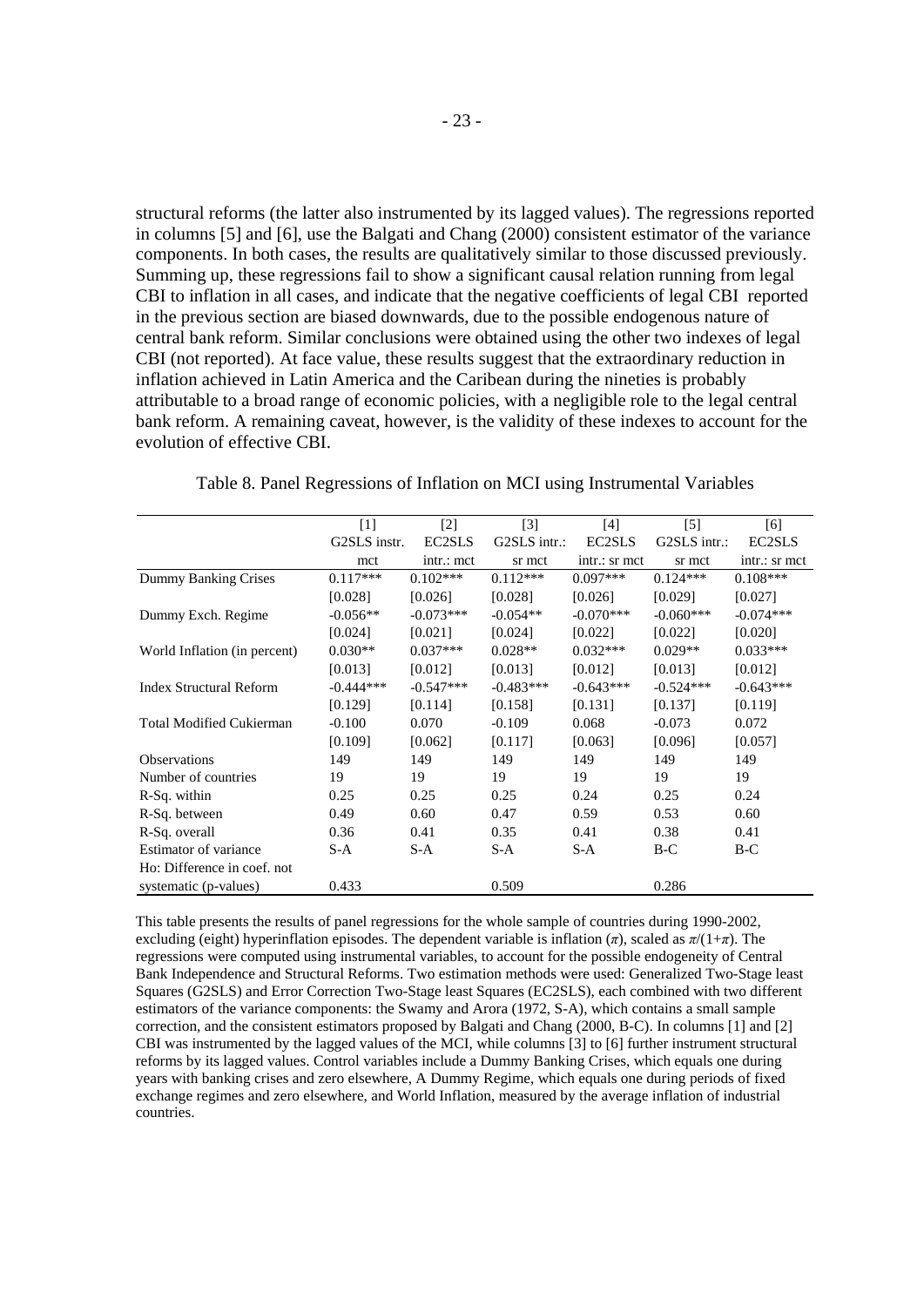#### **IV. CONCLUDING REMARKS**

After two decades of high inflation, most countries in Latin America and the Caribbean entered into a phase of more prudent macroeconomic management in the 1990s, with the aim of reducing inflation and improving economic performance. A far-reaching reform of central bank legislation was adopted in many countries to strengthen central bank autonomy from the government and facilitate the control of inflation.

Based on the assessment of central bank charters and the relevant part of constitutions in 24 Latin American and Caribbean countries during the 1990s, three conclusions emerge. First, a comparison of legal CBI in the sampled countries shows significant regional differences between LAC and CAR countries. Central bank reform was widely implemented in LAC during the 1990s, but largely absent among CAR countries. As a result, most central bank in LAC enjoy today higher formal operational and political independence, while CAR central banks are still politically dependent on the executive branch. However, leaving aside a few hyperinflationary episodes in LAC, inflation performance in LAC and CAR countries did not differ much during the nineties.

Using three alternative indexes of legal CBI and after controlling for international inflation, the exchange regime, and the occurrence of banking crises, a negative correlation between legal CBI and inflation is obtained. This result survives the inclusion of an index of structural reforms which illustrates the complementary nature of various aspects of economic reform.

Taking into account the possible endogeneity of central bank reform, however, the results fail to support the existence of a causal relationship running from legal CBI to inflation. This suggests that the extraordinary reduction in inflation achieved in the region during the 1990s is probably due to a combination of policies and cannot be attributed exclusively to legal central bank reforms, which warns on excessive optimism on the effects of legal central bank independence on inflationary performance. On the other hand, important caveat remains, since the indexes of legal CBI used in this paper are, at best, imperfect measures of effective CBI.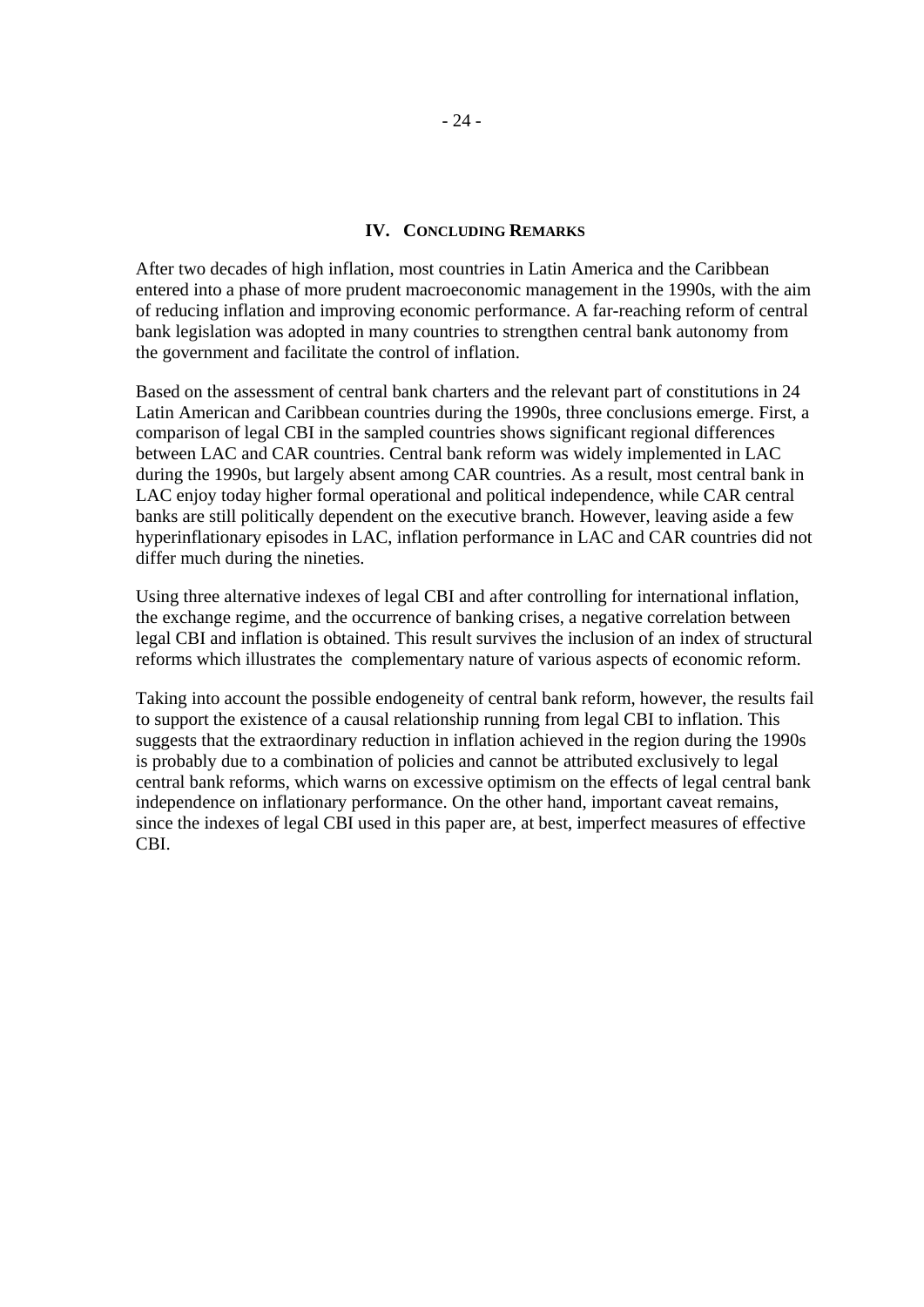| <b>Cukierman Index</b>                                                                                                                                                                               | <b>Values</b>                                            | "Modified Cukierman" Index                                                                                                                                                                                                                       | <b>Values</b>                         |
|------------------------------------------------------------------------------------------------------------------------------------------------------------------------------------------------------|----------------------------------------------------------|--------------------------------------------------------------------------------------------------------------------------------------------------------------------------------------------------------------------------------------------------|---------------------------------------|
| Criteria (weights)                                                                                                                                                                                   |                                                          | Criteria (weights)                                                                                                                                                                                                                               |                                       |
| Central Bank CEO (0.20)                                                                                                                                                                              |                                                          | <b>Central Bank Board (0.20)</b>                                                                                                                                                                                                                 |                                       |
| 1. Term of office of CEO (0.25)<br>- Equal or more than 8 years<br>- 6 years or more but less than 8 years<br>- Equal to 5 years<br>- Equal to 4 years<br>- Less than 4 years                        | $\mathbf{1}$<br>0.75<br>0.50<br>0.25<br>$\boldsymbol{0}$ | 1. Term of office of Governor(0.20)<br>- More than presidential period<br>- The period does not coincide<br>- Same period as the executive branch<br>- Less than executive branch or not<br>specified in the law                                 | 1<br>0.67<br>0.33<br>$\boldsymbol{0}$ |
| 2. Who appoints the CEO $(0.25)$<br>- The Central Bank Board<br>- Council composed by executive and<br>legislative branch and Central Bank Board<br>- By legislative branch<br>- By executive branch | $\mathbf{1}$<br>0.75<br>0.50<br>0.25                     | 2. Who appoints the Governor $(0.20)$<br>- Double process (Executive/Legislative),<br>or through the Central Bank Board if also<br>appointed in a double process, or for longer<br>or overlapped periods with respect to the<br>executive branch | 1                                     |
| - By one or two members of executive<br>branch                                                                                                                                                       | $\overline{0}$                                           | - The executive branch directly or through<br>the Central Bank Board, when this is<br>directly appointed by the executive branch                                                                                                                 | $\boldsymbol{0}$                      |
| 3. Provisions for dismissal of $CEO$ (0.25)<br>- No provision<br>- Only for non-policy reasons (e.g., incapa-                                                                                        | 1<br>0.83                                                | 3. Appointment and term of office rest of<br>the Board $(0.20)$                                                                                                                                                                                  |                                       |
| bility, or violation of law)<br>- At a discretion of Central Bank Board                                                                                                                              | 0.67                                                     | - More than presidential period or for a<br>non-defined period                                                                                                                                                                                   | 1                                     |
| - For policy reasons at legislative branch's<br>discretion                                                                                                                                           | 0.50                                                     | - For the same period as the President of the<br>Republic with overlap                                                                                                                                                                           | 0.75                                  |
| - At legislative branch's discretion                                                                                                                                                                 | 0.33                                                     | - Double process for the same period                                                                                                                                                                                                             | 0.50                                  |
| - For policy reasons at executive branch's<br>discretion                                                                                                                                             | 0.17                                                     | - Executive and private sector appoint the<br>majority of directors for same period or less                                                                                                                                                      | 0.25                                  |
| - At executive branch's discretion                                                                                                                                                                   | $\boldsymbol{0}$                                         | - Executive branch appoints the majority<br>for the same period or less                                                                                                                                                                          | $\boldsymbol{0}$                      |
| 4. CEO allowed to hold another office in<br>government (0.25)<br>- Prohibited by law<br>- Not allowed unless authorized by executive<br>branch                                                       | 1<br>0.5                                                 | 4. Dismissal of Board members (0.30)<br>- Double process approved by the Senate or<br>by a qualified majority and for violations<br>codified in legislation                                                                                      | 1                                     |
| - No prohibition for holding another office                                                                                                                                                          | $\boldsymbol{0}$                                         | - By an independent Central Bank Board<br>- Double process with simple majority,<br>based on policy decisions or due to<br>subjective reasons                                                                                                    | 0.75<br>0.50                          |
|                                                                                                                                                                                                      |                                                          | - By executive branch or subordinated<br>Central Bank Board due to legal reasons                                                                                                                                                                 | 0.25                                  |
|                                                                                                                                                                                                      |                                                          | - By executive branch or subordinated<br>Central Bank Board due to policy or<br>subjective reasons, or no legal provision                                                                                                                        | $\boldsymbol{0}$                      |
|                                                                                                                                                                                                      |                                                          | 5. CEO allowed to hold another office in                                                                                                                                                                                                         |                                       |
|                                                                                                                                                                                                      |                                                          | government (0.10)                                                                                                                                                                                                                                |                                       |
|                                                                                                                                                                                                      |                                                          | - Prohibited by law<br>- Not allowed unless authorized by                                                                                                                                                                                        | 1<br>0.5                              |

## **Structure of the Cukierman and the "Modified Cukierman" Indexes**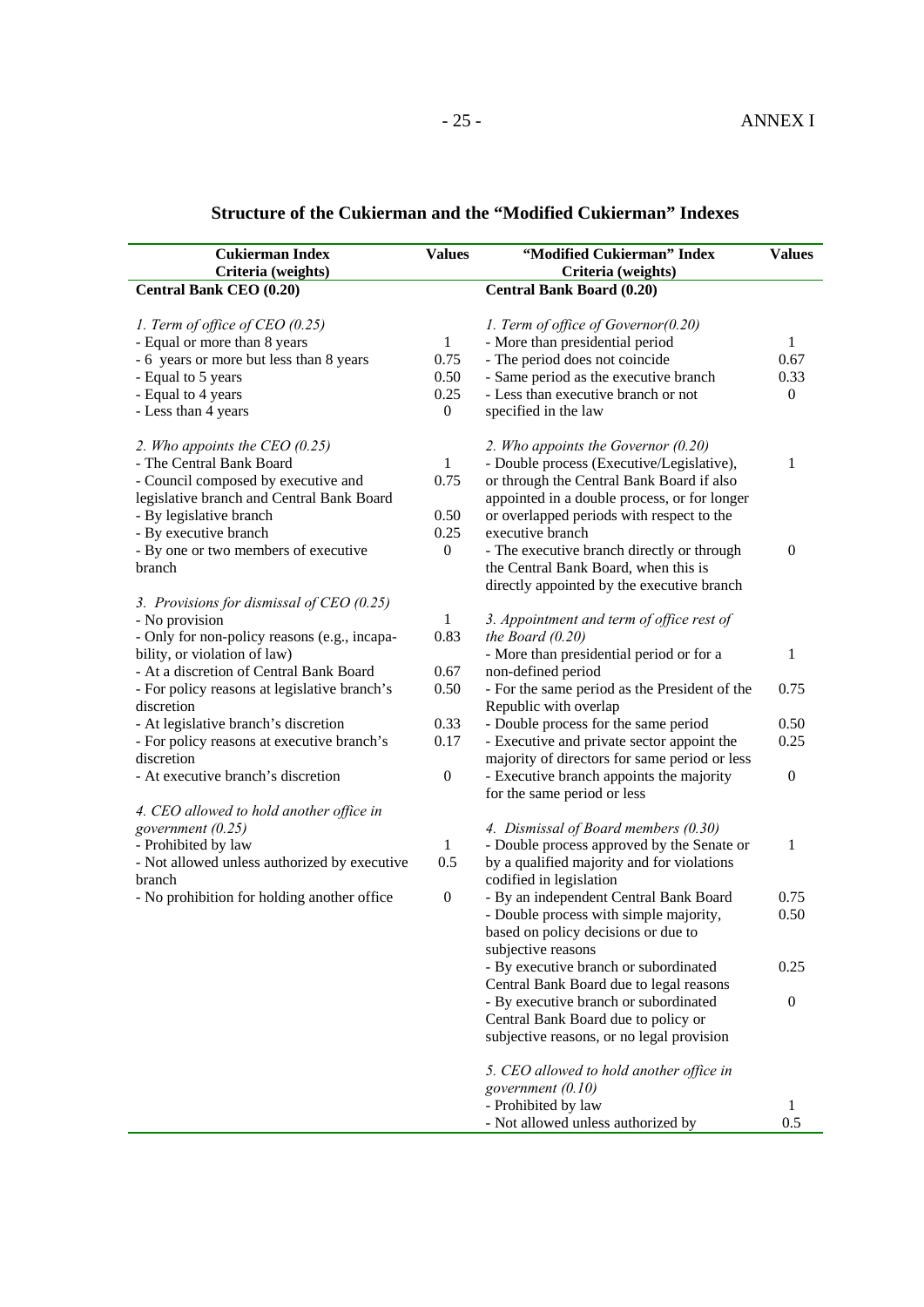executive branch

|                                                                                                                                     |                          | - No prohibition for holding another office                                                                                                                      | $\boldsymbol{0}$     |
|-------------------------------------------------------------------------------------------------------------------------------------|--------------------------|------------------------------------------------------------------------------------------------------------------------------------------------------------------|----------------------|
| Central Bank objectives (0.15)                                                                                                      |                          | <b>Central Bank objectives (0.15)</b>                                                                                                                            |                      |
| 5. Central Bank objectives<br>- Price stability is the only or major goal, and<br>in case of conflict with government, the          | $\mathbf{1}$             | 6. Fundamental objective (1.00)<br>- Price stability is the single or primary<br>objective                                                                       | $\mathbf{1}$         |
| Central Bank has final authority                                                                                                    |                          | - Price stability together with non-                                                                                                                             | 0.75                 |
| - Price stability is the only goal<br>- Price stability along with other objectives<br>that do not seem to conflict with the former | 0.8<br>0.6               | conflicting objectives but without priority<br>- Price stability plus others goals including<br>stability of financial system that may                           | 0.50                 |
| - Price stability along with other objectives<br>of potentially conflicting goals (e.g., full<br>employment)                        | 0.4                      | conflict with the former, without priority<br>- Price stability together with objective of<br>economic growth / economic development                             | 0.25                 |
| - Central Bank charter does not contain any                                                                                         | 0.2                      | with no priority                                                                                                                                                 |                      |
| objective<br>-Some goals appear in the charter but price<br>stability is not one of them                                            | $\boldsymbol{0}$         | - Objectives do not include price stability                                                                                                                      | $\overline{0}$       |
| Policy formulation (0.15)                                                                                                           |                          | Policy formulation (0.15)                                                                                                                                        |                      |
| 6. Who formulates monetary policy (0.25)                                                                                            |                          | 7. Who formulates monetary policy (0.50)                                                                                                                         |                      |
| - Central Bank has the legal authority<br>- Central Bank participates together with                                                 | $\mathbf{1}$<br>0.67     | - Central Bank has the legal authority<br>- Executive branch holds the final decision                                                                            | $\mathbf{1}$<br>0.67 |
| government                                                                                                                          |                          | on exchange rate policy                                                                                                                                          |                      |
| - Central Bank in an advisory capacity<br>- Government alone formulates monetary<br>policy                                          | 0.33<br>$\boldsymbol{0}$ | - Central Bank participates on monetary<br>policy formulation in an advisory capacity<br>or faces legal limitations on monetary<br>instruments or interest rates | 0.33                 |
| 7. Government directives and resolution of<br>conflicts (0.50)                                                                      |                          | - Government formulates monetary policy<br>alone                                                                                                                 | $\overline{0}$       |
| - Central Bank given final authority over<br>issues defined in the law as objectives                                                | $\mathbf{1}$             | 8. Government directives and resolution of                                                                                                                       |                      |
| - Government has final authority over issues                                                                                        | 0.8                      | conflicts $(0.30)$                                                                                                                                               |                      |
| not clearly defined as Central Bank goals<br>- Final decision up to a council whose                                                 | 0.6                      | - Central Bank given final authority over<br>issues defined in the law as objectives                                                                             | $\mathbf{1}$         |
| members are from the Central Bank,                                                                                                  |                          | - Government has final authority over                                                                                                                            | 0.8                  |
| executive branch, and legislative branch<br>- Legislative branch has final authority                                                | 0.4                      | issues not clearly defined as Central Bank<br>goals                                                                                                              |                      |
| - Executive branch has final authority, but                                                                                         | 0.2                      | - Final decision up to a council whose                                                                                                                           | 0.6                  |
| subject to due process and possible protest<br>by Central Bank                                                                      |                          | members are from the Central Bank,<br>executive branch, and legislative branch                                                                                   |                      |
| - Executive branch has unconditional                                                                                                | $\boldsymbol{0}$         | - Legislative branch has final authority                                                                                                                         | 0.4                  |
| authority over policy                                                                                                               |                          | - Executive branch has final authority, but                                                                                                                      | 0.2                  |
| 8. Central Bank given active role in                                                                                                |                          | subject to due process and possible protest<br>by Central Bank                                                                                                   |                      |
| formulation of government's budget (0.25)                                                                                           |                          | - Executive branch has unconditional                                                                                                                             | $\overline{0}$       |
| - Yes                                                                                                                               | $\mathbf{1}$             | authority over policy                                                                                                                                            |                      |
| - $\mathrm{No}$                                                                                                                     | $\boldsymbol{0}$         | 9. Central Bank involvement in debt                                                                                                                              |                      |
|                                                                                                                                     |                          | approval $(0.20)$                                                                                                                                                |                      |
|                                                                                                                                     |                          | - Approves government debt                                                                                                                                       | $\mathbf{1}$         |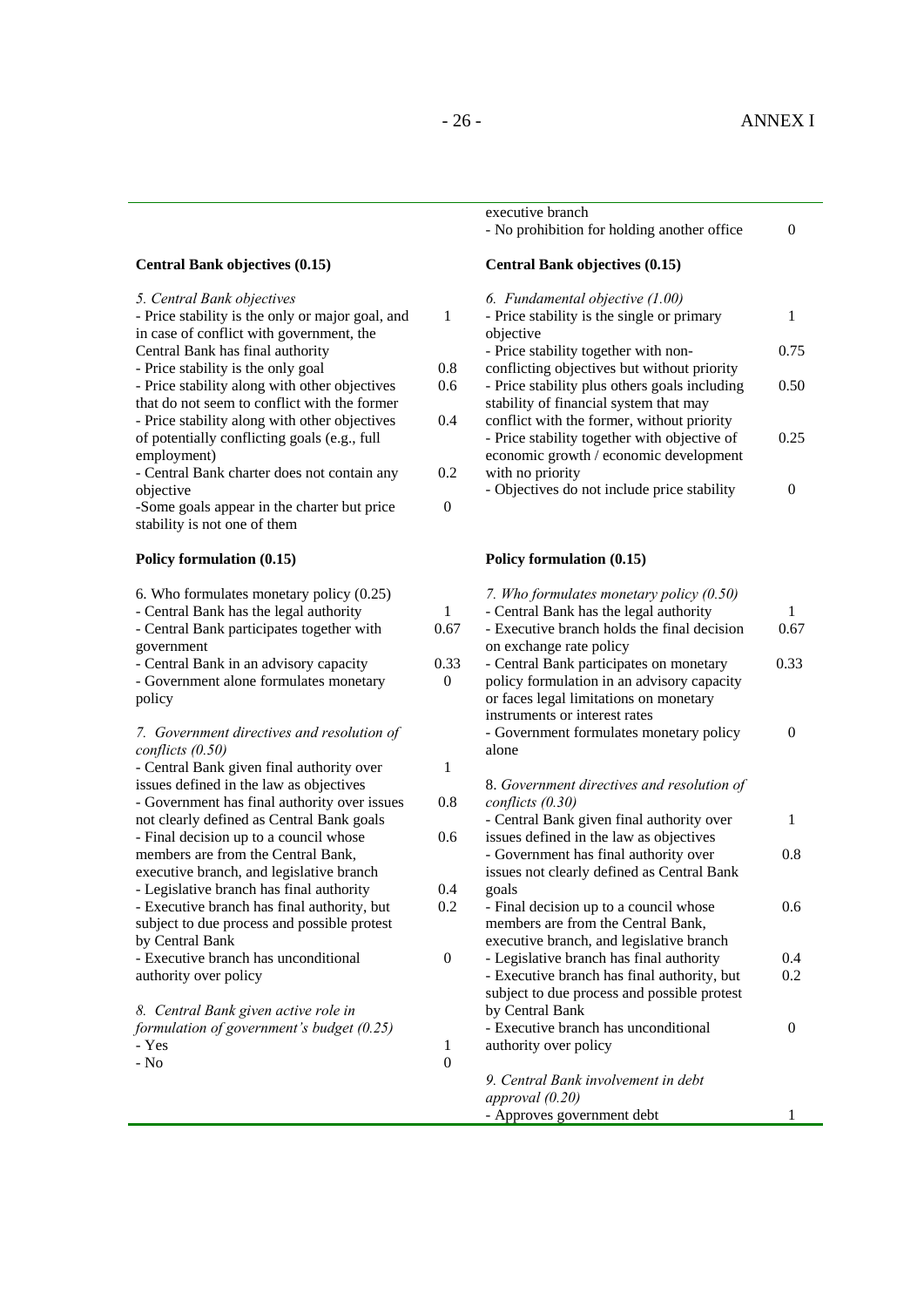|                                               |                  | - Legally required to provide opinion on<br>technical aspects               | 0.5              |
|-----------------------------------------------|------------------|-----------------------------------------------------------------------------|------------------|
| <b>Central Bank lending (0.50)</b>            |                  | - No involvement at all<br><b>Central Bank lending (0.40)</b>               | $\boldsymbol{0}$ |
| 9. Limitations on advances (0.30)             |                  |                                                                             |                  |
| - Advances to government prohibited           | $\mathbf{1}$     | 10. Limitations on advances $(0.15)$<br>- Advances to government prohibited | $\mathbf{1}$     |
| - Permitted but subject to limits in terms of | 0.67             | - Limited by small percentage of                                            | 0.67             |
| absolute cash amounts or relative limits      |                  | government revenues or by monetary                                          |                  |
| (government revenues)                         |                  | program                                                                     |                  |
| - Permitted subject to relatively             | 0.33             | - Allowed under lax limits (more than 15%                                   | 0.33             |
| accommodative limits (more than 15% of        |                  | of government revenues                                                      |                  |
| government revenues)                          |                  | - Allowed without limits                                                    | $\overline{0}$   |
| - No legal limitations on advances. Subject   | $\boldsymbol{0}$ |                                                                             |                  |
| to negotiations with government               |                  | 11. Lending to Government (0.30)                                            |                  |
|                                               |                  | - Not allowed                                                               | $\mathbf{1}$     |
| 10. Limitations on securitized lending (0.20) |                  | - In the secondary market with restricted                                   | 0.75             |
| - The same as in 9                            |                  | limits                                                                      |                  |
|                                               |                  | - In the secondary market with lax or                                       | 0.50             |
| 11. Who decides control of terms of lending   |                  | without limits                                                              |                  |
| to government $(0.20)$                        |                  | - In the primary market with limits or                                      | 0.25             |
| - Central bank controls terms and conditions  | $\mathbf{1}$     | approved by Central Bank Board with a                                       |                  |
| - Terms of lending specified in law, or       | 0.67             | qualified majority                                                          |                  |
| Central Bank given legal authority to set     |                  | - In the primary market without limits                                      | $\theta$         |
| conditions                                    |                  |                                                                             |                  |
| - Law leaves decision to negotiations         | 0.33             | 12. Who decides financing conditions to                                     |                  |
| between the Central Bank and government       |                  | government (0.10)                                                           |                  |
| - Executive branch alone decides and          | $\boldsymbol{0}$ | - Central Bank defines terms and conditions                                 | $\mathbf{1}$     |
| imposes to the Central Bank                   |                  | - Defined by law                                                            | 0.67             |
|                                               |                  | - The law allows negotiations between                                       | 0.33             |
| 12. Beneficiaries of Central Bank lending     |                  | government and Central Bank                                                 |                  |
| (0.10)<br>- Only central government           | 1                | - Executive decides independently                                           | $\boldsymbol{0}$ |
| - Central and state governments, as well as   | 0.67             | 13. Beneficiaries of Central Bank financing                                 |                  |
| further political subdivisions                |                  | (0.10)                                                                      |                  |
| - Also public enterprises can borrow          | 0.33             | - Only the government                                                       | $\mathbf{1}$     |
| - Central Bank can lend to all of the above   | $\boldsymbol{0}$ | - Government plus local governments                                         | 0.67             |
| and to the private sector                     |                  | - All of the above plus public enterprises                                  | 0.33             |
|                                               |                  | - All of the above and to the private sector                                | $\boldsymbol{0}$ |
| 13. Type of limits when they exist $(0.05)$   |                  |                                                                             |                  |
| - As an absolute cash amount                  | $\mathbf{1}$     | 14. Interest rates in advances or lending                                   |                  |
| - As a percentage of Central Bank capital or  | 0.67             | (0.10)                                                                      |                  |
| other liabilities                             |                  | - At market rates                                                           | 1                |
| - As a percentage of government revenues      | 0.33             | - Interest rates not specified in law                                       | 0.5              |
| - As a percentage of government expenditure   | $\overline{0}$   | - At below market rates                                                     | $\overline{0}$   |
| 14. Maturity of loans (0.05)                  |                  | 15. LOLR (0.15)                                                             |                  |
| - Limited to a maximum of 6 months            | $\mathbf{1}$     | - For liquidity purposes with limitations (up                               | 1                |
| - Limited to a maximum of 1 year              | 0.67             | to 180 days or up to banks' equity), or no                                  |                  |
| - Limited to a maximum of more than one       | 0.33             | legal provision for emergency lending.                                      |                  |
| year                                          |                  | - For liquidity at conditions defined by the                                | 0.75             |
| - No legal upper bounds                       | $\boldsymbol{0}$ | central bank                                                                |                  |
|                                               |                  | - Provisions for constructive ambiguity or                                  | 0.50             |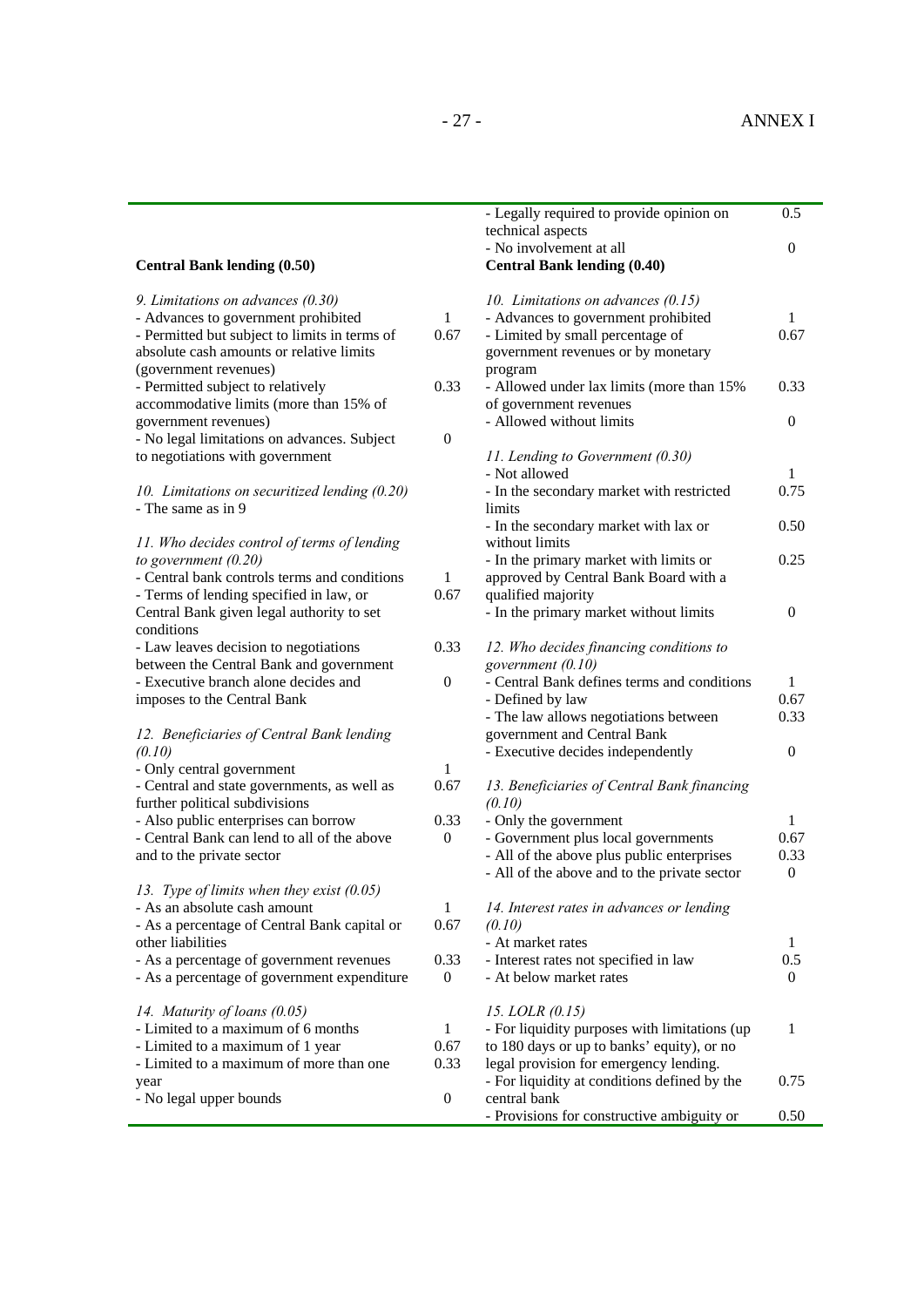0.75

0.50

0.25 0

1

0.75

0.50

0.25  $\theta$ 

| 15. Restrictions on interest rates $(0.05)$   |          | rediscount of commercial bank loans        |          |
|-----------------------------------------------|----------|--------------------------------------------|----------|
| - Must be at market rate                      | 1        | - Open assistance to cope with solvency    | 0.25     |
| - On loans to government can not be lower     | 0.75     | problems                                   |          |
| than a certain floor                          |          | - To finance bank restructuring and/or     | $\Omega$ |
| - Interest rate on Central Bank loans can not | 0.50     | paying deposit insurance                   |          |
| exceed a certain ceiling                      |          |                                            |          |
| - No explicit legal provisions regarding      | 0.25     | 16. Financial autonomy $(0.10)$            |          |
| interest rate in Central Bank loans           |          | - Government should maintain central       | 1        |
| - No interest rate charge on government's     | $\theta$ | capital integrity                          |          |
| borrowing from Central Bank                   |          | - Government is legally allowed to         | 0.67     |
|                                               |          | capitalize the central bank                |          |
| 16. Prohibition on Central Bank lending in    |          | - The law does not allow the government to | 0.33     |
| primary market to Government $(0.05)$         |          | capitalize the central bank                |          |
| - Prohibition from buying government          | -1       | - The Central Bank conducts quasi-fiscal   | $\Omega$ |
| securities in primary market                  |          | operations.                                |          |
| - No prohibition                              | $\theta$ |                                            |          |
|                                               |          | <b>Accountability (0.10)</b>               |          |
|                                               |          |                                            |          |
|                                               |          | 17. Accountability of Central Banks (0.75) |          |
|                                               |          | - Reports to executive branch and informs  |          |
|                                               |          | at least annually to Congress.             |          |

- Reports to the executive once a year and submits an annual report to Congress. - Annual report to the executive. Informs to the executive branch whenever fundamental disequilibria emerge, or reports through the

media without specific periodicity. - Issues annual report at specific time. - Distributes an annual report without establishing particular period of time for it.

*18. Central Bank transparency (0.25)*  - Discloses detailed financial statements at least once a year with a certification of an

- Discloses consolidated financial statements at least once a year with seal of the Banking Superintendent or other public

- Discloses financial statements at least once a year, certified by an internal auditor - Publishes partial financial statements - Does not publish financial statements or the law authorizes the central bank to deviate from international accounting

independent auditor

sector authority

standards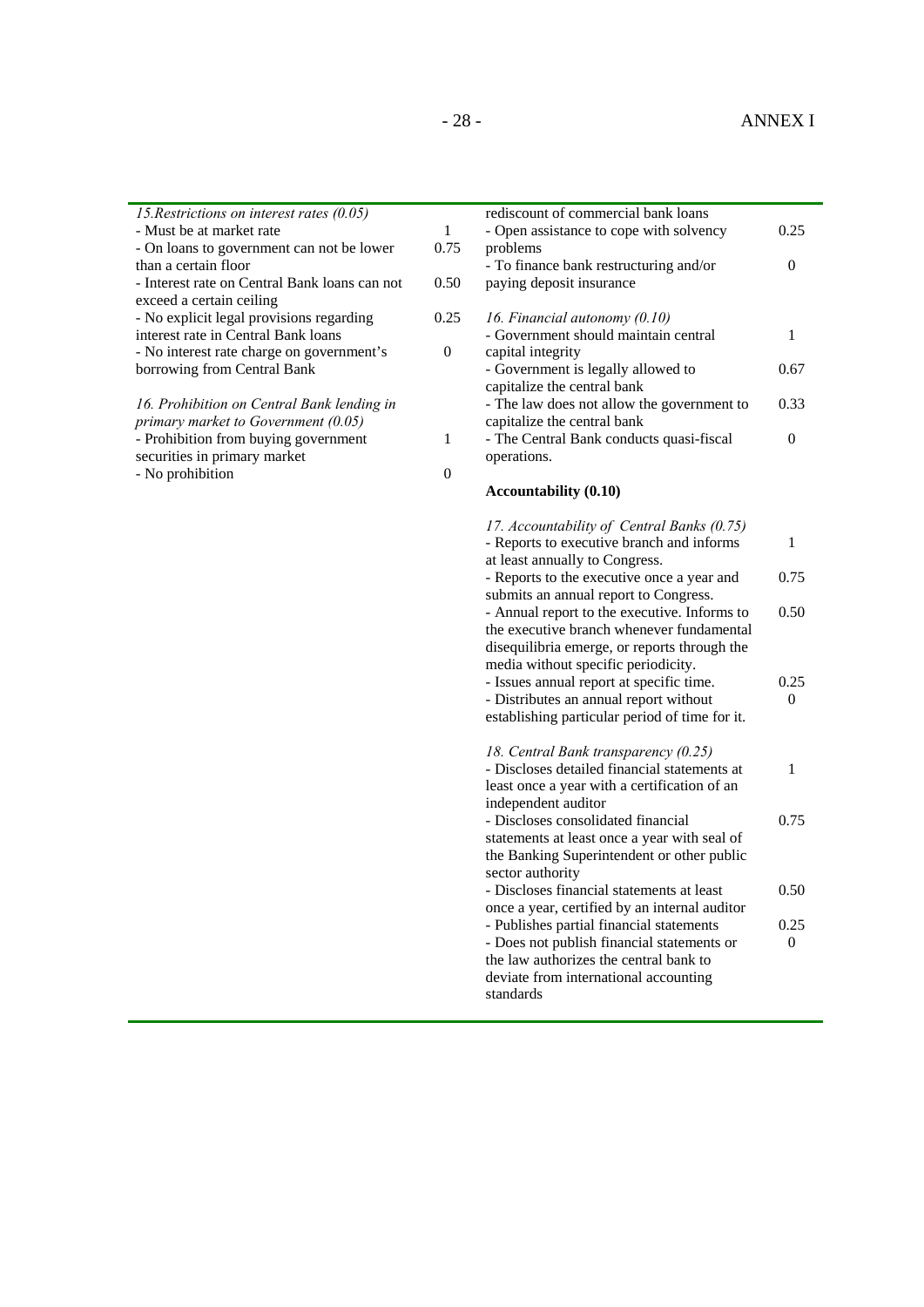|                                         | Arg-0            | Arg-1          | Bah                     | Bar                     | Bel              | <b>Bol-0</b>     | Bol-1            | <b>Bra</b>       | <b>Chi</b>       | $Col-0$                 | $Col-1$          | $CR-0$                  | $CR-1$           |
|-----------------------------------------|------------------|----------------|-------------------------|-------------------------|------------------|------------------|------------------|------------------|------------------|-------------------------|------------------|-------------------------|------------------|
| <b>Index of Political Independence</b>  | $\bf{0}$         | 8              | $\overline{\mathbf{4}}$ | 3                       | 3                | $\overline{2}$   | $\overline{7}$   | 5                | 7                | $\overline{\mathbf{4}}$ | 4                | $\overline{\mathbf{4}}$ | 6                |
| Government does not appoint Governor    | $\boldsymbol{0}$ | 1              | $\boldsymbol{0}$        | $\boldsymbol{0}$        | $\boldsymbol{0}$ | $\boldsymbol{0}$ | $\mathbf{1}$     | $\mathbf{1}$     | $\mathbf{1}$     | $\mathbf{1}$            | 1                | $\mathbf{1}$            | $\boldsymbol{0}$ |
| Governor in office $> 5$ years          | $\boldsymbol{0}$ | $\mathbf{1}$   | $\boldsymbol{0}$        | $\boldsymbol{0}$        | $\boldsymbol{0}$ | $\boldsymbol{0}$ | $\mathbf{1}$     | $\mathbf{1}$     | $\boldsymbol{0}$ | $\boldsymbol{0}$        | $\boldsymbol{0}$ | $\boldsymbol{0}$        | $\boldsymbol{0}$ |
| Government does not appoint Board       | $\boldsymbol{0}$ | $\mathbf{1}$   | $\boldsymbol{0}$        | $\boldsymbol{0}$        | $\boldsymbol{0}$ | $\boldsymbol{0}$ | $\mathbf{1}$     | $\mathbf 1$      | $\mathbf{1}$     | $\boldsymbol{0}$        | $\boldsymbol{0}$ | $\boldsymbol{0}$        | $\mathbf{1}$     |
| Board in office > 5 years               | $\theta$         | 1              | $\overline{0}$          | $\overline{0}$          | $\overline{0}$   | $\overline{0}$   | $\mathbf{0}$     | $\mathbf{1}$     | $\mathbf{1}$     | $\overline{0}$          | $\overline{0}$   | $\overline{0}$          | $\mathbf{1}$     |
| Government participation in Board       | $\boldsymbol{0}$ | $\mathbf{1}$   | $\mathbf{1}$            | 1                       | 1                | $\boldsymbol{0}$ | -1               | $\boldsymbol{0}$ | $\mathbf{1}$     | $\boldsymbol{0}$        | $\boldsymbol{0}$ | $\boldsymbol{0}$        | 1                |
| Government does not approve mon. policy | $\overline{0}$   | $\mathbf{1}$   | $\mathbf{1}$            | $\mathbf{1}$            | $\mathbf{1}$     | $\mathbf{1}$     | $\mathbf{1}$     | $\boldsymbol{0}$ | $\mathbf{1}$     | $\mathbf{1}$            | $\mathbf{1}$     | $\mathbf{1}$            | $\mathbf{1}$     |
| Legal Mandate mon.stability             | $\boldsymbol{0}$ | $\mathbf{1}$   | $\mathbf{1}$            | $\mathbf{1}$            | 1                | $\boldsymbol{0}$ | $\mathbf{1}$     | $\mathbf{1}$     | $\mathbf{1}$     | $\mathbf{1}$            | $\mathbf{1}$     | $\mathbf{1}$            | $\mathbf{1}$     |
| <b>Conflict Resolution</b>              | $\theta$         | $\mathbf{1}$   | $\mathbf{1}$            | $\boldsymbol{0}$        | $\overline{0}$   | $\mathbf{1}$     | $\mathbf{1}$     | $\overline{0}$   | $\mathbf{1}$     | $\mathbf{1}$            | 1                | $\mathbf{1}$            | $\mathbf{1}$     |
| <b>Index of Economic Independence</b>   | 6                | $\sqrt{5}$     | $\overline{\mathbf{4}}$ | $\overline{\mathbf{4}}$ | $\boldsymbol{4}$ | $\sqrt{5}$       | 6                | $\sqrt{5}$       | 7                | $\overline{\mathbf{4}}$ | 6                | 5                       | $\sqrt{5}$       |
| Direct credit not automatic             | 1                | $\overline{0}$ | $\boldsymbol{0}$        | $\boldsymbol{0}$        | $\boldsymbol{0}$ | $\boldsymbol{0}$ | $\boldsymbol{0}$ | $\boldsymbol{0}$ | $\mathbf{1}$     | $\mathbf{1}$            | 1                | $\mathbf{1}$            | $\boldsymbol{0}$ |
| Market interest rates                   | $\boldsymbol{0}$ | $\mathbf{1}$   | $\boldsymbol{0}$        | $1\,$                   | $\mathbf{1}$     | $\boldsymbol{0}$ | $\mathbf{1}$     | $\mathbf 1$      | $\mathbf{1}$     | $\mathbf{0}$            | $\mathbf{1}$     | $\,1\,$                 | $\,1\,$          |
| Temporary                               | $\mathbf{1}$     | $\mathbf{1}$   | $\mathbf{1}$            | $\mathbf{1}$            | $\mathbf{1}$     | $\mathbf{1}$     | $\mathbf{1}$     | $\mathbf{1}$     | $\mathbf{1}$     | $\mathbf{1}$            | 1                | $\boldsymbol{0}$        | $\mathbf{1}$     |
| Limited amount                          | 1                | $\mathbf{1}$   | $\mathbf{1}$            | $\boldsymbol{0}$        | $\mathbf{1}$     | $\mathbf{1}$     | -1               | $\mathbf{1}$     | $\mathbf{1}$     | $\boldsymbol{0}$        | $\boldsymbol{0}$ | $\mathbf{1}$            | $\mathbf{1}$     |
| Primary market participation            | $\mathbf{1}$     | $\mathbf{1}$   | $\boldsymbol{0}$        | $\boldsymbol{0}$        | $\boldsymbol{0}$ | $\mathbf{1}$     | $\mathbf{1}$     | $\boldsymbol{0}$ | $\mathbf{1}$     | $\mathbf{1}$            | 1                | $\boldsymbol{0}$        | $\mathbf{1}$     |
| Discount rate set by Cent. Bank         | $\mathbf{1}$     | $\mathbf{1}$   | $\mathbf{1}$            | $1\,$                   | $1\,$            | $1\,$            | $1\,$            | $\mathbf{1}$     | $\mathbf{1}$     | $\mathbf{1}$            | 1                | $\mathbf{1}$            | $\mathbf{1}$     |
| Banking superivison reponsibility       | $\mathbf{1}$     | $\overline{0}$ | $\mathbf{1}$            | $\mathbf{1}$            | $\overline{0}$   | $\mathbf{1}$     | $\mathbf{1}$     | $\mathbf{1}$     | $\mathbf{1}$     | $\boldsymbol{0}$        | $\mathbf{1}$     | $\mathbf{1}$            | $\mathbf{0}$     |
|                                         | 6                | 13             | 8                       | 7                       | $\overline{7}$   | 7                | 13               | <b>10</b>        | 14               | 8                       | <b>10</b>        | 9                       | 11               |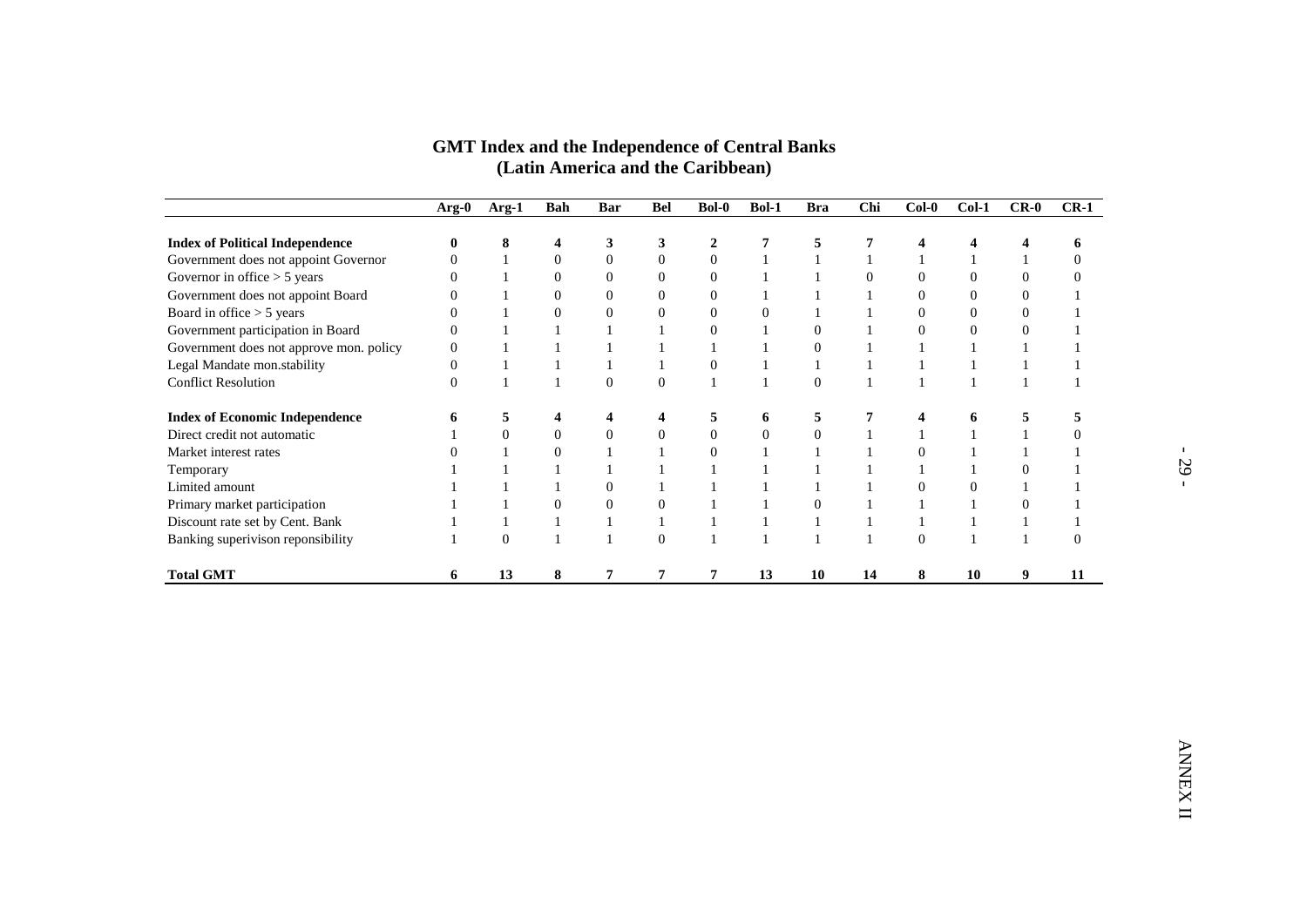|                                                                     | <b>DR</b>               | $\overline{\mathbf{E}}$ cu-0         | Ecu-1                            | $ES-0$                           | $ES-1$                           | Gua                              | $Guy-0$                            | $Guy-1$                              | $\text{H}$ on-0              | Hon-1                              | Jam                                | Mex-0                            | $Mex-1$                      |
|---------------------------------------------------------------------|-------------------------|--------------------------------------|----------------------------------|----------------------------------|----------------------------------|----------------------------------|------------------------------------|--------------------------------------|------------------------------|------------------------------------|------------------------------------|----------------------------------|------------------------------|
| <b>Index of Political Independence</b>                              | $\overline{\mathbf{4}}$ | 3                                    | $\overline{\mathbf{4}}$          | 5                                | 4                                | 3                                | $\overline{\mathbf{4}}$            | 4                                    | $\overline{\mathbf{4}}$      | $\overline{\mathbf{4}}$            | 3                                  | 3                                | 8                            |
| Government does not appoint Governor                                | $\boldsymbol{0}$        | $\mathbf{1}$                         | $\mathbf{1}$                     | $\boldsymbol{0}$                 | $\boldsymbol{0}$                 | $\boldsymbol{0}$                 | $\boldsymbol{0}$                   | $\boldsymbol{0}$                     | $\boldsymbol{0}$             | $\boldsymbol{0}$                   | $\boldsymbol{0}$                   | $\boldsymbol{0}$                 | $\mathbf{1}$                 |
| Governor in office $> 5$ years<br>Government does not appoint Board | 1<br>$\boldsymbol{0}$   | $\boldsymbol{0}$<br>$\boldsymbol{0}$ | $\mathbf{0}$<br>$\boldsymbol{0}$ | $\boldsymbol{0}$<br>$\mathbf{1}$ | $\boldsymbol{0}$<br>$\mathbf{1}$ | $\boldsymbol{0}$<br>$\mathbf{1}$ | $\overline{0}$<br>$\boldsymbol{0}$ | $\boldsymbol{0}$<br>$\boldsymbol{0}$ | $\mathbf{1}$<br>$\mathbf{1}$ | $\overline{0}$<br>$\boldsymbol{0}$ | $\overline{0}$<br>$\boldsymbol{0}$ | $\mathbf{1}$<br>$\boldsymbol{0}$ | $\mathbf{1}$<br>$\mathbf{1}$ |
| Board in office > 5 years                                           | $\mathbf{1}$            | $\overline{0}$                       | $\mathbf{0}$                     | $\mathbf{0}$                     | $\overline{0}$                   | $\mathbf{0}$                     | $\overline{0}$                     | $\overline{0}$                       | $\overline{0}$               | $\overline{0}$                     | $\Omega$                           | $\overline{0}$                   | $\mathbf{1}$                 |
| Government participation in Board                                   | $\boldsymbol{0}$        | $\boldsymbol{0}$                     | $\boldsymbol{0}$                 | $\mathbf{1}$                     | $\boldsymbol{0}$                 | $\boldsymbol{0}$                 | $\mathbf{1}$                       | $\mathbf{1}$                         | $\boldsymbol{0}$             | 1                                  | $\boldsymbol{0}$                   | $\boldsymbol{0}$                 | $\mathbf{1}$                 |
| Government does not approve mon. policy                             | $\mathbf{1}$            | $\mathbf{1}$                         | $\mathbf{1}$                     | $\mathbf{1}$                     | $\mathbf{1}$                     | $\mathbf{1}$                     | $\mathbf{1}$                       | $\mathbf{1}$                         | $\mathbf{1}$                 | $\mathbf{1}$                       | 1                                  | $\boldsymbol{0}$                 | $\mathbf{1}$                 |
| Legal Mandate mon.stability                                         | $\boldsymbol{0}$        | $\boldsymbol{0}$                     | $\mathbf{1}$                     | $\mathbf{1}$                     | $\,1\,$                          | $\boldsymbol{0}$                 | $\mathbf{1}$                       | $\mathbf{1}$                         | $\overline{0}$               | $\mathbf{1}$                       | $\mathbf{1}$                       | $\mathbf{1}$                     | $\mathbf{1}$                 |
| <b>Conflict Resolution</b>                                          | $\mathbf{1}$            | $\mathbf{1}$                         | $\mathbf{1}$                     | $\mathbf{1}$                     | $\mathbf{1}$                     | $\mathbf{1}$                     | $\mathbf{1}$                       | $\mathbf{1}$                         | $\mathbf{1}$                 | $\mathbf{1}$                       | 1                                  | $\mathbf{1}$                     | $\mathbf{1}$                 |
| <b>Index of Economic Independence</b>                               | $\overline{\mathbf{4}}$ | $\sqrt{5}$                           | 7                                | $\mathbf 2$                      | $\boldsymbol{7}$                 | 5                                | $\overline{\mathbf{4}}$            | 5                                    | $\overline{\mathbf{4}}$      | 6                                  | 3                                  | 3                                | $\sqrt{5}$                   |
| Direct credit not automatic                                         | $\boldsymbol{0}$        | $\overline{0}$                       | $\mathbf{1}$                     | $\boldsymbol{0}$                 | 1                                | $\mathbf{1}$                     | $\boldsymbol{0}$                   | $\mathbf{1}$                         | $\mathbf{0}$                 | $\boldsymbol{0}$                   | $\overline{0}$                     | $\boldsymbol{0}$                 | $\boldsymbol{0}$             |
| Market interest rates                                               | $\mathbf{1}$            | $\boldsymbol{0}$                     | $\mathbf{1}$                     | $\boldsymbol{0}$                 | $\,1\,$                          | $\,1\,$                          | $\boldsymbol{0}$                   | $\mathbf{1}$                         | $\mathbf{1}$                 | $\mathbf{1}$                       | $\boldsymbol{0}$                   | $\boldsymbol{0}$                 | $\mathbf{1}$                 |
| Temporary                                                           | $\overline{0}$          | $\mathbf{1}$                         | $\mathbf{1}$                     | $\mathbf{1}$                     | $\mathbf{1}$                     | $\mathbf{1}$                     | $\mathbf{1}$                       | $\mathbf{1}$                         | $\mathbf{1}$                 | $\mathbf{1}$                       | $\mathbf{1}$                       | $\boldsymbol{0}$                 | $\mathbf{1}$                 |
| Limited amount                                                      | $\mathbf{1}$            | $\mathbf{1}$                         | $\mathbf{1}$                     | $\boldsymbol{0}$                 | $\mathbf{1}$                     | $\mathbf{1}$                     | 1                                  | $\mathbf{1}$                         | $\mathbf{1}$                 | $\mathbf{1}$                       | 1                                  | $\mathbf{1}$                     | $\mathbf{1}$                 |
| Primary market participation                                        | $\overline{0}$          | $\mathbf{1}$                         | $\mathbf{1}$                     | $\boldsymbol{0}$                 | $\mathbf{1}$                     | $\boldsymbol{0}$                 | $\boldsymbol{0}$                   | $\boldsymbol{0}$                     | $\mathbf{0}$                 | $\mathbf{1}$                       | $\boldsymbol{0}$                   | $\boldsymbol{0}$                 | $\boldsymbol{0}$             |
| Discount rate set by Cent. Bank                                     | $\mathbf{1}$            | $\mathbf{1}$                         | $\mathbf{1}$                     | $\mathbf{1}$                     | $\mathbf{1}$                     | $\mathbf{1}$                     | $\mathbf{1}$                       | $\mathbf{1}$                         | $\mathbf{1}$                 | $\mathbf{1}$                       | $\mathbf{1}$                       | $\mathbf{1}$                     | $1\,$                        |
| Banking superivison reponsibility                                   | 1                       | $\mathbf{1}$                         | $\mathbf{1}$                     | $\boldsymbol{0}$                 | $\mathbf{1}$                     | $\overline{0}$                   | $\mathbf{1}$                       | $\boldsymbol{0}$                     | $\overline{0}$               | $\mathbf{1}$                       | $\overline{0}$                     | $\mathbf{1}$                     | $\mathbf{1}$                 |
| <b>Total GMT</b>                                                    | 8                       | 8                                    | 11                               | 7                                | 11                               | 8                                | 8                                  | 9                                    | 8                            | 10                                 | 6                                  | 6                                | 13                           |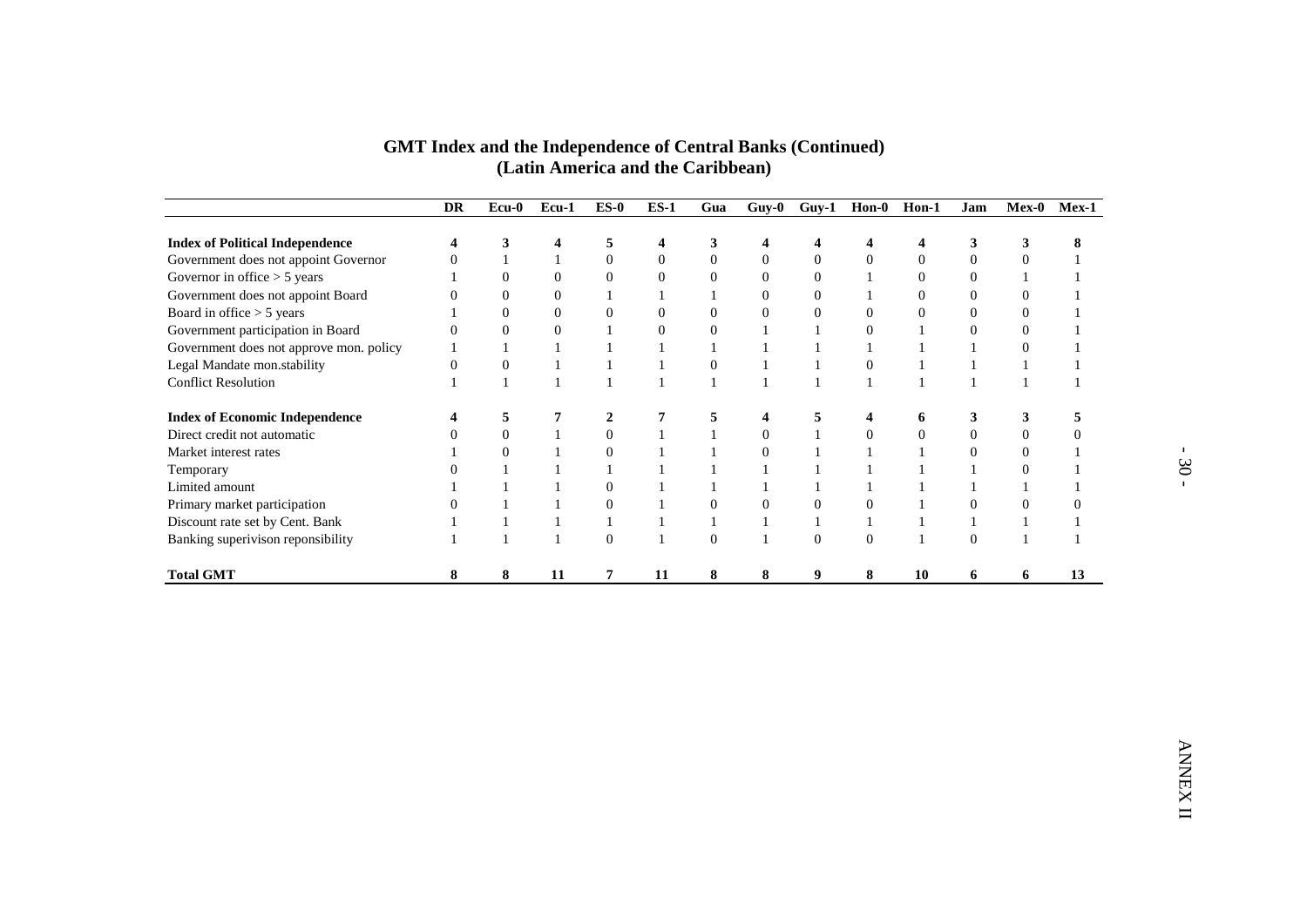| <b>Index of Political Independence</b>                           | 3                            | 3                                | 4                                | 6                                | 5                                | 6                                | $\boldsymbol{2}$                 | 4                                  | 4                                | 5                                | $\mathbf{3}$                       | 6                                |
|------------------------------------------------------------------|------------------------------|----------------------------------|----------------------------------|----------------------------------|----------------------------------|----------------------------------|----------------------------------|------------------------------------|----------------------------------|----------------------------------|------------------------------------|----------------------------------|
| Government does not appoint Governor                             | $\boldsymbol{0}$             | $\boldsymbol{0}$                 | $\boldsymbol{0}$                 | $\mathbf{1}$                     | $\mathbf{1}$                     | $\,1$                            | $\boldsymbol{0}$                 | $\boldsymbol{0}$                   | $\mathbf{1}$                     | $\mathbf{1}$                     | $\mathbf{0}$                       | $\mathbf{1}$                     |
| Governor in office $> 5$ years                                   | $\mathbf{0}$                 | $\boldsymbol{0}$                 | $\boldsymbol{0}$                 | $\boldsymbol{0}$                 | $\boldsymbol{0}$                 | $\boldsymbol{0}$                 | $\boldsymbol{0}$                 | $\overline{0}$                     | $\mathbf{0}$                     | $\mathbf{0}$                     | $\overline{0}$                     | $\mathbf{1}$                     |
| Government does not appoint Board<br>Board in office $> 5$ years | $\mathbf{0}$<br>$\mathbf{0}$ | $\mathbf{0}$<br>$\boldsymbol{0}$ | $\mathbf{0}$<br>$\boldsymbol{0}$ | $\mathbf{1}$<br>$\boldsymbol{0}$ | $\mathbf{1}$<br>$\boldsymbol{0}$ | $\mathbf{1}$<br>$\boldsymbol{0}$ | $\mathbf{0}$<br>$\boldsymbol{0}$ | $\overline{0}$<br>$\boldsymbol{0}$ | $\mathbf{1}$<br>$\boldsymbol{0}$ | $\mathbf{1}$<br>$\boldsymbol{0}$ | $\overline{0}$<br>$\boldsymbol{0}$ | $\boldsymbol{0}$<br>$\mathbf{1}$ |
| Government participation in Board                                | $\overline{0}$               | $\boldsymbol{0}$                 | $\mathbf{1}$                     | $\mathbf{1}$                     | $\,1\,$                          | $\,1$                            | $\boldsymbol{0}$                 | $\,1\,$                            | $\,1$                            | $\mathbf 1$                      | $\mathbf{0}$                       | $\boldsymbol{0}$                 |
| Government does not approve mon. policy                          | 1                            | 1                                | $\mathbf{1}$                     | $\mathbf{1}$                     | $\mathbf{1}$                     | $\mathbf{1}$                     | $\boldsymbol{0}$                 | $\mathbf{1}$                       | $\mathbf{1}$                     | $\mathbf{1}$                     | $\mathbf{1}$                       | $\mathbf{1}$                     |
| Legal Mandate mon.stability                                      | 1                            | $\mathbf{1}$                     | $\mathbf{1}$                     | $\mathbf{1}$                     | $\boldsymbol{0}$                 | $\mathbf{1}$                     | $\mathbf{1}$                     | $\mathbf{1}$                       | $\boldsymbol{0}$                 | $\mathbf{1}$                     | $\mathbf{1}$                       | $\mathbf{1}$                     |
| <b>Conflict Resolution</b>                                       | 1                            | $\mathbf{1}$                     | $\mathbf{1}$                     | $\mathbf{1}$                     | $\mathbf{1}$                     | $\mathbf{1}$                     | $\mathbf{1}$                     | $\mathbf{1}$                       | $\boldsymbol{0}$                 | $\boldsymbol{0}$                 | $\mathbf{1}$                       | $\mathbf{1}$                     |
| <b>Index of Economic Independence</b>                            | 6                            | 6                                | 3                                | 5                                | 5                                | 7                                | 4                                | 4                                  | $\mathbf{3}$                     | 5                                | 4                                  | 6                                |
| Direct credit not automatic                                      | $\overline{0}$               | $\boldsymbol{0}$                 | $\boldsymbol{0}$                 | $\boldsymbol{0}$                 | $\boldsymbol{0}$                 | $\mathbf 1$                      | $\boldsymbol{0}$                 | $\boldsymbol{0}$                   | $\boldsymbol{0}$                 | $\mathbf{1}$                     | $\boldsymbol{0}$                   | $\mathbf{1}$                     |
| Market interest rates                                            | 1                            | $\mathbf{1}$                     | $\boldsymbol{0}$                 | $\mathbf{1}$                     | $\boldsymbol{0}$                 | $1\,$                            | $\boldsymbol{0}$                 | $\boldsymbol{0}$                   | $\boldsymbol{0}$                 | $\boldsymbol{0}$                 | $\boldsymbol{0}$                   | $\mathbf 1$                      |
| Temporary                                                        | 1                            | $\mathbf{1}$                     | $\mathbf{1}$                     | $\mathbf{1}$                     | $\mathbf{1}$                     | $\mathbf{1}$                     | $\mathbf{1}$                     | $\mathbf{1}$                       | $\mathbf{1}$                     | $\mathbf{1}$                     | $\mathbf{1}$                       | $\mathbf{1}$                     |
| Limited amount                                                   | 1                            | 1                                | $\mathbf{1}$                     | $\mathbf{1}$                     | $\mathbf{1}$                     | $\mathbf{1}$                     | $\mathbf{1}$                     | $\mathbf{1}$                       | $\mathbf{1}$                     | $\mathbf{1}$                     | $\mathbf{1}$                       | $\boldsymbol{0}$                 |
| Primary market participation                                     | 1                            | $\mathbf{1}$                     | $\overline{0}$                   | $\mathbf{1}$                     | $\mathbf{1}$                     | $\mathbf{1}$                     | $\boldsymbol{0}$                 | $\overline{0}$                     | $\boldsymbol{0}$                 | $\mathbf{1}$                     | $\boldsymbol{0}$                   | $\mathbf{1}$                     |
| Discount rate set by Cent. Bank                                  | 1                            | $\mathbf{1}$                     | $\mathbf{1}$                     | $\mathbf{1}$                     | $\mathbf{1}$                     | $\mathbf{1}$                     | $\mathbf{1}$                     | $\mathbf{1}$                       | $1\,$                            | $\,1\,$                          | $1\,$                              | $\mathbf 1$                      |
| Banking superivison reponsibility                                | $\mathbf{1}$                 | $\mathbf{1}$                     | $\boldsymbol{0}$                 | $\boldsymbol{0}$                 | $\,1\,$                          | $\,1$                            | $\mathbf 1$                      | $\,1\,$                            | $\boldsymbol{0}$                 | $\mathbf{0}$                     | $1\,$                              | $\mathbf 1$                      |
| <b>Total GMT</b>                                                 | 9                            | $\boldsymbol{9}$                 | $\boldsymbol{7}$                 | 11                               | 10                               | 13                               | 6                                | 8                                  | $\boldsymbol{7}$                 | 10                               | $\boldsymbol{7}$                   | 12                               |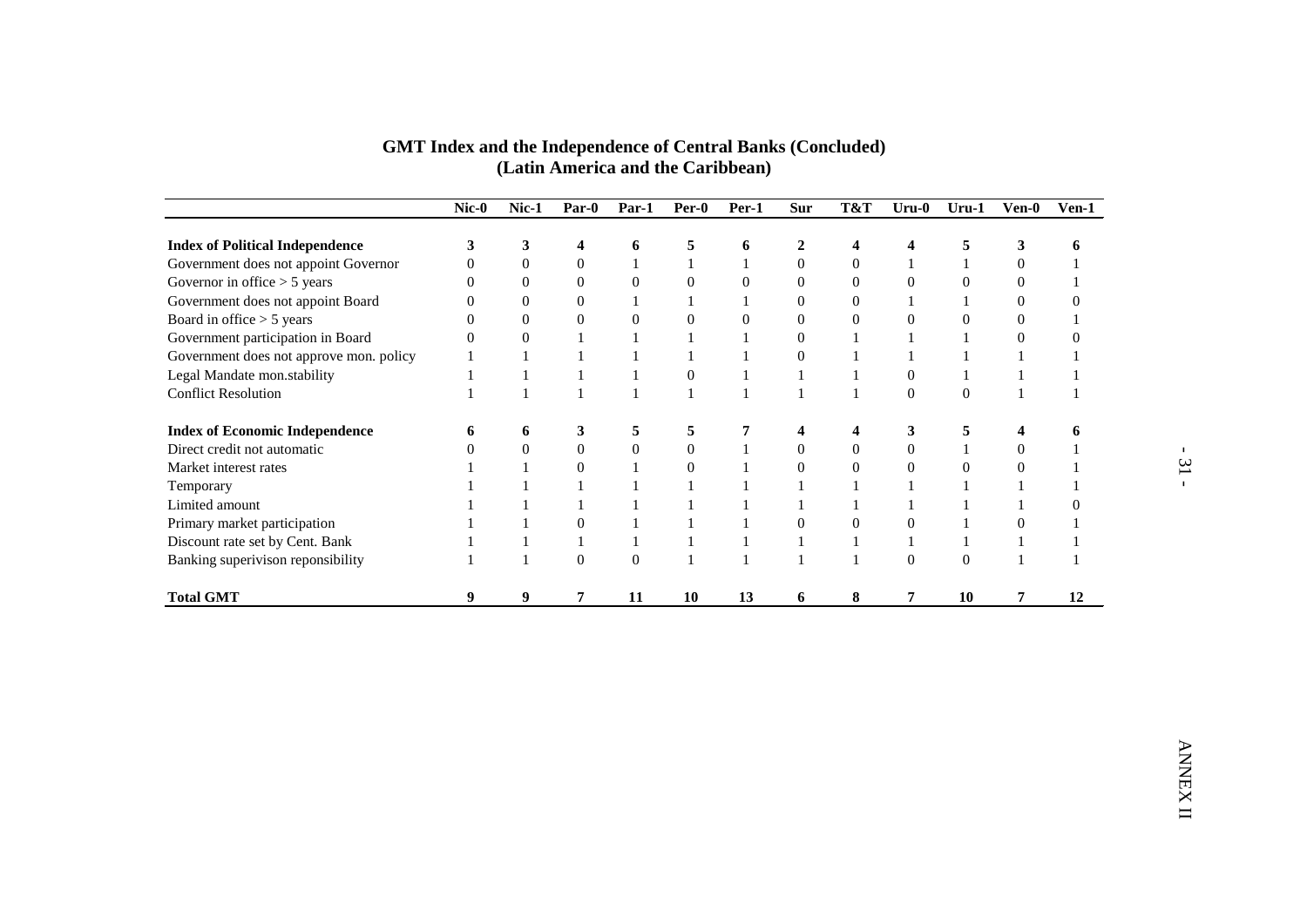|                                       | $Arg-0$        | Arg-1          | <b>Bah</b>       | <b>Bar</b>     | <b>Bel</b>     | <b>Bol-0</b> | Bol-1          | <b>Bra</b>     | Chi          | $Col-0$          | $Col-1$          | $CR-0$         | $CR-1$         |
|---------------------------------------|----------------|----------------|------------------|----------------|----------------|--------------|----------------|----------------|--------------|------------------|------------------|----------------|----------------|
| <b>Central Bank Governor</b>          | 0.625          | 0.770          | 0.583            | 0.418          | 0.480          | 0.625        | 0.688          | 0.563          | 0.708        | 0.355            | 0.770            | 0.730          | 0.333          |
| Term of office                        | 0.25           | 0.75           | 0.5              | 0.5            | 0.5            | 0.25         | 0.75           | 0.75           | 0.5          | $\boldsymbol{0}$ | 0.25             | 0.25           | 0.25           |
| Who appoints                          | 0.25           | 0.5            | $\boldsymbol{0}$ | $\mathbf{0}$   | 0.25           | 0.25         | 0.5            | 0.5            | 0.5          | 0.75             | $\mathbf{1}$     | -1             | 0.25           |
| Dismissal                             | $\mathbf{1}$   | 0.83           | 0.83             | 0.17           | 0.17           | $\mathbf{1}$ | 0.5            | $\mathbf{1}$   | 0.83         | 0.67             | 0.83             | 0.67           | 0.83           |
| Other responsibilities                | $\mathbf{1}$   | $\mathbf{1}$   | 1                | -1             | $\mathbf{1}$   | $\mathbf{1}$ | 1              | $\mathbf{0}$   | $\mathbf{1}$ | $\mathbf{0}$     | $\mathbf{1}$     | -1             | $\theta$       |
| <b>Central Bank primary objective</b> | 0.4            | $\mathbf{1}$   | 0.6              | 0.6            | 0.4            | $\bf{0}$     | 0.8            | $\bf{0}$       | 0.6          | 0.2              | $\mathbf{1}$     | 0.4            | 0.6            |
| Price stability                       | 0.4            | $\mathbf{1}$   | 0.6              | 0.6            | 0.4            | $\Omega$     | 0.8            | $\mathbf{0}$   | 0.6          | 0.2              | $\mathbf{1}$     | 0.4            | 0.6            |
| <b>Policy Formulation</b>             | 0.083          | 0.750          | 0.550            | 0.550          | 0.268          | 0.750        | 0.750          | 0.368          | 0.750        | 0.750            | 0.750            | 0.668          | 0.750          |
| Who formulates monetary policy        | 0.33           | 1              | $\mathbf{1}$     | $\mathbf{1}$   | 0.67           | $\mathbf{1}$ | $\mathbf{1}$   | 0.67           | $\mathbf{1}$ | $\mathbf{1}$     | $\mathbf{1}$     | 0.67           | $\overline{1}$ |
| Conflict resolution                   | $\mathbf{0}$   | $\mathbf{1}$   | 0.6              | 0.6            | 0.2            | $\mathbf{1}$ | $\mathbf{1}$   | 0.4            | $\mathbf{1}$ | $\mathbf{1}$     | $\mathbf{1}$     | -1             | $\mathbf{1}$   |
| Central Bank role governm. Budget     | $\overline{0}$ | $\overline{0}$ | $\overline{0}$   | $\overline{0}$ | $\overline{0}$ | $\Omega$     | $\overline{0}$ | $\overline{0}$ | $\theta$     | $\mathbf{0}$     | $\overline{0}$   | $\theta$       | $\theta$       |
| <b>Central Bank lending</b>           | 0.440          | 0.784          | 0.480            | 0.563          | 0.631          | 0.479        | 0.868          | 0.596          | 1.000        | 0.467            | 0.735            | 0.814          | 0.839          |
| Limits in advances to governm.        | 0.33           | $\mathbf{1}$   | 0.67             | 0.67           | 0.67           | 0.67         | 0.67           | 0.67           | $\mathbf{1}$ | 0.67             | 0.67             | -1             | -1             |
| Limits in loans to government         | 0.33           | 0.33           | 0.67             | 0.33           | 0.67           | 0.33         | 1              | 0.33           | $\mathbf{1}$ | 0.33             | 0.67             | 0.67           | 0.67           |
| Who decides terms of lending          | 0.67           | 0.67           | 0.33             | $\mathbf{1}$   | -1             | 0.33         | $\mathbf{1}$   | $\mathbf{1}$   | N/A          | 0.67             | $\mathbf{1}$     | 0.67           | 0.67           |
| <b>Beneficiaries</b>                  | 0.33           | $\mathbf{1}$   | 0.33             | 0.33           | 0.33           | -1           | $\mathbf{1}$   | 0.33           | N/A          | 0.33             | $\mathbf{1}$     | $\overline{1}$ | $\mathbf{1}$   |
| Type of limits                        | 0.33           | 0.67           | 0.67             | 0.67           | 0.67           | 0.67         | 0.67           | 0.33           | N/A          | 0.67             | $\boldsymbol{0}$ | 0.67           | 0.67           |
| Maturity of loans                     | 0.67           | N/A            | $\mathbf{0}$     | 0.33           | 0.33           | $\mathbf{0}$ | 0.67           | 0.33           | N/A          | 0.67             | N/A              | N/A            | N/A            |
| Restrictions on interest rates        | 0.5            | $\mathbf{1}$   | 0.25             | 0.25           | 0.25           | 0.25         | $\mathbf{1}$   | 0.25           | N/A          | 0.5              | $\mathbf{1}$     | 0.25           | 0.75           |
| Prohibition lending to government     | $\mathbf{1}$   | $\mathbf{1}$   | $\overline{0}$   | $\overline{0}$ | $\mathbf{0}$   | $\Omega$     | $\mathbf{1}$   | $\mathbf{1}$   | -1           | $\mathbf{0}$     | $\overline{0}$   | -1             | -1             |
| Cukierman weighted                    | 0.417          | 0.808          | 0.529            | 0.537          | 0.511          | 0.477        | 0.804          | 0.465          | 0.844        | 0.447            | 0.784            | 0.713          | 0.689          |
| <b>Political Independence</b>         | 1.025          | 1.770          | 1.183            | 1.018          | 0.880          | 0.625        | 1.488          | 0.563          | 1.308        | 0.555            | 1.770            | 1.130          | 0.933          |
| <b>Economic Independence</b>          | 0.523          | 1.534          | 1.030            | 1.113          | 0.898          | 1.229        | 1.618          | 0.963          | 1.750        | 1.217            | 1.485            | 1.482          | 1.589          |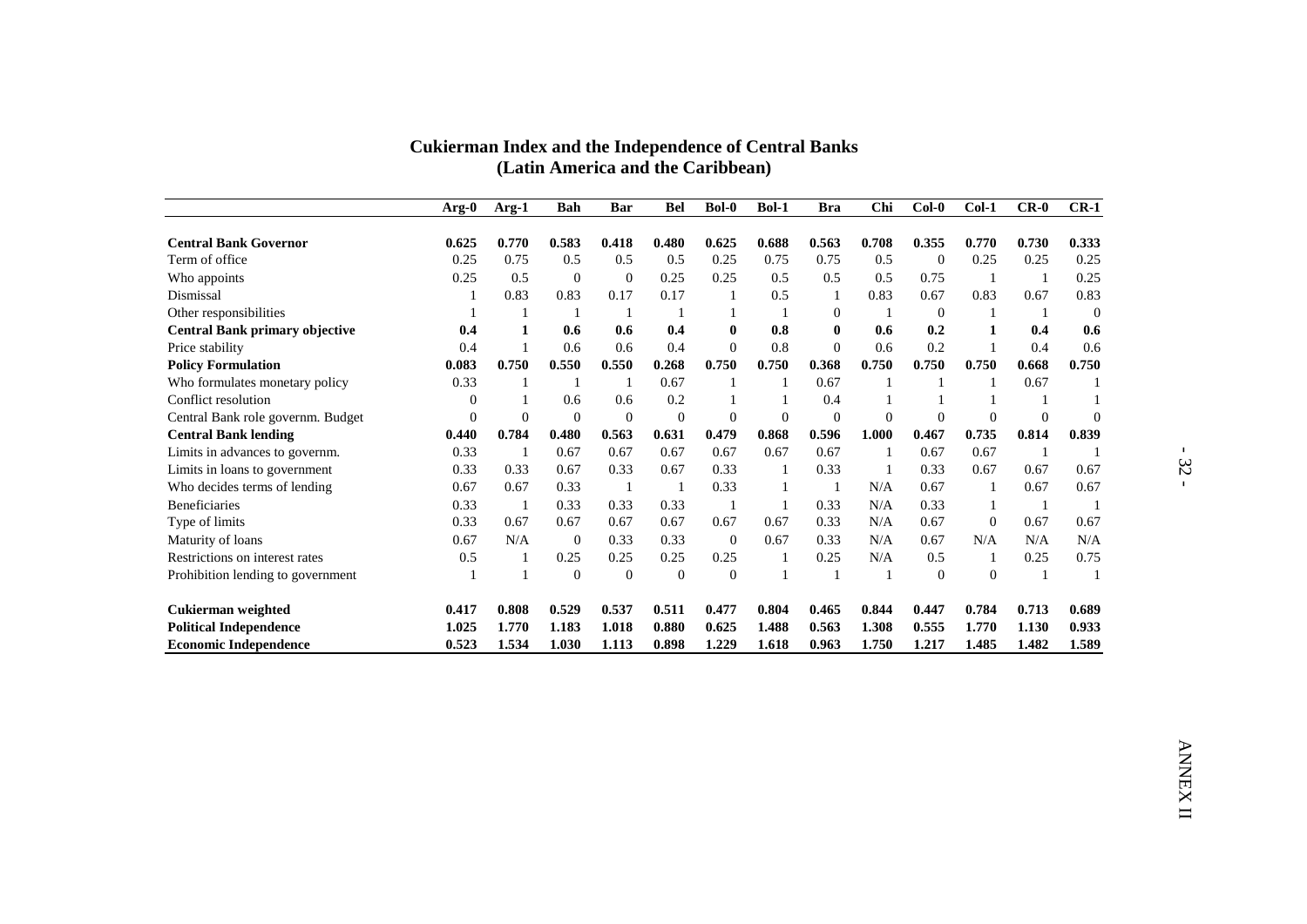| <b>Cukierman Index and the Independence of Central Banks (Continued)</b> |
|--------------------------------------------------------------------------|
| (Latin America and the Caribbean)                                        |

|                                       | <b>DR</b>        | $Ecu-0$          | Ecu-1        | $ES-0$           | $ES-1$           | Gua              | $Guy-0$        | $Guy-1$        | $Hom-0$        | Hon-1        | Jam          | Mex-0          | Mex-1          |
|---------------------------------------|------------------|------------------|--------------|------------------|------------------|------------------|----------------|----------------|----------------|--------------|--------------|----------------|----------------|
| <b>Central Bank Governor</b>          | 0.708            | 0.668            | 0.730        | 0.395            | 0.418            | 0.355            | 0.480          | 0.645          | 0.645          | 0.520        | 0.500        | 0.500          | 0.813          |
| Term of office                        | -1               | $\boldsymbol{0}$ | 0.25         | 0.5              | 0.5              | 0.25             | 0.5            | 0.5            | 0.75           | 0.25         | 0.5          | 0.75           | 0.75           |
| Who appoints                          | $\boldsymbol{0}$ | $\mathbf{1}$     | -1           | 0.25             | $\boldsymbol{0}$ | $\boldsymbol{0}$ | 0.25           | 0.25           | $\mathbf{0}$   | $\mathbf{0}$ | $\mathbf{0}$ | 0.25           | 0.5            |
| Dismissal                             | 0.83             | 0.67             | 0.67         | 0.83             | 0.17             | 0.17             | 0.17           | 0.83           | 0.83           | 0.83         | $\mathbf{1}$ | -1             | $\mathbf{1}$   |
| Other responsibilities                | $\mathbf{1}$     | -1               | -1           | $\mathbf{0}$     | $\mathbf{1}$     | $\mathbf{1}$     | -1             | $\mathbf{1}$   | $\mathbf{1}$   | $\mathbf{1}$ | 0.5          | $\mathbf{0}$   | $\mathbf{1}$   |
| <b>Central Bank primary objective</b> | $\pmb{0}$        | $\bf{0}$         | 0.6          | 0.6              | 0.8              | $\bf{0}$         | 0.4            | 0.4            | $\bf{0}$       | 0.6          | 0.4          | 0.4            | 0.8            |
| Price stability                       | $\overline{0}$   | $\Omega$         | 0.6          | 0.6              | 0.8              | $\overline{0}$   | 0.4            | 0.4            | $\theta$       | 0.6          | 0.4          | 0.4            | 0.8            |
| <b>Policy Formulation</b>             | 0.750            | 0.750            | 0.750        | 0.750            | 0.750            | 0.750            | 0.750          | 0.750          | 0.750          | 0.750        | 0.750        | 0.583          | 0.750          |
| Who formulates monetary policy        | $\mathbf{1}$     | $\mathbf{1}$     | $\mathbf{1}$ | -1               | 1                | 1                | -1             | $\mathbf{1}$   | -1             | $\mathbf{1}$ | $\mathbf{1}$ | 0.33           | -1             |
| Conflict resolution                   | $\mathbf{1}$     | $\mathbf{1}$     | $\mathbf{1}$ | $\mathbf{1}$     | $\mathbf{1}$     | $\mathbf{1}$     | $\mathbf{1}$   | $\mathbf{1}$   | $\mathbf{1}$   | $\mathbf{1}$ | $\mathbf{1}$ | -1             | $\mathbf{1}$   |
| Central Bank role governm. Budget     | $\overline{0}$   | $\Omega$         | $\theta$     | $\Omega$         | $\overline{0}$   | $\theta$         | $\theta$       | $\theta$       | $\theta$       | $\mathbf{0}$ | $\mathbf{0}$ | $\Omega$       | $\theta$       |
| <b>Central Bank lending</b>           | 0.361            | 0.513            | 1.000        | 0.096            | 1.000            | 1.000            | 0.521          | 0.783          | 0.294          | 0.735        | 0.277        | 0.377          | 0.719          |
| Limits in advances to governm.        | 0.33             | 0.67             | $\mathbf{1}$ | $\boldsymbol{0}$ | $\mathbf{1}$     | -1               | 0.67           | $\mathbf{1}$   | 0.33           | 0.67         | 0.33         | 0.33           | 0.67           |
| Limits in loans to government         | 0.33             | 0.33             | -1           | $\mathbf{0}$     | $\mathbf{1}$     | $\mathbf{1}$     | 0.33           | 0.33           | 0.33           | 0.67         | 0.33         | 0.33           | 0.67           |
| Who decides terms of lending          | 0.67             | -1               | N/A          | $\mathbf{0}$     | N/A              | N/A              | 0.33           | $\mathbf{1}$   | 0.33           | $\mathbf{1}$ | 0.33         | 0.33           | $\mathbf{1}$   |
| Beneficiaries                         | 0.33             | $\boldsymbol{0}$ | N/A          | 0.33             | N/A              | N/A              | -1             | $\mathbf{1}$   | $\mathbf{0}$   | 0.33         | $\mathbf{0}$ | 0.67           | $\mathbf{1}$   |
| Type of limits                        | 0.33             | 0.33             | N/A          | 0.33             | N/A              | N/A              | 0.33           | 0.67           | 0.33           | 0.33         | 0.33         | 0.33           | 0.67           |
| Maturity of loans                     | $\mathbf{0}$     | 0.33             | N/A          | 0.67             | N/A              | N/A              | 0.67           | 0.67           | 0.67           | 1            | 0.33         | $\overline{0}$ | $\overline{0}$ |
| Restrictions on interest rates        | 0.25             | 0.25             | N/A          | 0.25             | N/A              | N/A              | 0.75           | $\mathbf{1}$   | 0.25           | $\,1\,$      | 0.25         | 0.25           | $\mathbf{1}$   |
| Prohibition lending to government     | $\mathbf{0}$     | $\mathbf{0}$     | -1           | $\overline{0}$   | $\mathbf{1}$     | $\mathbf{1}$     | $\overline{0}$ | $\overline{0}$ | $\overline{0}$ | $\mathbf{1}$ | $\mathbf{0}$ | -1             | $\Omega$       |
| Cukierman weighted                    | 0.435            | 0.502            | 0.849        | 0.329            | 0.816            | 0.684            | 0.529          | 0.693          | 0.388          | 0.674        | 0.411        | 0.436          | 0.754          |
| <b>Political Independence</b>         | 0.708            | 0.668            | 1.330        | 0.995            | 1.218            | 0.355            | 0.880          | 1.045          | 0.645          | 1.120        | 0.900        | 0.900          | 1.613          |
| <b>Economic Independence</b>          | 1.111            | 1.263            | 1.750        | 0.846            | 1.750            | 1.750            | 1.271          | 1.533          | 1.044          | 1.485        | 1.027        | 0.960          | 1.469          |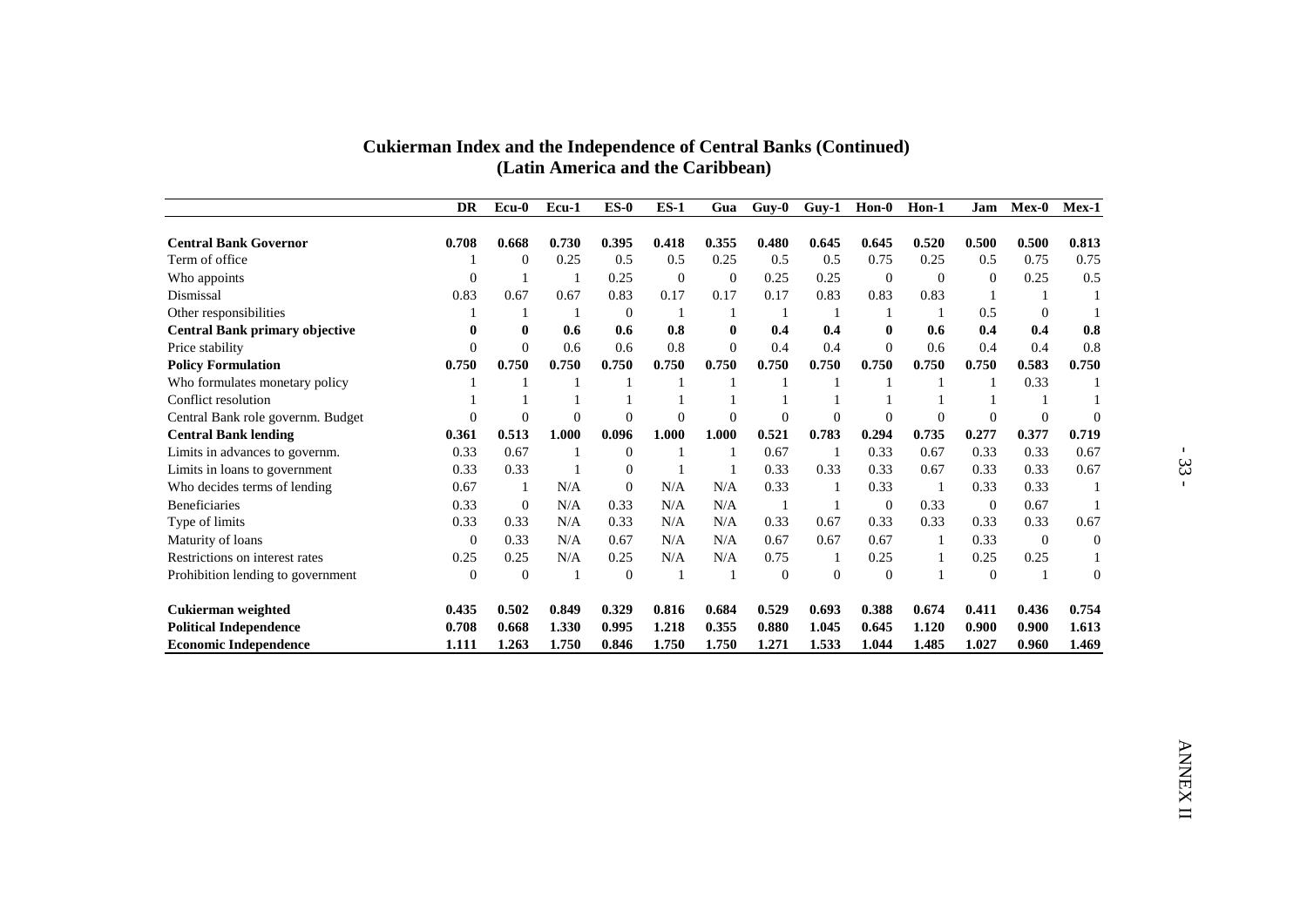|                                   | $Nic-0$        | Nic-1        | Par-0            | Par-1        | Per-0            | Per-1        | <b>Sur</b>   | T&T              | $Uru-0$        | $Uru-1$      | Ven-0          | Ven-1          |
|-----------------------------------|----------------|--------------|------------------|--------------|------------------|--------------|--------------|------------------|----------------|--------------|----------------|----------------|
| <b>Central Bank Governor</b>      | 0.375          | 0.375        | 0.418            | 0.583        | 0.375            | 0.708        | 0.480        | 0.583            | 0.563          | 0.625        | 0.645          | 0.708          |
| Term of office                    | 0.5            | 0.5          | 0.25             | 0.5          | 0.5              | 0.5          | 0.5          | 0.5              | 0.5            | 0.5          | 0.5            | 0.5            |
| Who appoints                      | $\theta$       | $\mathbf{0}$ | 0.25             | 0.5          | 0.5              | 0.5          | 0.25         | $\overline{0}$   | 0.25           | 0.5          | 0.25           | 0.5            |
| Dismissal                         | $\Omega$       | $\mathbf{0}$ | 0.17             | 0.33         | 0.5              | 0.83         | 0.67         | 0.83             | 0.5            | 0.5          | 0.83           | 0.83           |
| Other responsibilities            | 1              | $\mathbf{1}$ | $\mathbf{1}$     | $\mathbf{1}$ | $\boldsymbol{0}$ | -1           | 0.5          | -1               | $\overline{1}$ | $\mathbf{1}$ | -1             | -1             |
| Central Bank primary objective    | 0.4            | 0.6          | 0.4              | 0.6          | 0.4              | $\mathbf{1}$ | 0.4          | 0.4              | 0.2            | 0.6          | 0.4            | 0.6            |
| Price stability                   | 0.4            | 0.6          | 0.4              | 0.6          | 0.4              | $\mathbf{1}$ | 0.4          | 0.4              | 0.2            | 0.6          | 0.4            | 0.6            |
| <b>Policy Formulation</b>         | 0.750          | 0.750        | 0.468            | 0.668        | 0.750            | 0.750        | 0.268        | 0.750            | 0.450          | 0.450        | 0.750          | 0.750          |
| Who formulates monetary policy    | -1             | -1           | 0.67             | 0.67         | $\mathbf{1}$     | -1           | 0.67         | -1               | -1             | -1           | $\mathbf{1}$   | 1              |
| Conflict resolution               | $\mathbf{1}$   | $\mathbf{1}$ | 0.6              | $\mathbf{1}$ | $\mathbf{1}$     | $\mathbf{1}$ | 0.2          | $\mathbf{1}$     | 0.4            | 0.4          | $\mathbf{1}$   | $\mathbf{1}$   |
| Central Bank role governm. Budget | $\overline{0}$ | $\mathbf{0}$ | $\overline{0}$   | $\mathbf{0}$ | $\overline{0}$   | $\mathbf{0}$ | $\mathbf{0}$ | $\overline{0}$   | $\mathbf{0}$   | $\mathbf{0}$ | $\overline{0}$ | $\overline{0}$ |
| <b>Central Bank lending</b>       | 0.685          | 0.753        | 0.298            | 0.773        | 0.530            | 0.918        | 0.447        | 0.413            | 0.596          | 0.667        | 0.547          | 0.918          |
| Limits in advances to governm.    | 0.67           | 0.67         | 0.33             | 0.67         | 0.67             | -1           | 0.67         | 0.67             | $\overline{1}$ | -1           | 0.67           | $\overline{1}$ |
| Limits in loans to government     | 0.67           | 0.67         | $\mathbf{0}$     | $\mathbf{1}$ | $\mathbf{0}$     | 0.67         | 0.67         | 0.33             | 0.67           | 0.67         | 0.67           | 0.67           |
| Who decides terms of lending      | 0.33           | 0.67         | 0.33             | 0.67         | -1               | $\mathbf{1}$ | 0.33         | 0.33             | 0.33           | 0.33         | 0.33           | $\mathbf{1}$   |
| <b>Beneficiaries</b>              | $\mathbf{1}$   | -1           | 0.33             | -1           | 0.33             | $\mathbf{1}$ | $\mathbf{0}$ | $\boldsymbol{0}$ | 0.67           | 0.67         | 0.33           | $\mathbf{1}$   |
| Type of limits                    | $\mathbf{1}$   | $\mathbf{1}$ | 0.67             | 0.33         | 0.33             | 0.67         | 0.67         | 0.67             | 0.33           | 0.33         | 0.33           | 0.67           |
| Maturity of loans                 | 0.67           | 0.67         | 0.33             | 0.67         | $\overline{1}$   | N/A          | -1           | 0.67             | $\mathbf{0}$   | 0.67         | 0.67           | N/A            |
| Restrictions on interest rates    | $\mathbf{1}$   | $\mathbf{1}$ | $\boldsymbol{0}$ | 0.75         | 0.25             | $\mathbf{1}$ | 0.25         | 0.25             | 0.25           | $\mathbf{1}$ | 0.25           | $\overline{1}$ |
| Prohibition lending to government | $\mathbf{1}$   | $\mathbf{1}$ | $\mathbf{1}$     | $\mathbf{1}$ | $\overline{1}$   | $\mathbf{1}$ | $\theta$     | $\Omega$         | $\Omega$       | $\Omega$     | $\mathbf{1}$   | $\mathbf{1}$   |
| Cukierman weighted                | 0.590          | 0.654        | 0.363            | 0.693        | 0.512            | 0.863        | 0.420        | 0.495            | 0.508          | 0.616        | 0.575          | 0.803          |
| <b>Political Independence</b>     | 0.775          | 0.975        | 0.818            | 1.183        | 0.775            | 1.708        | 0.880        | 0.983            | 0.763          | 1.225        | 1.045          | 1.308          |
| <b>Economic Independence</b>      | 1.435          | 1.503        | 0.766            | 1.440        | 1.280            | 1.668        | 0.715        | 1.163            | 1.046          | 1.117        | 1.297          | 1.668          |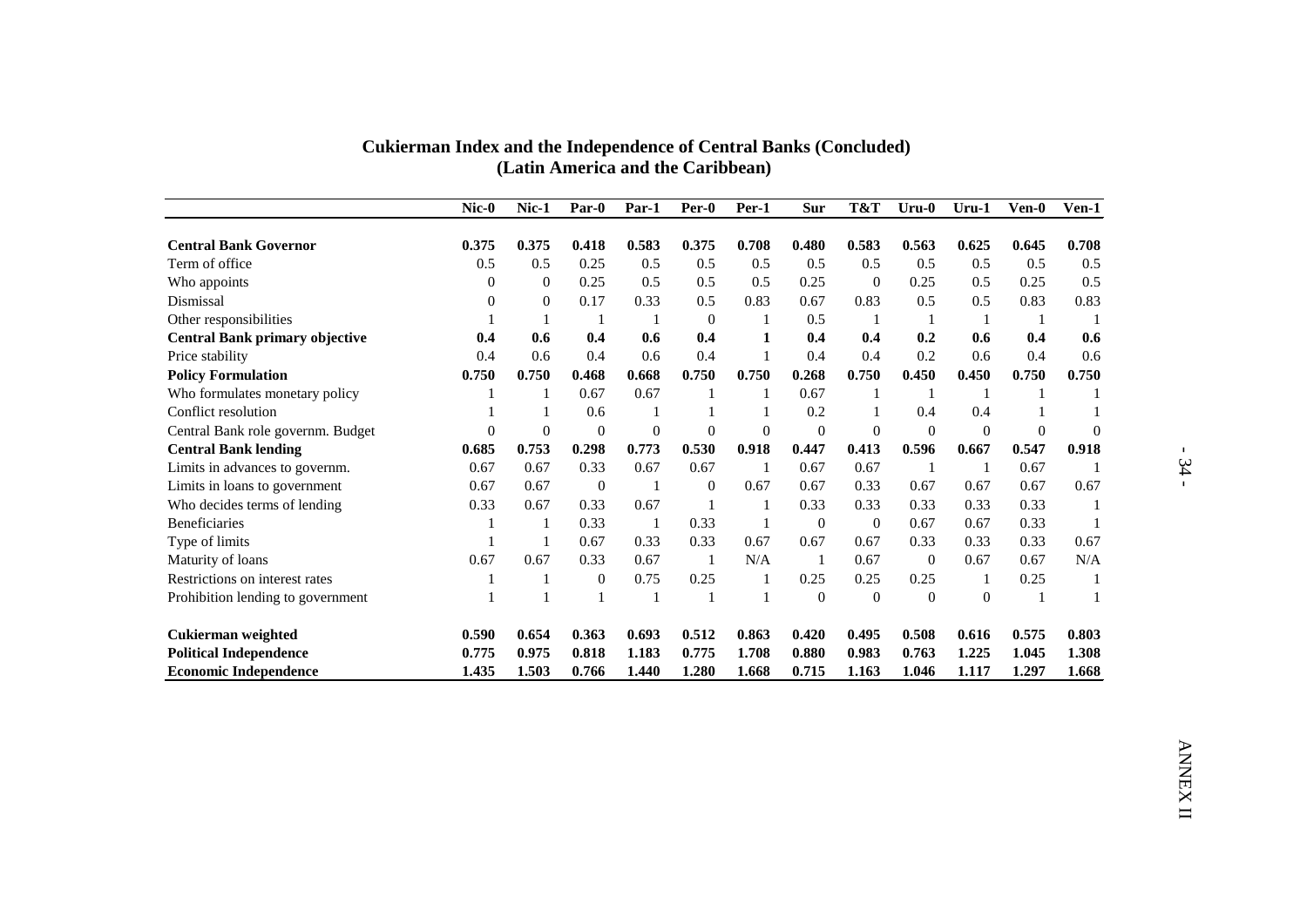|                                       |                  |              |                  |                | (Latin America and the Caribbean) |                  |                  |                  |                  |                     |              |                |                |
|---------------------------------------|------------------|--------------|------------------|----------------|-----------------------------------|------------------|------------------|------------------|------------------|---------------------|--------------|----------------|----------------|
|                                       | Arg-0            | Arg-1        | <b>Bah</b>       | <b>Bar</b>     | <b>Bel</b>                        | <b>Bol-0</b>     | <b>Bol-1</b>     | <b>Bra</b>       | Chi              | $Col-0$             | $Col-1$      | $CR-0$         | $CR-1$         |
| <b>Government of the Central Bank</b> | 0.416            | 1            | 0.241            | 0.166          | 0.384                             | 0.166            | 0.8              | 0.6              | 0.934            | 0.05                | 0.884        | 0.241          | 0.341          |
| Term of office Governor               | 0.33             | $\mathbf{1}$ | 0.33             | 0.33           | 0.67                              | 0.33             | $\mathbf{1}$     | $\mathbf{1}$     | 0.67             | $\theta$            | 0.67         | 0.33           | 0.33           |
| Who appoints the Governor             | $\mathbf{1}$     | $\mathbf{1}$ | $\overline{0}$   | $\mathbf{0}$   | $\mathbf{0}$                      | $\boldsymbol{0}$ | 1                | $\mathbf{1}$     | -1               | $\mathbf{0}$        | -1           | $\overline{0}$ | $\theta$       |
| Appointment and term of Board         | 0.25             | $\mathbf{1}$ | $\overline{0}$   | $\mathbf{0}$   | 0.75                              | $\overline{0}$   | 0.75             | $\mathbf{1}$     | $\mathbf{1}$     | 0.25                | 0.75         | $\overline{0}$ | $\overline{1}$ |
| Dismissal of Governor and Board       | $\overline{0}$   | $\mathbf{1}$ | 0.25             | $\overline{0}$ | $\overline{0}$                    | $\theta$         | 0.5              | $\mathbf{0}$     | $\mathbf{1}$     | $\mathbf{0}$        | $\mathbf{1}$ | 0.25           | 0.25           |
| Responsibilities of governor          | 1                | 1            | -1               | -1             | -1                                | 1                | 1                | $\boldsymbol{0}$ | $\mathbf{1}$     | $\boldsymbol{0}$    | -1           | -1             | $\theta$       |
| <b>Central Bank primary objective</b> | 0.25             | $\mathbf{1}$ | 0.5              | 0.5            | 0.25                              | $\bf{0}$         | $\mathbf{1}$     | 0.25             | 0.75             | $\bf{0}$            | $\mathbf{1}$ | 0.25           | $\mathbf{1}$   |
| Price stability                       | 0.25             | $\mathbf{1}$ | 0.5              | 0.5            | 0.25                              | $\theta$         | $\mathbf{1}$     | 0.25             | 0.75             | $\mathbf{0}$        | $\mathbf{1}$ | 0.25           | $\mathbf{1}$   |
| <b>Policy formulation</b>             | 0.17             | 0.80         | 0.68             | 0.68           | 0.56                              | 0.80             | 0.80             | 0.46             | 0.80             | $\boldsymbol{0.80}$ | 0.64         | 0.84           | $\mathbf{1}$   |
| Who formulates monetary policy        | 0.33             | $\mathbf{1}$ | -1               | $\mathbf{1}$   | -1                                | $\mathbf{1}$     | 1                | 0.67             | $\mathbf{1}$     | $\mathbf{1}$        | 0.67         | 0.67           | $\mathbf{1}$   |
| Conflict resolution                   | $\boldsymbol{0}$ | $\mathbf{1}$ | 0.6              | 0.6            | 0.2                               | $\mathbf{1}$     | 1                | 0.4              | 1                | $\mathbf{1}$        | $\mathbf{1}$ | -1             | $\mathbf{1}$   |
| Central Bank and public debt          | $\boldsymbol{0}$ | $\mathbf{0}$ | $\boldsymbol{0}$ | $\mathbf{0}$   | $\mathbf{0}$                      | $\mathbf{0}$     | $\mathbf{0}$     | $\mathbf{0}$     | $\boldsymbol{0}$ | $\boldsymbol{0}$    | $\mathbf{0}$ | 1              | $\blacksquare$ |
| <b>Central Bank lending</b>           | 0.37             | 0.64         | 0.62             | 0.51           | 0.61                              | 0.40             | 0.77             | 0.50             | 0.82             | 0.35                | 0.76         | 0.70           | 0.79           |
| Advances to government                | 0.33             | $\mathbf{1}$ | 0.67             | 0.67           | 0.67                              | 0.67             | 0.67             | 0.67             | $\mathbf{1}$     | 0.67                | 0.67         | $\overline{1}$ | $\blacksquare$ |
| Loans to government                   | 0.5              | 0.25         | 0.75             | 0.5            | 0.25                              | 0.25             | 1                | 0.5              | $\mathbf{1}$     | 0.25                | 0.5          | 0.75           | 0.75           |
| Beneficiaries of financing            | 0.33             | $\mathbf{1}$ | 0.33             | 0.33           | 0.33                              | 0.33             | $\mathbf{1}$     | 0.33             | N/A              | 0.33                | $\mathbf{1}$ | -1             | $\overline{1}$ |
| Who decides terms of lending          | 0.67             | 0.67         | 0.33             | $\mathbf{1}$   | -1                                | 0.67             | $\mathbf{1}$     | $\mathbf{1}$     | N/A              | 0.67                | -1           | 0.67           | 0.67           |
| Interest rates                        | $\overline{0}$   | $\mathbf{1}$ | 0.5              | 0.5            | 0.5                               | 0.5              | $\mathbf{1}$     | 0.5              | N/A              | $\overline{0}$      | $\mathbf{1}$ | 0.5            | $\mathbf{1}$   |
| <b>LOLR</b>                           | 0.5              | 0.75         | 0.5              | 0.5            | -1                                | 0.5              | $\boldsymbol{0}$ | 0.25             | $\boldsymbol{0}$ | 0.5                 | 0.75         | 0.5            | 0.75           |
| Financial autonomy Central Bank       | $\boldsymbol{0}$ | 0.33         | $\mathbf{1}$     | $\overline{0}$ | $\mathbf{1}$                      | $\overline{0}$   | 0.67             | 0.33             | 0.67             | $\boldsymbol{0}$    | $\mathbf{1}$ | 0.33           | 0.33           |
| <b>Accountability</b>                 | 0.1875           | $\mathbf{1}$ | 0.8125           | 0.8125         | 0.8125                            | 0.125            | 0.88             | 0.69             | $\mathbf{1}$     | 0.1875              | $\mathbf{1}$ | 0.19           | 0.56           |
| Accountability norms                  | $\mathbf{0}$     | $\mathbf{1}$ | 0.75             | 0.75           | 0.75                              | $\mathbf{0}$     | $\mathbf{1}$     | 0.75             | $\mathbf{1}$     | $\mathbf{0}$        | -1           | 0.25           | 0.75           |
| Transparency                          | 0.75             | $\mathbf{1}$ | -1               | $\mathbf{1}$   | $\mathbf{1}$                      | 0.5              | 0.5              | 0.5              | $\mathbf{1}$     | 0.75                | $\mathbf{1}$ | $\mathbf{0}$   | $\Omega$       |
| <b>Total Modified Cukierman</b>       | 0.314            | 0.825        | 0.553            | 0.495          | 0.523                             | 0.326            | 0.825            | 0.496            | 0.846            | 0.289               | 0.827        | 0.510          | 0.739          |
| <b>Political Independence</b>         | 0.121            | 0.350        | 0.123            | 0.108          | 0.114                             | 0.033            | 0.310            | 0.158            | 0.299            | 0.010               | 0.327        | 0.086          | 0.218          |
| <b>Economic Independence</b>          | 0.175            | 0.375        | 0.349            | 0.305          | 0.327                             | 0.280            | 0.427            | 0.270            | 0.447            | 0.260               | 0.400        | 0.405          | 0.465          |
| <b>Accountability</b>                 | 0.019            | 0.100        | 0.081            | 0.081          | 0.081                             | 0.013            | 0.088            | 0.069            | 0.100            | 0.019               | 0.100        | 0.019          | 0.056          |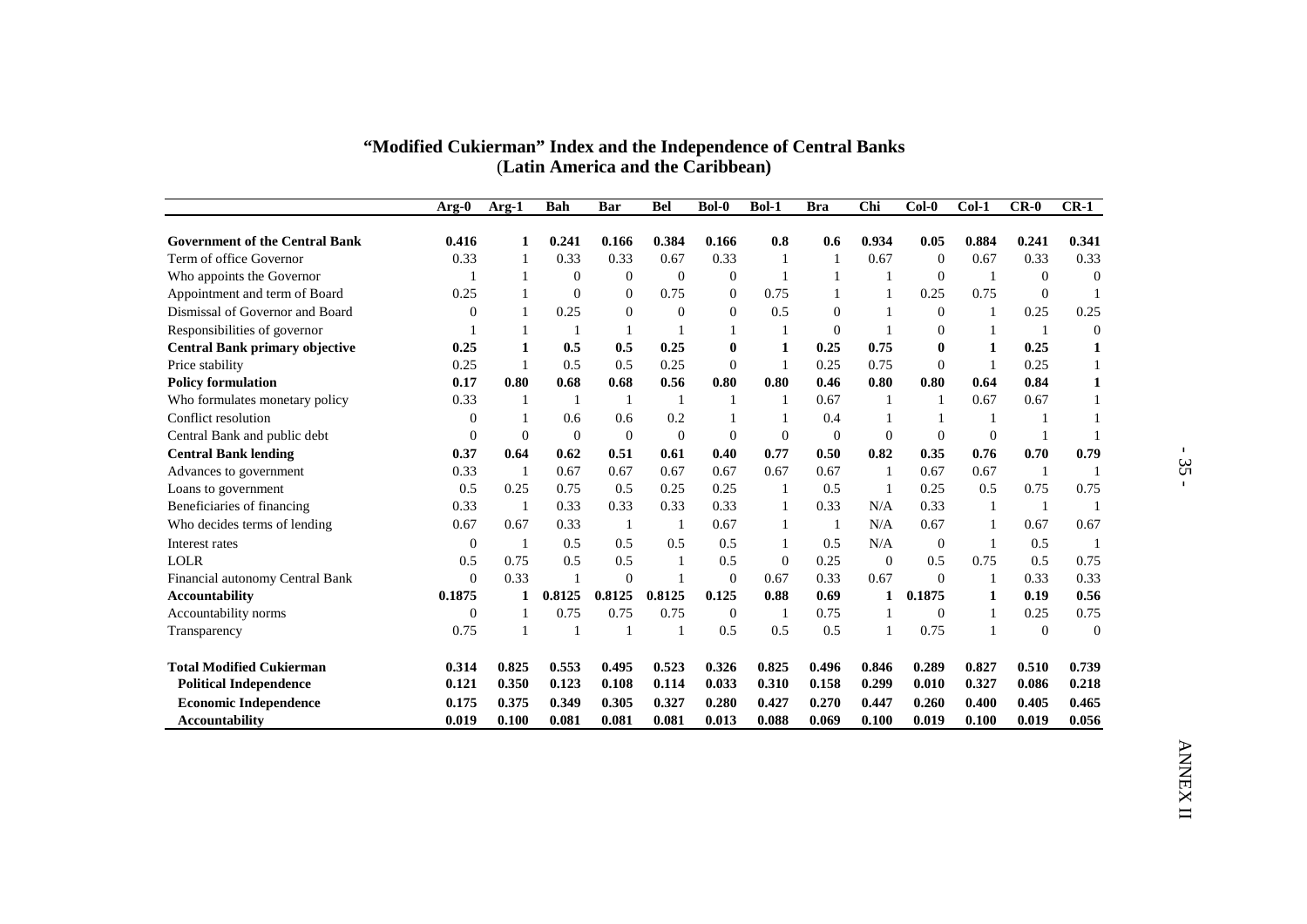| "Modified Cukierman" Index and the Independence of Central Banks (Continued) |
|------------------------------------------------------------------------------|
| (Latin America and the Caribbean)                                            |

|                                       |                  |                  |                  |                  | (Latin America and the Caribbean) |                |                  |              |                                    |                  |                  |                |                |
|---------------------------------------|------------------|------------------|------------------|------------------|-----------------------------------|----------------|------------------|--------------|------------------------------------|------------------|------------------|----------------|----------------|
|                                       | <b>DR</b>        | Ecu-0            | Ecu-1            | $ES-0$           | $ES-1$                            | Gua            | $Guy-0$          | $Guy-1$      | $\text{Hon-}\overline{\textbf{0}}$ | Hon-1            | Jam              | Mex-0          | Mex-1          |
| <b>Government of the Central Bank</b> | 0.6              | 0.3              | 0.216            | 0.141            | 0.291                             | 0.291          | 0.234            | 0.459        | 0.65                               | 0.466            | 0.416            | 0.066          | 0.866          |
| Term of office Governor               | $\mathbf{1}$     | $\mathbf{1}$     | 0.33             | 0.33             | 0.33                              | 0.33           | 0.67             | 0.67         | $\mathbf{1}$                       | 0.33             | 0.33             | 0.33           | 0.33           |
| Who appoints the Governor             | $\overline{0}$   | $\boldsymbol{0}$ | $\boldsymbol{0}$ | $\boldsymbol{0}$ | $\mathbf{0}$                      | $\mathbf{0}$   | $\boldsymbol{0}$ | $\mathbf{0}$ | $\boldsymbol{0}$                   | $\boldsymbol{0}$ | $\boldsymbol{0}$ | $\mathbf{0}$   | $\mathbf{1}$   |
| Appointment and term of Board         | $\theta$         | $\mathbf{0}$     | 0.25             | $\mathbf{0}$     | 0.25                              | 0.25           | $\overline{0}$   | 0.75         | 0.25                               | $\mathbf{0}$     | $\overline{0}$   | $\overline{0}$ | $\mathbf{1}$   |
| Dismissal of Governor and Board       |                  | $\mathbf{0}$     | $\boldsymbol{0}$ | 0.25             | 0.25                              | 0.25           | $\overline{0}$   | 0.25         | $\mathbf{1}$                       | $\mathbf{1}$     | $\mathbf{1}$     | $\Omega$       | $\mathbf{1}$   |
| Responsibilities of governor          | $\mathbf{1}$     | 1                | -1               | $\boldsymbol{0}$ | -1                                | -1             | $\mathbf{1}$     | -1           | 1                                  | $\mathbf{1}$     | 0.5              | $\mathbf{0}$   | $\mathbf{1}$   |
| <b>Central Bank primary objective</b> | $\bf{0}$         | $\bf{0}$         | 0.75             | 0.75             | $\mathbf{1}$                      | $\bf{0}$       | 0.25             | 0.5          | $\bf{0}$                           | 0.75             | 0.25             | 0.25           | $\mathbf{1}$   |
| Price stability                       | $\theta$         | $\overline{0}$   | 0.75             | 0.75             | -1                                | $\overline{0}$ | 0.25             | 0.5          | $\overline{0}$                     | 0.75             | 0.25             | 0.25           | $\mathbf{1}$   |
| <b>Policy formulation</b>             | 0.80             | 0.84             | 0.84             | 0.90             | 0.8                               | $\mathbf{1}$   | 0.8              | 0.635        | 0.835                              | $\mathbf{1}$     | 0.635            | 0.465          | 0.64           |
| Who formulates monetary policy        | -1               | 0.67             | 0.67             | $\mathbf{1}$     | -1                                | $\mathbf{1}$   | $\mathbf{1}$     | 0.67         | 0.67                               | $\mathbf{1}$     | 0.67             | 0.33           | 0.67           |
| Conflict resolution                   | -1               | $\mathbf{1}$     | -1               | -1               | $\mathbf{1}$                      | 1              | $\mathbf{1}$     | $\mathbf{1}$ | 1                                  | $\mathbf{1}$     | $\mathbf{1}$     | -1             | $\overline{1}$ |
| Central Bank and public debt          | $\boldsymbol{0}$ | $\mathbf{1}$     | -1               | 0.5              | $\mathbf{0}$                      | $\mathbf{1}$   | $\boldsymbol{0}$ | $\mathbf{0}$ | $\mathbf{1}$                       | $\mathbf{1}$     | $\boldsymbol{0}$ | $\mathbf{0}$   | $\overline{0}$ |
| <b>Central Bank lending</b>           | 0.42             | 0.36             | 0.82             | 0.15             | 0.85                              | 0.78           | 0.61             | 0.73         | 0.28                               | 0.63             | 0.42             | 0.42           | 0.72           |
| Advances to government                | 0.33             | 0.67             | $\mathbf{1}$     | $\mathbf{0}$     | -1                                | $\mathbf{1}$   | 0.67             | 0.67         | 0.33                               | 0.67             | 0.33             | 0.33           | 0.67           |
| Loans to government                   | 0.5              | 0.25             | -1               | $\mathbf{0}$     | -1                                | $\mathbf{1}$   | 0.25             | 0.5          | 0.25                               | 0.75             | 0.25             | 0.5            | 0.75           |
| Beneficiaries of financing            | 0.33             | $\mathbf{0}$     | N/A              | 0.33             | N/A                               | N/A            | $\mathbf{1}$     | 1            | $\mathbf{0}$                       | 0.33             | $\mathbf{0}$     | 0.67           | $\mathbf{1}$   |
| Who decides terms of lending          | 0.67             | $\mathbf{1}$     | N/A              | $\mathbf{0}$     | N/A                               | N/A            | 0.33             | 1            | 0.33                               | $\mathbf{1}$     | 0.33             | 0.33           | $\mathbf{1}$   |
| Interest rates                        | 0.5              | 0.5              | N/A              | 0.5              | N/A                               | N/A            | 0.5              | $\mathbf{1}$ | 0.5                                | $\mathbf{1}$     | 0.5              | 0.5            | 0.5            |
| <b>LOLR</b>                           | 0.5              | 0.25             | $\boldsymbol{0}$ | 0.25             | 0.25                              | $\mathbf{0}$   | 1                | 0.5          | 0.25                               | 0.25             | 1                | 0.25           | 0.5            |
| Financial autonomy Central Bank       | $\boldsymbol{0}$ | $\boldsymbol{0}$ | 0.67             | 0.33             | 0.67                              | 0.33           | $\mathbf{1}$     | -1           | 0.33                               | 0.33             | 0.67             | 0.33           | 0.67           |
| <b>Accountability</b>                 | 0.25             | 0.31             | 0.31             | 0.56             | 0.75                              | 0.44           | 0.63             | 0.81         | 0.19                               | 0.75             | 0.75             | 1.00           | $\mathbf{1}$   |
| Accountability norms                  | 0.25             | 0.25             | 0.25             | 0.75             | 0.75                              | 0.5            | 0.5              | 0.75         | $\boldsymbol{0}$                   | 0.75             | 0.75             | -1             | -1             |
| Transparency                          | 0.25             | 0.5              | 0.5              | $\mathbf{0}$     | 0.75                              | 0.25           | $\mathbf{1}$     | 1            | 0.75                               | 0.75             | 0.75             | $\mathbf{1}$   | $\mathbf{1}$   |
| <b>Total Modified Cukierman</b>       | 0.435            | 0.362            | 0.639            | 0.393            | 0.745                             | 0.565          | 0.510            | 0.634        | 0.385                              | 0.682            | 0.461            | 0.388          | 0.805          |
| <b>Political Independence</b>         | 0.120            | 0.060            | 0.156            | 0.141            | 0.208                             | 0.058          | 0.084            | 0.167        | 0.130                              | 0.206            | 0.121            | 0.051          | 0.323          |
| <b>Economic Independence</b>          | 0.290            | 0.270            | 0.452            | 0.196            | 0.462                             | 0.463          | 0.363            | 0.385        | 0.236                              | 0.402            | 0.265            | 0.238          | 0.382          |
| <b>Accountability</b>                 | 0.025            | 0.031            | 0.031            | 0.056            | 0.075                             | 0.044          | 0.063            | 0.081        | 0.019                              | 0.075            | 0.075            | 0.100          | 0.100          |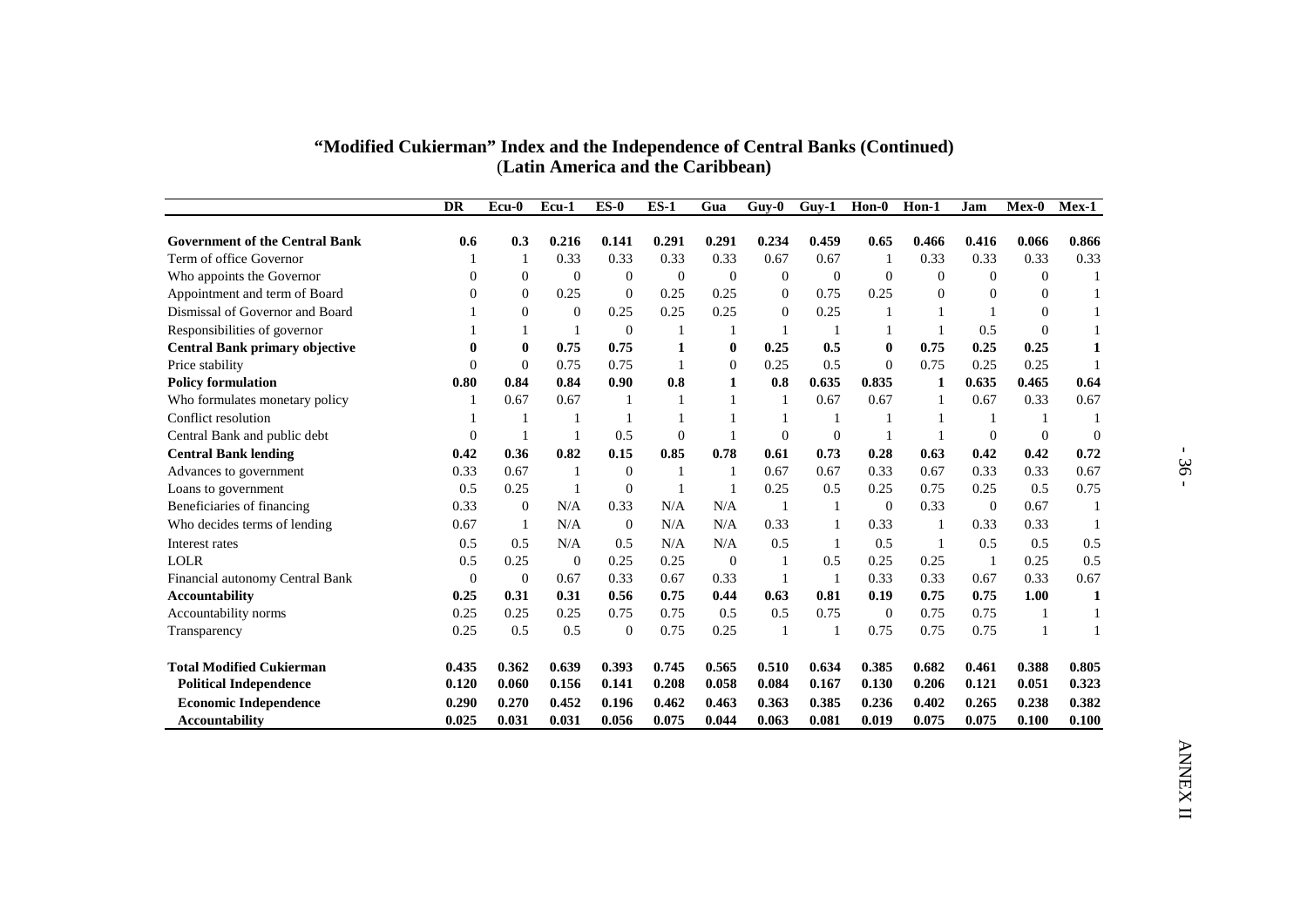|                                       |                |                  |                  |              | (Latin America and the Caribbean) |              |                  |                  |                |                |                  |                |
|---------------------------------------|----------------|------------------|------------------|--------------|-----------------------------------|--------------|------------------|------------------|----------------|----------------|------------------|----------------|
|                                       | $Nic-0$        | Nic-1            | Par-0            | Par-1        | Per-0                             | Per-1        | Sur              | T&T              | $Uru-0$        | $Uru-1$        | Ven-0            | $Ven-1$        |
| <b>Government of the Central Bank</b> | 0.1            | 0.316            | 0.391            | 0.666        | 0.516                             | 0.766        | 0.184            | 0.241            | 0.516          | 0.616          | 0.166            | 0.641          |
| Term of office Governor               | $\theta$       | 0.33             | 0.33             | 0.33         | 0.33                              | 0.33         | 0.67             | 0.33             | 0.33           | 0.33           | 0.33             | 0.33           |
| Who appoints the Governor             | $\theta$       | $\overline{0}$   | $\boldsymbol{0}$ | $\mathbf{1}$ | -1                                | -1           | $\mathbf{0}$     | $\overline{0}$   | -1             | -1             | $\overline{0}$   | $\mathbf{1}$   |
| Appointment and term of Board         | $\theta$       | 0.75             | 0.75             | 0.75         | 0.5                               | 0.5          | $\boldsymbol{0}$ | $\boldsymbol{0}$ | 0.5            | 0.5            | $\boldsymbol{0}$ | $\mathbf{1}$   |
| Dismissal of Governor and Board       | $\Omega$       | $\boldsymbol{0}$ | 0.25             | 0.5          | 0.5                               | $\mathbf{1}$ | $\boldsymbol{0}$ | 0.25             | 0.5            | 0.5            | $\Omega$         | 0.25           |
| Responsibilities of governor          | $\mathbf{1}$   | $\mathbf{1}$     | $\mathbf{1}$     | $\mathbf{1}$ | $\Omega$                          | $\mathbf{1}$ | 0.5              | $\mathbf{1}$     | $\Omega$       | $\mathbf{1}$   | $\mathbf{1}$     | $\mathbf{1}$   |
| <b>Central Bank primary objective</b> | 0.5            | 0.75             | 0.25             | 0.5          | 0.25                              | $\mathbf{1}$ | 0.25             | 0.25             | $\mathbf{0}$   | 0.5            | 0.25             | 0.5            |
| Price stability                       | 0.5            | 0.75             | 0.25             | 0.5          | 0.25                              | $\mathbf{1}$ | 0.25             | 0.25             | $\Omega$       | 0.5            | 0.25             | 0.5            |
| <b>Policy formulation</b>             | 0.80           | 0.80             | 0.88             | 0.74         | 0.80                              | 0.80         | 0.40             | 0.90             | 0.46           | 0.72           | 0.74             | 0.74           |
| Who formulates monetary policy        | 1              | 1                | -1               | 0.67         | -1                                | -1           | 0.67             | -1               | 0.67           | $\mathbf{1}$   | 0.67             | 0.67           |
| Conflict resolution                   | 1              | $\mathbf{1}$     | 0.6              | -1           | $\mathbf{1}$                      | $\mathbf{1}$ | 0.2              | $\mathbf{1}$     | 0.4            | 0.4            | -1               | $\mathbf{1}$   |
| Central Bank and public debt          | $\overline{0}$ | $\overline{0}$   | -1               | 0.5          | $\overline{0}$                    | $\mathbf{0}$ | $\overline{0}$   | 0.5              | $\overline{0}$ | 0.5            | 0.5              | 0.5            |
| <b>Central Bank lending</b>           | 0.73           | 0.84             | 0.21             | 0.77         | 0.51                              | 0.93         | 0.37             | 0.54             | 0.47           | 0.72           | 0.44             | 0.81           |
| Advances to government                | 0.67           | 0.67             | 0.33             | 0.67         | 0.67                              | -1           | 0.67             | 0.67             | -1             | $\overline{1}$ | 0.67             | -1             |
| Loans to government                   | 0.5            | 0.75             | $\theta$         | -1           | 0.5                               | 0.75         | 0.25             | 0.5              | 0.5            | 0.75           | 0.5              | 0.5            |
| Beneficiaries of financing            | -1             | -1               | $\Omega$         | 1            | 0.33                              | -1           | 0.33             | 0.33             | 0.67           | 0.67           | 0.33             | $\mathbf{1}$   |
| Who decides terms of lending          | 0.33           | 0.67             | 0.33             | $\mathbf{1}$ | 1                                 | 1            | $\overline{0}$   | 0.67             | 0.33           | 0.33           | 0.33             | $\mathbf{1}$   |
| Interest rates                        | $\mathbf{1}$   | $\mathbf{1}$     | 0.5              | -1           | 0.5                               | 1            | 0.5              | 0.5              | $\overline{0}$ | $\mathbf{1}$   | 0.5              | $\mathbf{1}$   |
| <b>LOLR</b>                           | $\mathbf{1}$   | -1               | 0.5              | 0.25         | 0.5                               | 1            | 0.5              | 0.5              | 0.25           | 0.75           | 0.5              | 0.75           |
| Financial autonomy Central Bank       | $\mathbf{1}$   | $\mathbf{1}$     | $\overline{0}$   | 0.33         | $\overline{0}$                    | $\mathbf{1}$ | 0.33             | 0.67             | 0.33           | 0.33           | $\overline{0}$   | $\overline{1}$ |
| <b>Accountability</b>                 | 0.81           | 1.00             | 0.38             | 0.75         | 0.38                              | 0.69         | 1.00             | 0.81             | 0.75           | 0.75           | 0.38             | 0.88           |
| Accountability norms                  | 0.75           | $\mathbf{1}$     | 0.25             | $\mathbf{1}$ | 0.5                               | 0.75         | $\mathbf{1}$     | 0.75             | 0.75           | 0.75           | 0.25             | $\mathbf{1}$   |
| Transparency                          | 1              | -1               | 0.75             | $\theta$     | $\overline{0}$                    | 0.5          | -1               | -1               | 0.75           | 0.75           | 0.75             | 0.5            |
| <b>Total Modified Cukierman</b>       | 0.590          | 0.733            | 0.368            | 0.702        | 0.502                             | 0.862        | 0.380            | 0.519            | 0.435          | 0.669          | 0.395            | 0.726          |
| <b>Political Independence</b>         | 0.095          | 0.176            | 0.116            | 0.208        | 0.141                             | 0.303        | 0.074            | 0.086            | 0.103          | 0.198          | 0.071            | 0.203          |
| <b>Economic Independence</b>          | 0.413          | 0.457            | 0.215            | 0.419        | 0.323                             | 0.490        | 0.206            | 0.352            | 0.256          | 0.396          | 0.287            | 0.435          |
| <b>Accountability</b>                 | 0.081          | 0.100            | 0.038            | 0.075        | 0.038                             | 0.069        | 0.100            | 0.081            | 0.075          | 0.075          | 0.038            | 0.088          |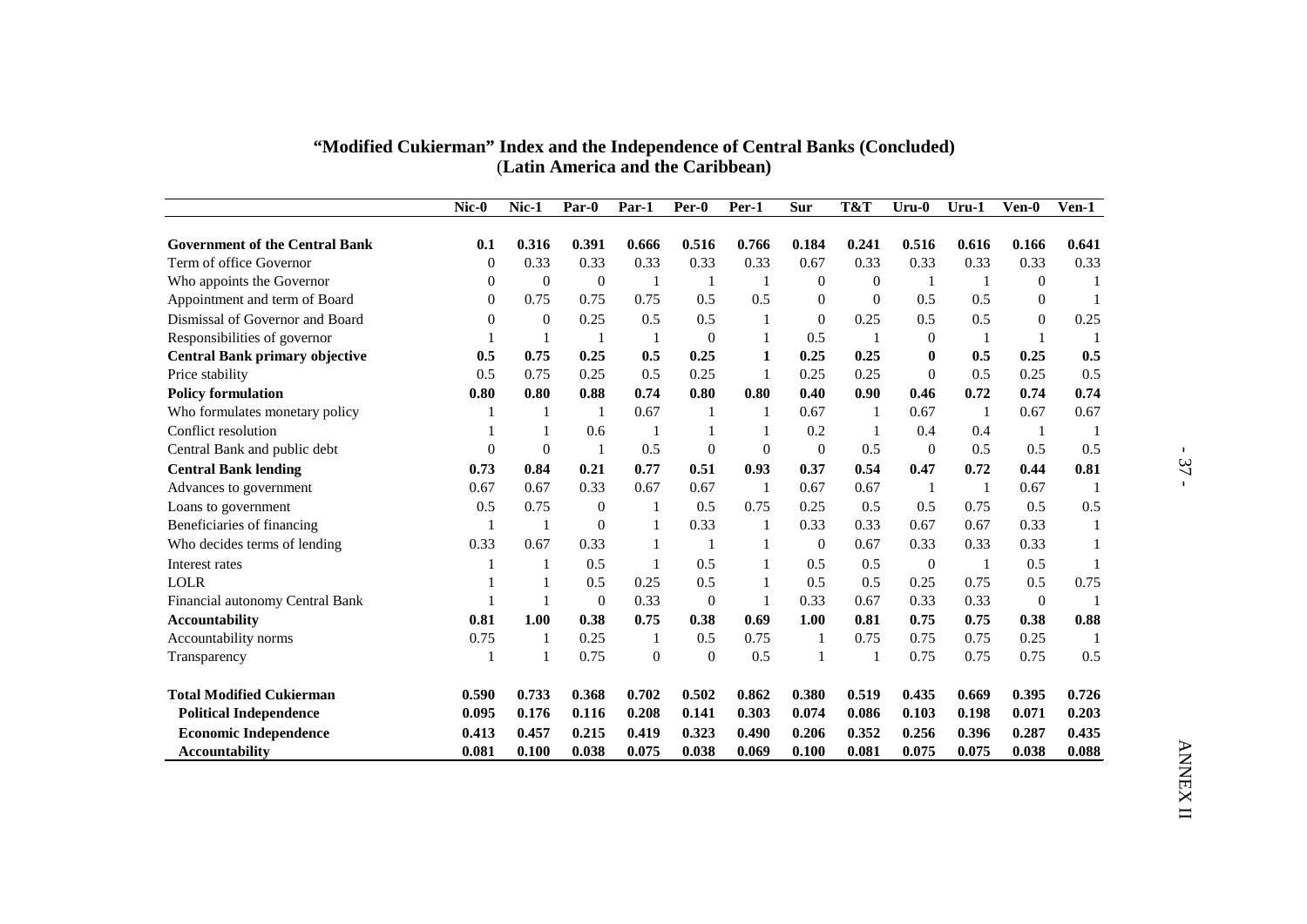#### **REFERENCES**

- Alesina, A. and L. Summers, 1993, "Central Bank Independence and Macroeconomic Performance: Some Comparative Evidence," *Journal of Money Credit and Banking*, Vol. 25, 2 (May), pp.151-162.
- Balestra, P., and Varadharajan-Krishnakumar, 1987, "Full-Information Estimations of a System of Simultaneous Equations with Error Component Structure," *Econometric Theory*, Vol. 3, pp. 223-246.
- Balgati, B., and Y. Chang, "Simultaneous Equations with Incomplete Panels," *Econometric Theory*, Vol. 16, pp. 269-279.
- Barro, R. and D. Gordon, 1983, "A Positive Theory of Monetary Policy in a Natural Rate Model," *Journal of Political Economy*, 91, pp. 589-610.
- Berger, H., De Haan, J. and S. Eijffinger, 2000, "Central Bank Independence: An Update of Theory and Evidence," *Discussion Paper* 2353. CEPR, London.
- Brumm, H., 2000, "Inflation and Central Bank Independence: Conventional Wisdom Redux," *Journal of Money, Credit, and Banking*, Vol. 32, 4 (November), pp. 807- 819.
- Bubula, A. and I. Ötker-Robe, 2002, "The Evolution of Exchange Rate Regimes since 1990: Evidence from De Facto Policies," IMF Working Paper 02/155 (Washington: International Monetary Fund).
- Campillo, M. and J. Miron, 1997, "Why Does Inflation Differ across Countries?" In *Reducing Inflation: Motivation and Strategy*, edited by C. Romer and D. Romer, pp. 335-357. Chicago: University of Chicago Press.
- Catao, L. and M. Terrones, 2003, "Fiscal Deficits and Inflation," IMF Working Paper 03/65 (Washington: International Monetary Fund).
- Click, R., 1998, "Seigniorage in a Cross-Section of Countries," *Journal of Money, Credit and Banking*, Vol. 30 (May), pp. 154-71.
- Cukierman, A., 1992, *Central Bank Strategy, Credibility, and Independence: Theory and Evidence* (Cambridge, Mass.: The MIT Press).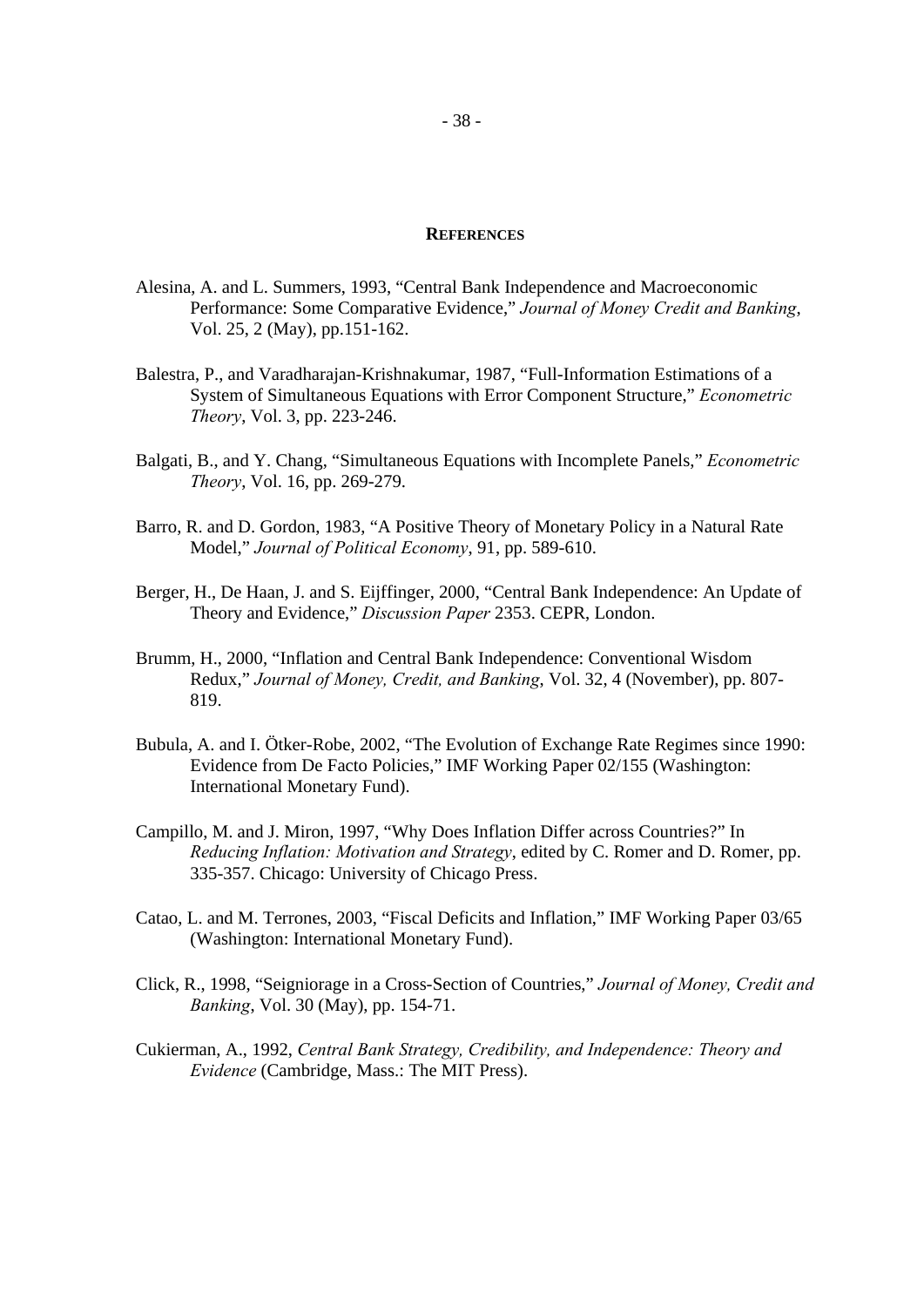- \_\_\_\_\_, S. Webb, and B. Neyapti, 1992, "Measuring the Independence of Central Banks and its Effect on Policy Outcomes," *The World Bank Economic Review,* Vol. 6 (September), pp. 352-398.
- \_\_\_\_\_, P. Miller, and B. Neyapti, 2002, "Central Bank Reform, Liberalization, and Inflation in transition economies—an International Perspective," *Journal of Monetary Economics,* Vol. 49, pp. 237-264.
- De Gregorio, J., 1992, "Effects of Inflation on Economic Growth: Lessons from Latin America," *European Economic Review*, Vol. 36 (April), pp. 417-25.
- De Haan, J. and W. Kooi, 2000, "Does Central Bank Independence Really Matter? New Evidence for Developing Countries Using a New Indicator," *Journal of Banking and Finance*, 24, pp. 643-664.
- De Jong, E., 2002, "Why are Price Stability and Statutory Independence of Central Banks Negatively Correlated? The Role of Culture," *European Journal of Political Economy*, Vol. 18, pp. 675-694.
- Drukker, D., 2003, "Testing for serial correlation in linear panel-data models," *Stata Journal* Vol. 3 (2), pp. 168-177.
- Eijffinger, S., and E. Schaling, 1993, "Central Bank Independence in Twelve Industrial Countries," *Banca Nazionale de Lavoro Quarterly Review*, No. 184 (March), pp. 49- 89.
- Eijffinger, S., E. Schaling, and M. Hoeberichts, 1998, "Central Bank Independence: A Sensitivity Analysis," *European Journal of Political Economy*, Vol. 14, pp. 73-88.
- Enoch, C., P. Stella, and M. Khamis, 1997, "Transparency and Ambiguity in Central Bank Safety Net Operations," IMF Working Paper 97/138 (Washington: International Monetary Fund).
- Fischer, S., 1993, "The Role of Macroeconomic Factors in Growth," *Journal of Monetary Economics*, Vol. 32 (December), pp. 484-512.

\_\_\_\_\_\_, R. Sahay, and C. Végh, (2002), "Modern Hyper- and High Inflations," *Journal of Economic Literature*," Vol. 60 (September), pp. 837-880.

Fuhrer, J., (1997), "Central Bank Independence and Inflation Targeting: Monetary Policy Paradigms for the Next Millenium?" New England Economic Review (January/February), pp. 19-36.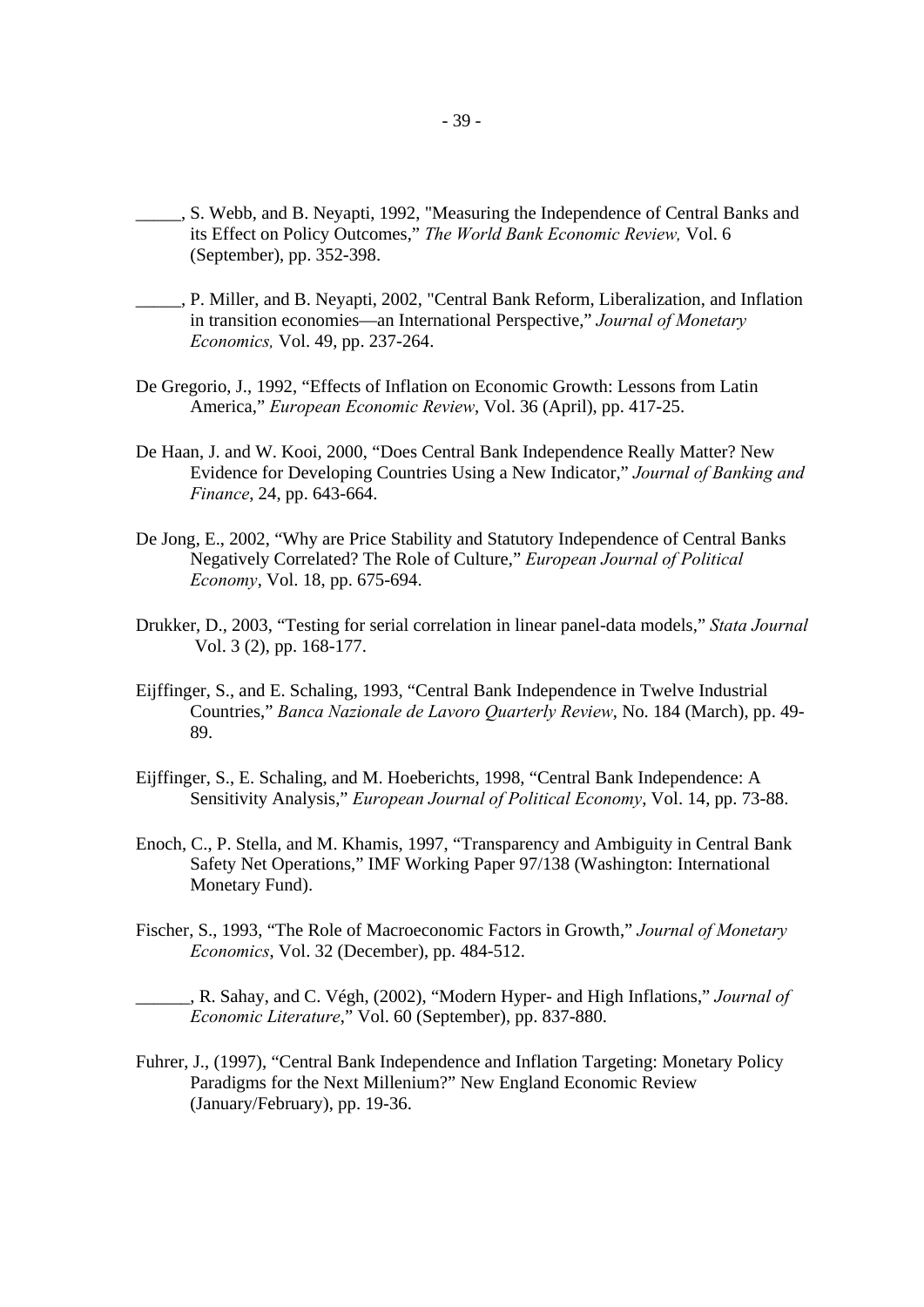- Grilli, V., D. Masciandaro, and G. Tabellini, 1991, "Political and Monetary Institutions and Public Financial Policies in the Industrial Countries," *Economic Policy: A European Forum*, Vol. 6 (October), pp. 342-91.
- Gutiérrez, E., 2003, "Inflation Performance and Constitutional Central Bank Independence: Evidence from Latin America," IMF Working Paper, 03/53 (Washington: International Monetary Fund).
- Hausman, J., 1978, "Specification Tests in Econometrics," *Econometrica*, Vol. 46, pp.1251- 1271.
- Jácome, L., 2001, "Legal Central Bank Independence and Inflation in Latin America During the 1990s," IMF Working Paper 01/212 (Washington: International Monetary Fund).
- and F. Vázquez (2005), "Any Link Between Legal Central Bank Independence and Inflation? Evidence from Latin America and the Caribbean" IMF Working Paper 05/75, (Washington: International Monetary Fund).
- Kydland, F. and E. Prescott, 1977, "Rules Rather than Discretion: The Inconsistency of the Optimal Plans," *Journal of Political Economy*, 85, pp. 473-491.
- Loungani, P. and N. Sheets, 1997, "Central Bank Independence, Inflation, and Growth in Transition Economies," *Journal of Money, Credit, and Banking*, Vol. 29, No. 3, (August), pp. 381-99.
- Lybek, T., 1998, "Elements of Central Bank: Autonomy and Accountability," Monetary and Exchange Affairs Department OP/98/1 (Washington: International Monetary Fund).
- \_\_\_\_\_, 1999, "Central Bank Autonomy, and Inflation and Output Performance in the Baltic States, Russia, and other Countries of the Former Soviet Union, 1995-97," IMF Working Paper 99/4 (Washington: International Monetary Fund).
- Mehran, H., P. Ugolini, J.P. Briffaux, G. Iden, T. Lybek, S. Swaray, and P. Hayward, 1998, *Financial Sector Development in Sub-Saharan African Countries,* Occasional Paper No. 169 (Washington: International Monetary Fund).
- Posen, A., 1993, "Why Central Bank Independence does not Cause Low Inflation: There is no Institutional Fix for Politics," In Finance and the International Economy, edited by R. O'Brien, pp. 41-65. Oxford: Oxford University Press for the Amex Bank Review.